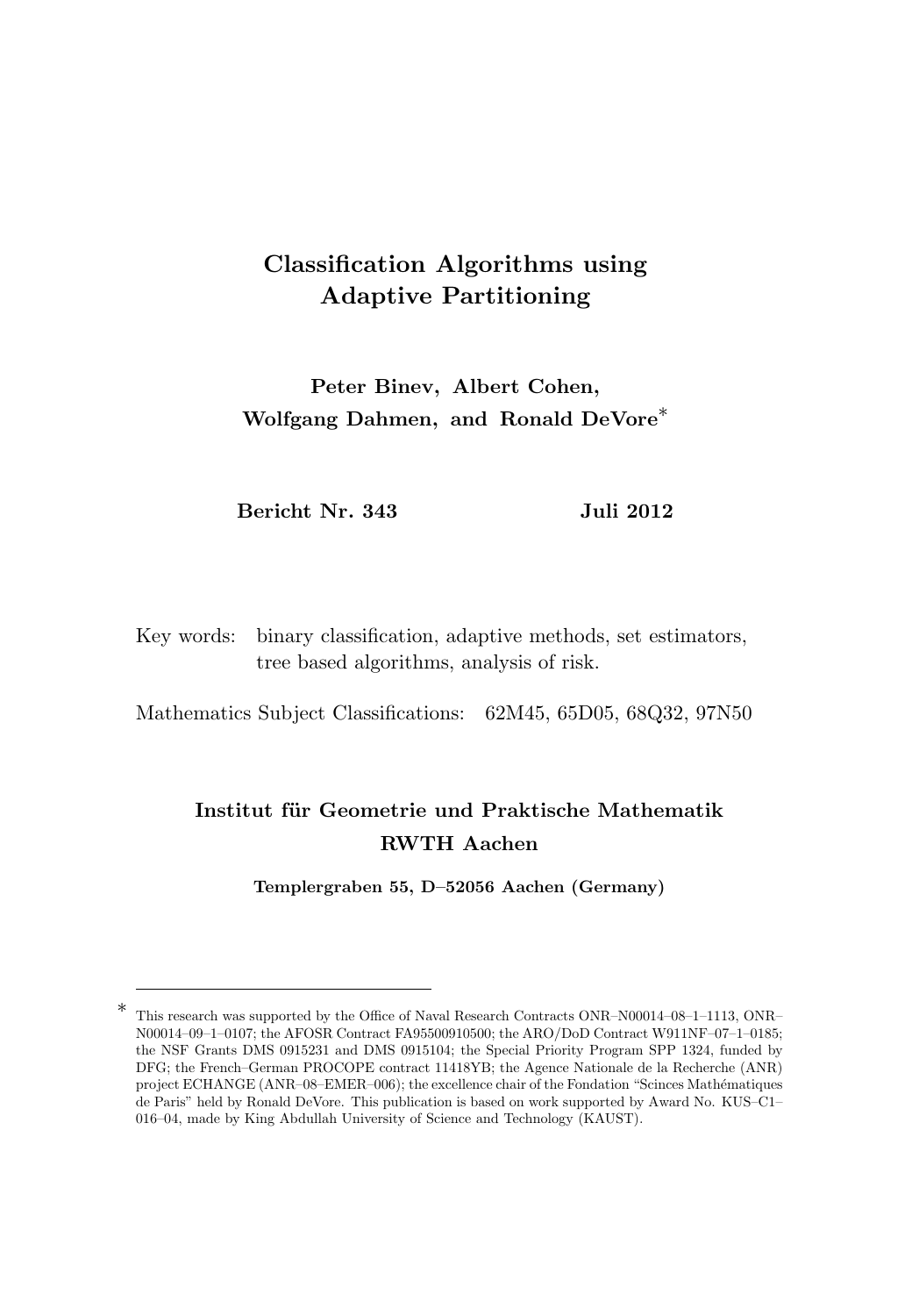## Classification Algorithms using Adaptive Partitioning

Peter Binev, Albert Cohen, Wolfgang Dahmen, and Ronald DeVore <sup>∗</sup>

July 12, 2012

#### Abstract

Algorithms for binary classification based on adaptive partitioning are formulated and analyzed for both their risk performance and their friendliness to numerical implementation. The algorithms can be viewed as generating a set approximation to the Bayes set and thus fall into the general category of set estimators. A general theory is developed to analyze the risk performance of set estimators with the goal of guaranteeing performance with high probability rather than in expectation. This analysis decouples the approximation and variance effects on the risk. Bounds are given for the variance in terms of VC dimension and margin conditions by introducing a new modulus and studying its relation to margin conditions. Bounds are given for the approximation term based on the smoothness of the regression function and margin conditions. When these approximation results are used with the variance bounds, an estimate of risk performance is obtained. A simple model selection is used to optimally balance the approximation and variance bounds. This general theory is then applied to the adaptive algorithms and results are formulated for the risk performance of these algorithms in terms of Besov smoothness of the regression function and margin conditions. The results of this paper are related to the work of Scott and Nowak [14] on tree based adaptive methods for classification, however with several important distinctions. In particular, our model selection utilizes a validation sample to avoid identifying suitable penalty terms. This allows us to employ wedge decorated trees that yield higher order performance.

Keywords: binary classification, adaptive methods, set estimators, tree based algorithms, analysis of risk

MSC numbers: 62M45, 65D05, 68Q32, 97N50.

### 1 Introduction

A large variety of methods have been developed for classification of randomly drawn data. Most of these fall into one of two basic categories: set estimators or plug-in estimators. Both of these families are based on some underlying form of approximation. In the case of set estimators, one

<sup>∗</sup>This research was supported by the Office of Naval Research Contracts ONR-N00014-08-1-1113, ONR N00014- 09-1-0107; the AFOSR Contract FA95500910500; the ARO/DoD Contract W911NF-07-1-0185; the NSF Grants DMS 0915231 and DMS 0915104; the Special Priority Program SPP 1324, funded by DFG; the French-German PROCOPE contract 11418YB; the Agence Nationale de la Recherche (ANR) project ECHANGE (ANR-08-EMER-006); the excellence chair of the Fondation "Sciences Mathématiques de Paris" held by Ronald DeVore. This publication is based on work supported by Award No. KUS-C1-016-04, made by King Abdullah University of Science and Technology (KAUST).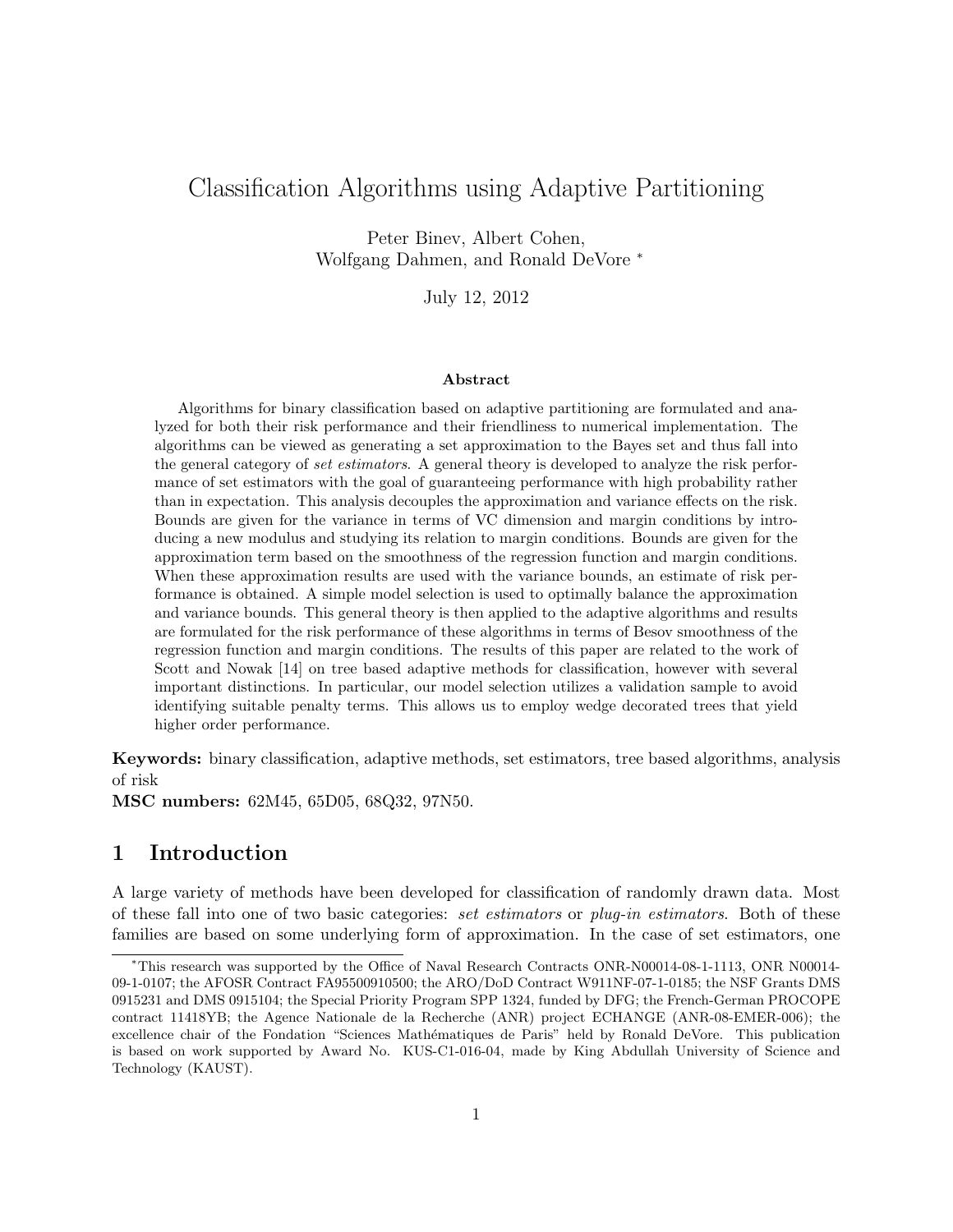directly approximates the *Bayes set*, using elements from a family  $S$  of sets. For plug-in estimators, one approximates the underlying regression function  $\eta$ , usually in a least squares sense, and builds the classifier as a level set of this approximation.

Generally speaking, it is not possible to compare the performance of different classifiers without some further knowledge or assumptions on the underlying probability measure from which the data is drawn. Each method has a particular class of probability measures (related to the underlying approximation process) on which it performs well. It could happen, however, that one method is based on a form of approximation that is always superior to the approximation method of the other. In this case, one would have a guarantee of better performance, provided there is a suitable control on the variance term. This is the case, for example, when nonlinear methods of approximation are used in place of linear methods. In classification based on set estimators, nonlinearity generally takes the form of some sort of adaptive partitioning. The purpose of this paper is to introduce classification algorithms using adaptive partitioning and to analyze the risk performance of these algorithms as well as their friendliness to numerical implementation.

We place ourselves in the following setting of binary classification. Let  $X \subset \mathbb{R}^d$ ,  $Y = \{-1, 1\}$ and  $Z = X \times Y$ . We assume that  $\rho = \rho_X(x) \cdot \rho(y|x)$  is a probability measure defined on Z. We denote by  $p(x)$  the probability that  $y = 1$  given x and by  $\eta(x)$  the regression function

$$
\eta(x) := \mathbb{E}(y|x) = p(x) - (1 - p(x)) = 2p(x) - 1,\tag{1.1}
$$

where E denotes expectation. We are given data  $z = (z_i)_{i=1}^n$ ,  $z_i = (x_i, y_i)$ ,  $i = 1, ..., n$ , drawn independently according to  $\rho$  and we wish to construct a classifier based on this empirical data. Such a classifier returns the value  $y = 1$  if x is in some set  $\Omega \subset X$  and  $y = -1$  otherwise. Therefore, the classifier is given by a function  $T_{\Omega} = \chi_{\Omega} - \chi_{\Omega^c}$  where  $\Omega$  is some  $\rho_X$  measurable set and  $\Omega^c$ is its complement. With a slight abuse of notation, we sometimes refer to the set  $\Omega$  itself as the classifier.

The risk (probability of misclassification) of this classifier is defined as

$$
R(\Omega) := \int\limits_X \mathbb{P}\{T_{\Omega}(x) \neq y\} d\rho_X. \tag{1.2}
$$

Note that for any measurable set  $S \subset X$ , we have

$$
R(S) = \int_{S} (1 - p) \, d\rho_X + \int_{S^c} p \, d\rho_X = C - \int_{S} \eta \, d\rho_X,\tag{1.3}
$$

with  $C=\int$  $\boldsymbol{X}$  $p\,d\rho_X.$ 

A best classifier, i.e. one with minimal risk, is called a Bayes classifier. One choice is given by taking  $\Omega = \Omega^* := \{x : \eta(x) \geq 0\}$ . Its risk is

$$
R(\Omega^*) = \int\limits_X \min(p, 1-p) \, d\rho_X. \tag{1.4}
$$

Any other minimal risk set  $\Omega$  differs from  $\Omega^*$  only on sets of either measure zero or where  $\eta$  vanishes. In going further, we refer to  $T_{\Omega^*}$  as the Bayes classifier, which is unknown to us. We seek to use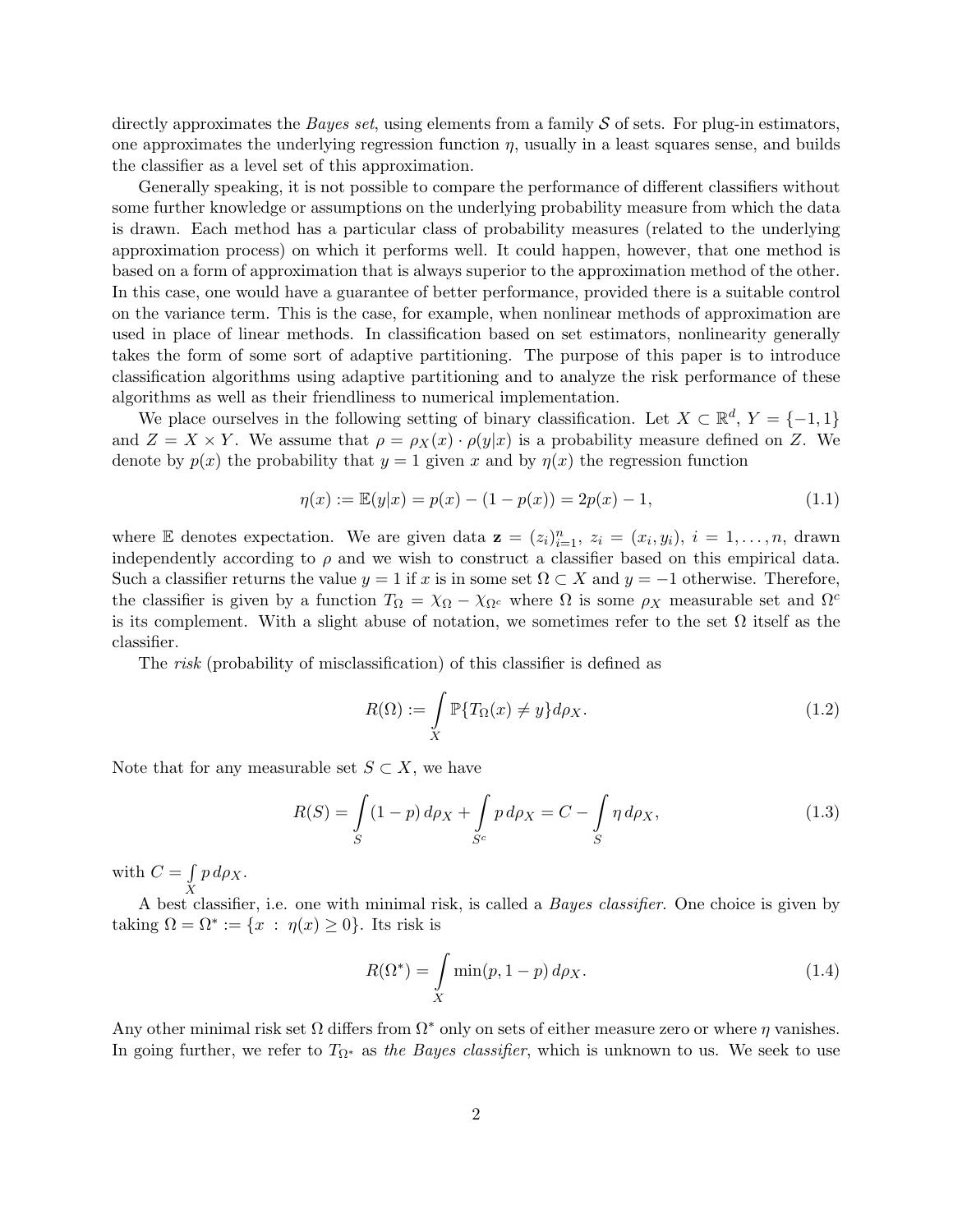the data to build a classifier which is close to the Bayes classifier. The performance of any other classifier  $T_{\Omega}$  is determined by the excess risk

$$
R(\Omega) - R(\Omega^*) = \int_{\Omega \triangle \Omega^*} |\eta| d\rho_X, \qquad (1.5)
$$

with  $A\Delta B := (A - B) \cup (B - A)$  the symmetric difference between A and B.

A natural way to empirically build a classifier is to consider a family S of sets and choose  $\Omega$ as one of the sets from  $\mathcal S$ . Classification methods based on this strategy are called set estimators. Given such a family, we define  $\Omega_{\mathcal{S}}$  to be the set from S that minimizes the risk over this family:

$$
\Omega_{\mathcal{S}} := \underset{S \in \mathcal{S}}{\operatorname{argmin}} R(S). \tag{1.6}
$$

For any set  $S$ , we use the notation

$$
\rho_S := \rho_X(S) = \int_S d\rho_X \text{ and } \eta_S := \int_S \eta d\rho_X. \tag{1.7}
$$

Therefore, from (1.3), we also have

$$
\Omega_{\mathcal{S}} = \underset{S \in \mathcal{S}}{\operatorname{argmax}} \eta_S \tag{1.8}
$$

The set  $\Omega_{\mathcal{S}}$  is also unknown to us, nevertheless it serves as a target for how well we can perform using the class S. For any other  $S \in \mathcal{S}$ , we decompose the excess risk into

$$
R(S) - R(\Omega^*) = (R(S) - R(\Omega_{\mathcal{S}})) + (R(\Omega_{\mathcal{S}}) - R(\Omega^*)),
$$
\n(1.9)

where both terms are nonnegative. The second term

$$
a(\Omega^*, \mathcal{S}) := \inf_{\Omega \in \mathcal{S}} (R(\Omega) - R(\Omega^*)) = R(\Omega_{\mathcal{S}}) - R(\Omega^*) = \int_{\Omega_{\mathcal{S}} \Delta \Omega^*} |\eta| d\rho_X, \tag{1.10}
$$

is the error in approximating  $\Omega^*$  by the sets in S and describes how well the family S can potentially approximate the Bayes classifier in excess risk. A classification algorithm uses the draw of the data **z** to find a set  $\Omega \in \mathcal{S}$  to be used as the empirical classifier. Since, the draw **z** gives us only limited information about  $\eta$  and  $\rho$ , we do not have  $\hat{\Omega} = \Omega_{\mathcal{S}}$ . The difference  $R(\hat{\Omega}) - R(\Omega_{\mathcal{S}})$  appearing in (1.9) is now a random variable that depends on the draw, on the numerical method used to compute  $\Omega$ . and also on the complexity or the size of  $S$ . With some abuse of terminology, we call bounds for this random variable *variance estimates*. Such estimates are at the heart of classification theory and there are many papers written on this subject (see the survey [6] and the papers referenced therein).

A typical setting when building set classifiers is a nested sequence  $(\mathcal{S}_m)_{m\geq 1}$  of families of sets, i.e.  $S_m \subset S_{m+1}$  for each m. We use the family  $S_m$  for a certain value of m depending on the draw z. The choice of m is made with the aim of balancing the two terms in (1.9) when  $S = \hat{\Omega}$ . The approximation term  $a(\Omega^*, \mathcal{S}_m)$  decreases as m increases and the rate of decrease determines how effective this sequence is for building a classifier for  $\rho$ . On the other hand, bounds for  $R(\Omega) - R(\Omega<sub>S</sub>)$ typically increase with m.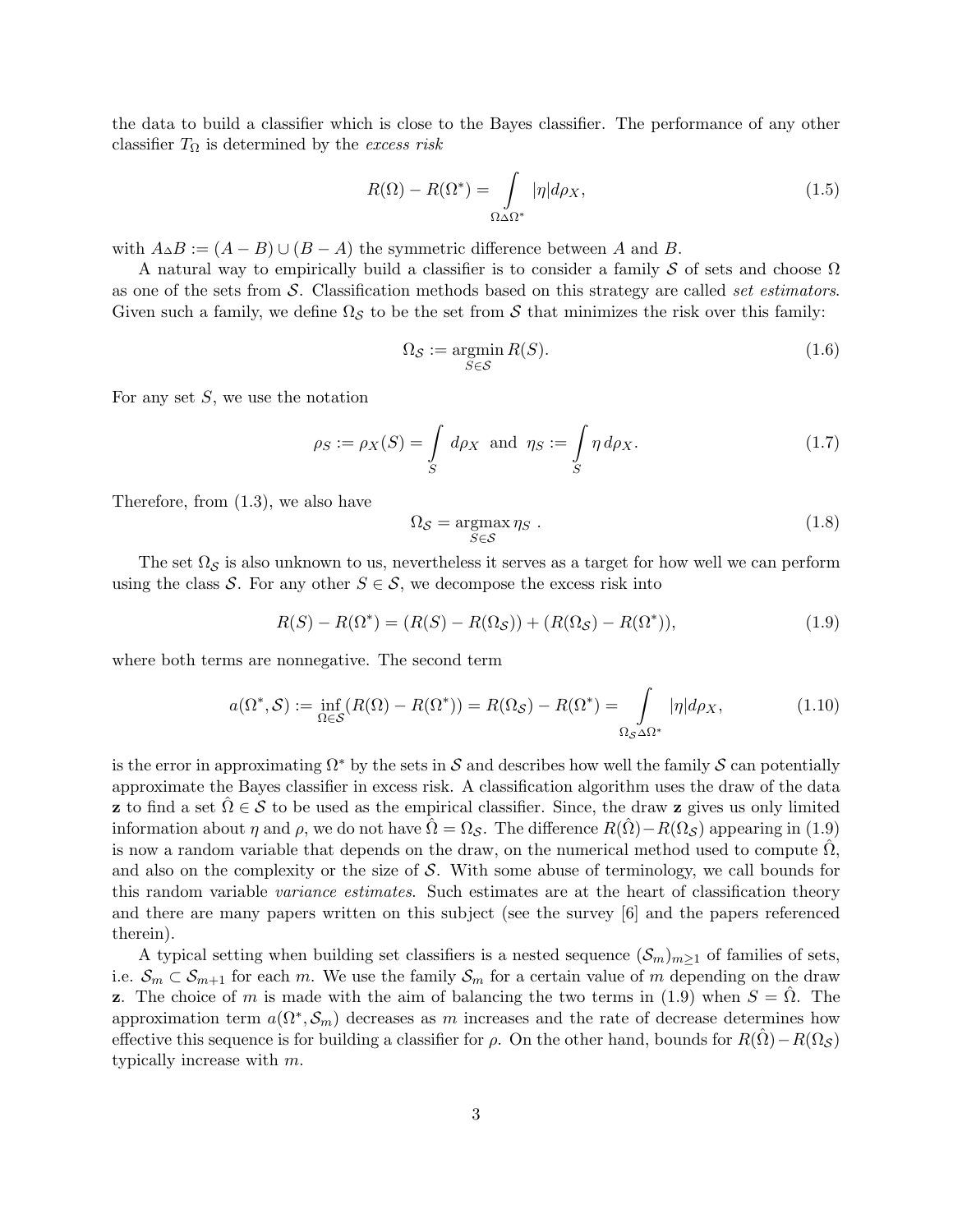In view of (1.8), if  $\hat{\eta}_S$  is any empirical estimator for  $\eta_S$ , a natural way to select a classifier within  $S$  is by

$$
\hat{\Omega} := \hat{\Omega}_{\mathcal{S}} := \underset{S \in \mathcal{S}}{\operatorname{argmax}} \hat{\eta}_S. \tag{1.11}
$$

One of the most common strategies for building  $\hat{\eta}_S$  is by introducing the empirical counterparts to  $(1.7),$ 

$$
\overline{\rho}_S := \frac{1}{n} \sum_{i=1}^n \chi_S(x_i) \text{ and } \overline{\eta}_S = \frac{1}{n} \sum_{i=1}^n y_i \chi_S(x_i). \tag{1.12}
$$

The choice  $\hat{\eta}_S = \overline{\eta}_S$  is equivalent to minimizing the empirical risk

$$
\overline{R}(S) := \frac{1}{n} \# \{ i : T_S(x_i) \neq y_i \},\tag{1.13}
$$

over the family  $\mathcal S$  and therefore choose  $\hat \Omega_{\mathcal S} = \overline{\Omega}_{\mathcal S}$  with

$$
\overline{\Omega}_{\mathcal{S}} := \operatorname*{argmin}_{S \in \mathcal{S}} \overline{R}(S).
$$

However, other ways of defining  $\hat{\eta}_S$  are conceivable leading to different types of classifiers. Of course, an important point is whether such classifiers have a reasonable numerical implementation.

Obtaining a concrete estimate of the decay of the excess risk as  $n$  grows requires assumptions on the underlying measure  $\rho$ . These are usually spelled out by assuming that  $\rho$  is in a model class M. Model classes are traditionally formed by two ingredients: (i) assumptions on the behavior of  $\rho$  near the boundary of the Bayes set  $\Omega^*$  and (ii) assumptions on the smoothness of the regression function  $\eta$ . Conditions that clarify (i) are called margin conditions and are an item of many recent papers [13, 16]. We use a parameter  $\alpha$  to delineate margin conditions and the parameter  $\beta$  to denote the smoothness assumption imposed on  $\eta$ . A common choice for (ii) is that  $\eta$  is in the Hölder class Lip  $\beta$  [1]. It is well-known in approximation theory that when using nonlinear methods, these assumptions can be weakened by considering smoothness in a certain scale of Besov spaces. This is important for us when we discuss classification methods built on adaptive partitioning since these are inherently nonlinear. The two assumptions (margin conditions and smoothness) have an intriguing interplay since they in some sense work against one another. One of the interests in using  $Besov$  in place of Hölder smoothness is to allow a more favorable trade-off between these assumptions, as we explain later.

The first part of this paper, from §2 to §6, gives an analysis of the risk performance of classifiers built according to (1.11). An important point is that we always seek results that hold with high probability rather than in expectation. Our typical bound in probability is of the form

$$
\mathbb{P}\{R(\hat{\Omega}) - R(\Omega^*)\} \ge C_0 n^{-\alpha} \} \le C_1 n^{-r},\tag{1.14}
$$

from which one can obviously derive a bound in expectation of the form

$$
\mathbb{E}(R(\hat{\Omega}) - R(\Omega^*)) \le C_0 n^{-\alpha} + C_1 n^{-r}.
$$
\n(1.15)

We begin in §2 by a derivation of uniform bounds for the approximation of  $\eta_s$  by the empirical estimator  $\bar{\eta}_S$  that depend on the complexity of S either measured by its cardinality or its VC dimension. To provide variance estimates, we introduce in §3 a certain modulus, which is defined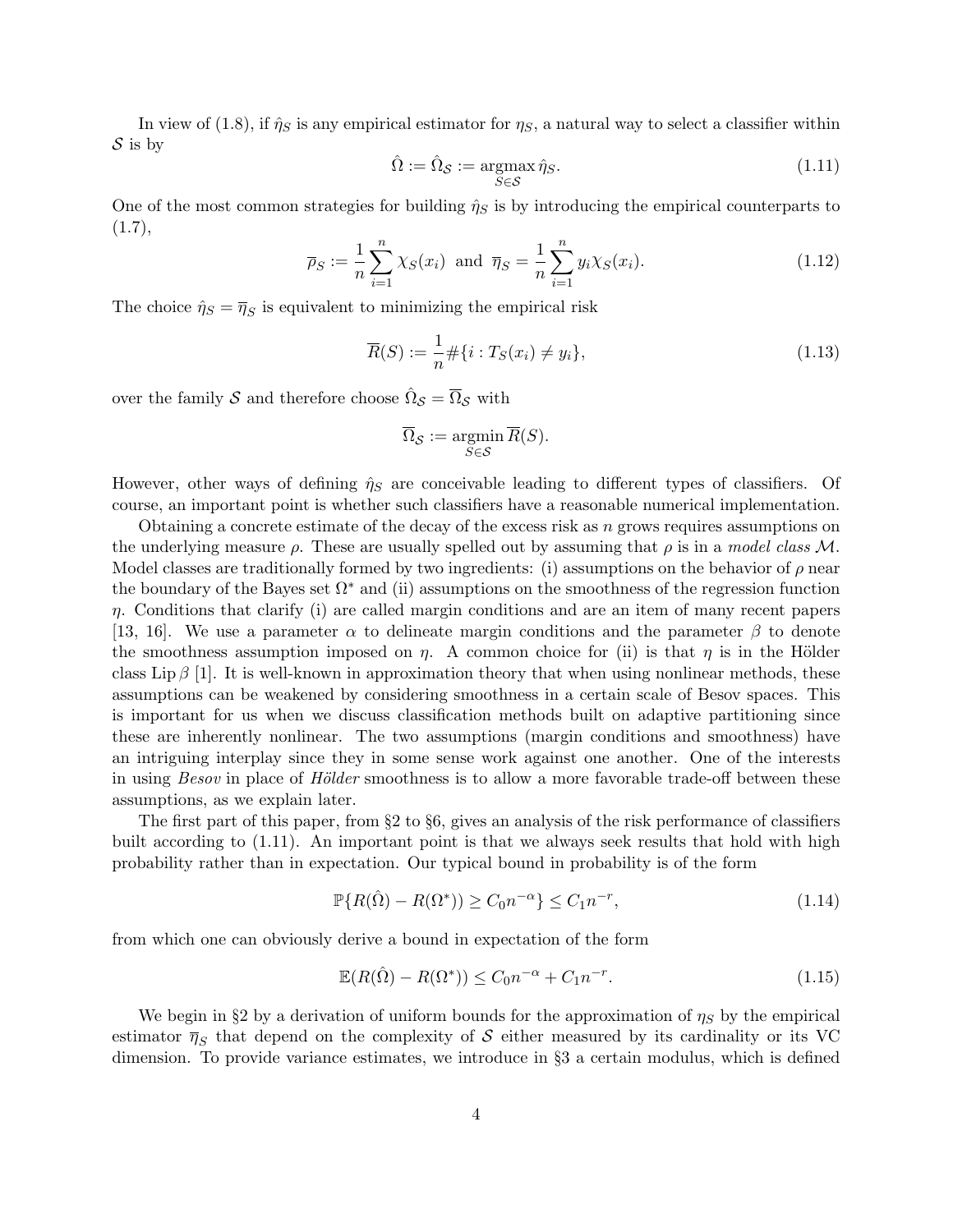on the available estimate between  $\eta_S$  and its estimator  $\hat{\eta}_S$ . We show in §4 how margin conditions can be used to estimate this modulus, and therefore the variance term.

While the analysis in §3 and §4 has many points in common with the existing literature, one of its specificities is that it can be applied to estimators  $\hat{\eta}_S$  of  $\eta_S$  others than  $\overline{\eta}_S$  and may therefore in principle be applied also to other types of classification algorithms than empirical risk minimization.

A general way to estimate the approximation term, based on the smoothness of  $\eta$  and the margin condition, is discussed in §5. The approximation estimate typically decays with the complexity parameter m, while the variance estimate grows. Given a model class  $\mathcal{M} = \mathcal{M}(\alpha, \beta)$ , the optimal balance between the approximation and variance terms requires a choice of  $m$  that typically depends on  $\alpha$  and  $\beta$ . Such parameters being generally unknown, we propose in §6 a model selection procedure that allows us to simultaneously handle a variety of model classes  $\mathcal{M} = \mathcal{M}(\alpha, \beta)$  over a range of  $\alpha$ and  $\beta$ .

Many ingredients of our analysis of general classification methods appear in earlier works. However, in our view, the organization of the material in these sections help clarify various issues concerning the roles of approximation and variance estimates.

In §7, we propose numerical algorithms for classification based on adaptive partitioning, and analyze their performance using our previous results. Adaptive partitioning is a natural approach since it gives the flexibility of doing fine scale approximation near the decision boundary and coarse scale approximation away from this boundary. Our first algorithm builds set estimators using families  $(\mathcal{S}_m)_{m\geq 1}$  of sets built on tree based adaptive partitions. In order to enhance approximation power, we develop a second adaptive partitioning algorithm based on decorated trees. Each cell corresponding to a leaf of the adaptive tree is now further subdivided using a hyperplane cut. Our results in this direction are motivated by [14]. However, the latter paper only considers non decorated trees (and therefore low order methods) and adaptive splitting rules based on specific penalty terms. Furthermore, the convergence analysis there assumes that the Bayes set  $\Omega^*$  is a subgraph of a Hölder continuous function (horizon model). In contrast, our model selection procedure does not require the derivation of penalty terms and is applicable to more general decorated trees. Convergence rates can be obtained either under general approximability conditions or assumptions on the Besov smoothness of the regression function  $\eta$ . The numerical implementation and complexity of these algorithms are discussed in §8.

Adaptive partitioning classifiers can also be obtained through plug-in rules, using piecewise polynomials on adaptive partitions for the estimation of the regression function. The performance of this approach is studied in §9.

### 2 Empirical estimation of  $\eta_S$

We begin by considering the particular estimator  $\bar{\eta}_S$  of  $\eta_S$  given by (1.12). A critical issue for us is how well the empirical quantities  $\bar{\rho}_S$  and  $\bar{\eta}_S$  approximate the true values of  $\rho_S$  and  $\eta_S$ . This deviation can be controlled by Bernstein's inequality. Applying this inequality to the random variables  $\chi_S(x)$  and  $y\chi_S(x)$  respectively gives

$$
\mathbb{P}\{|\rho_S - \overline{\rho}_S| > \delta\} \le 2 \exp\left\{-\frac{n\delta^2}{2\rho_S + 2\delta/3}\right\},\tag{2.1}
$$

and

$$
\mathbb{P}\{|\eta_S - \overline{\eta}_S| > \delta\} \le 2 \exp\left\{-\frac{n\delta^2}{2\rho_S + 2\delta/3}\right\}.\tag{2.2}
$$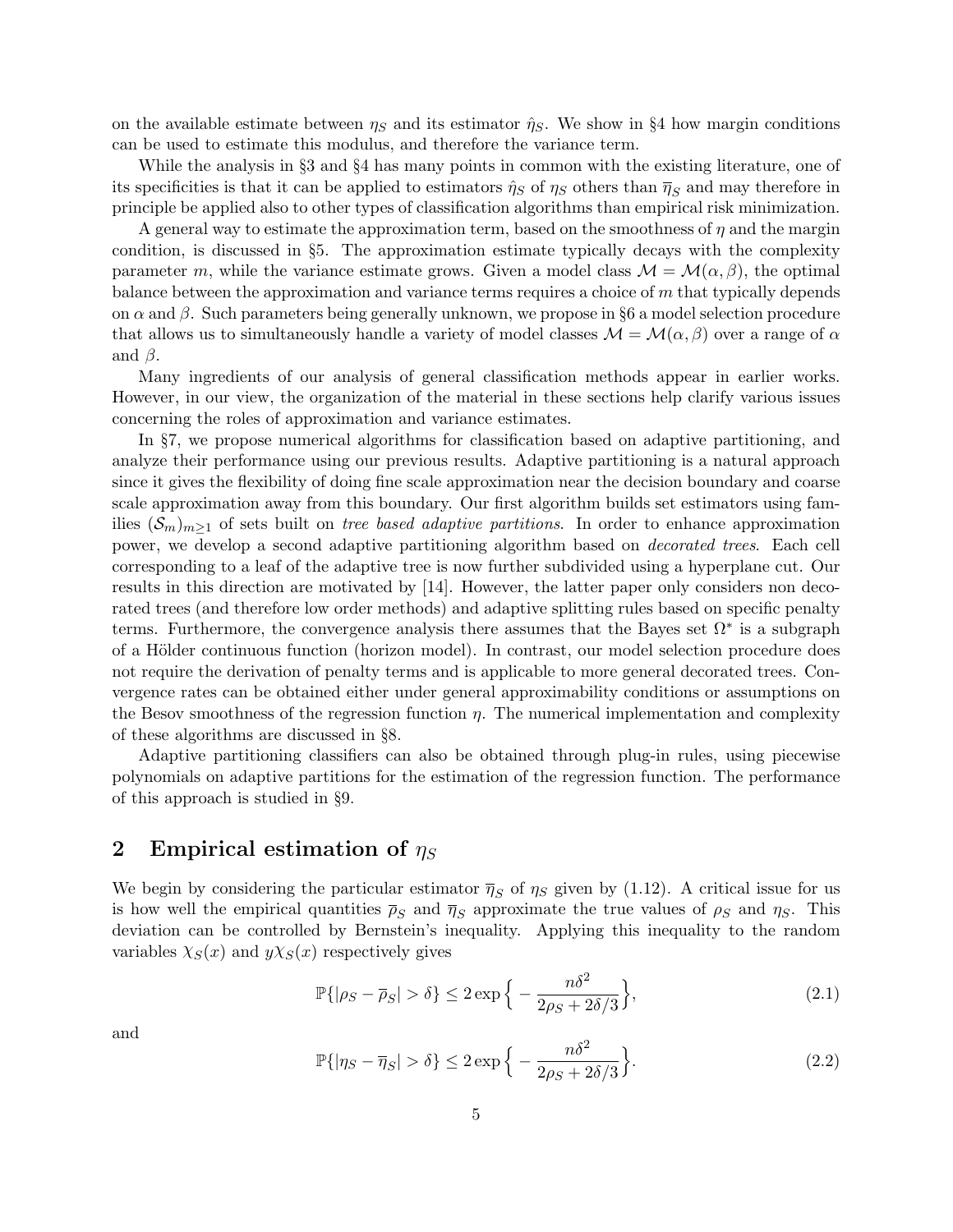Now suppose that S is any finite collection of sets of cardinality  $\#\mathcal{S}$ . Given a constant  $r > 0$ , we introduce the quantity

$$
\varepsilon_n := \varepsilon_n(\mathcal{S}) := \frac{10(\log(\#\mathcal{S}) + r \log n)}{3n}.
$$
\n(2.3)

**Lemma 2.1** Given any finite collection of sets S and  $\varepsilon_n$  as defined in (2.3), with probability at least  $1 - 2n^{-r}$  on the draw **z**, we have

$$
|\eta_S - \overline{\eta}_S| \le \sqrt{\rho_S \varepsilon_n} + \varepsilon_n, \quad \text{for every} \quad S \in \mathcal{S}.
$$
 (2.4)

**Proof:** For any  $S \in \mathcal{S}$ , application of (2.2) gives

$$
\mathbb{P}\{|\eta_S - \overline{\eta}_S| > \sqrt{\rho_S \varepsilon_n} + \varepsilon_n\} \le 2 \exp\Big\{-\frac{n(\sqrt{\rho_S \varepsilon_n} + \varepsilon_n)^2}{2\rho_S + 2(\sqrt{\rho_S \varepsilon_n} + \varepsilon_n)/3}\Big\}.
$$

We next distinguish between two cases. If  $\varepsilon_n \leq \rho_S$  then the numerator in the exponential is at least  $n\rho_S \varepsilon_n$  and the denominator is at most  $10\rho_S/3$ . If  $\varepsilon_n > \rho_S$  then the numerator is at least  $n \varepsilon_n^2$ and the denominator is at most  $10\varepsilon_n/3$ . Therefore in both case, we obtain

$$
\mathbb{P}\{|\eta_S - \overline{\eta}_S| > \sqrt{\rho_S \varepsilon_n} + \varepsilon_n\} \le 2 \exp\left\{-\frac{3n\varepsilon_n}{10}\right\} \le 2(\#\mathcal{S})^{-1} n^{-r}.
$$

Hence, this result also follows by a union bound.  $\Box$ 

Since  $R(S) - R(\Omega_{\mathcal{S}}) = \eta_{\Omega_{\mathcal{S}}} - \eta_{S}$ , we also need estimates for how well we can empirically compute this quantity.

**Lemma 2.2** Given any finite collection of sets S and any  $r > 0$ , we define

$$
e_n(S) := \sqrt{\rho_{S\Delta\Omega_{\mathcal{S}}}\varepsilon_n} + \varepsilon_n, \quad \varepsilon_n := \frac{10(r\log n + \log(\#(\mathcal{S}))}{3n}.
$$
 (2.5)

Then, for all  $S \in \mathcal{S}$ , with probability at least  $1 - 2n^{-r}$  on the draw **z**, we have

$$
|\eta_S - \eta_{\Omega_S} - (\bar{\eta}_S - \bar{\eta}_{\Omega_S})| \le e_n(S), \quad S \in \mathcal{S}.
$$
 (2.6)

**Proof:** The proof is similar to that of Lemma 2.1. We consider the random variable  $y\chi_{\Omega_{\mathcal{S}}}-y\chi_{\mathcal{S}},$ which has expectation  $\eta_{\Omega_{\mathcal{S}}}-\eta_{\mathcal{S}}$ , sup norm less or equal to 1, and variance less or equal to  $\rho_{\mathcal{S}\Delta\Omega_{\mathcal{S}}}$ . Thus, using Bernstein's inequality as in (2.2), we see that for any  $\delta > 0$ 

$$
\mathbb{P}\{|\eta_{\Omega_{\mathcal{S}}}-\eta_{\mathcal{S}}-(\overline{\eta}_{\Omega_{\mathcal{S}}}-\overline{\eta}_{\mathcal{S}})|>\delta\} \leq 2\exp\Big\{-\frac{n\delta^2}{2\rho_{\mathcal{S}\Delta\Omega_{\mathcal{S}}}+2\delta/3}\Big\}.
$$
 (2.7)

Taking  $\delta := \varepsilon_n(S)$ , we conclude the proof as in Lemma 2.1.

The assumption that  $S$  is finite in the above analysis is very strong and is not satisfied in many numerical methods of interest. However, as we now discuss, similar estimates hold in the case  $\mathcal S$ is infinite but it has finite Vapnik-Chervonenkis dimension (VC dimension)  $V_{\mathcal{S}}$ . For example, it is known (see Theorem 3.4 of [6]) that

$$
\mathbb{E}(\sup_{S \in \mathcal{S}} |\eta_S - \overline{\eta}_S|) \le 2\sqrt{\frac{2V_{\mathcal{S}}\log(n+1)}{n}},\tag{2.8}
$$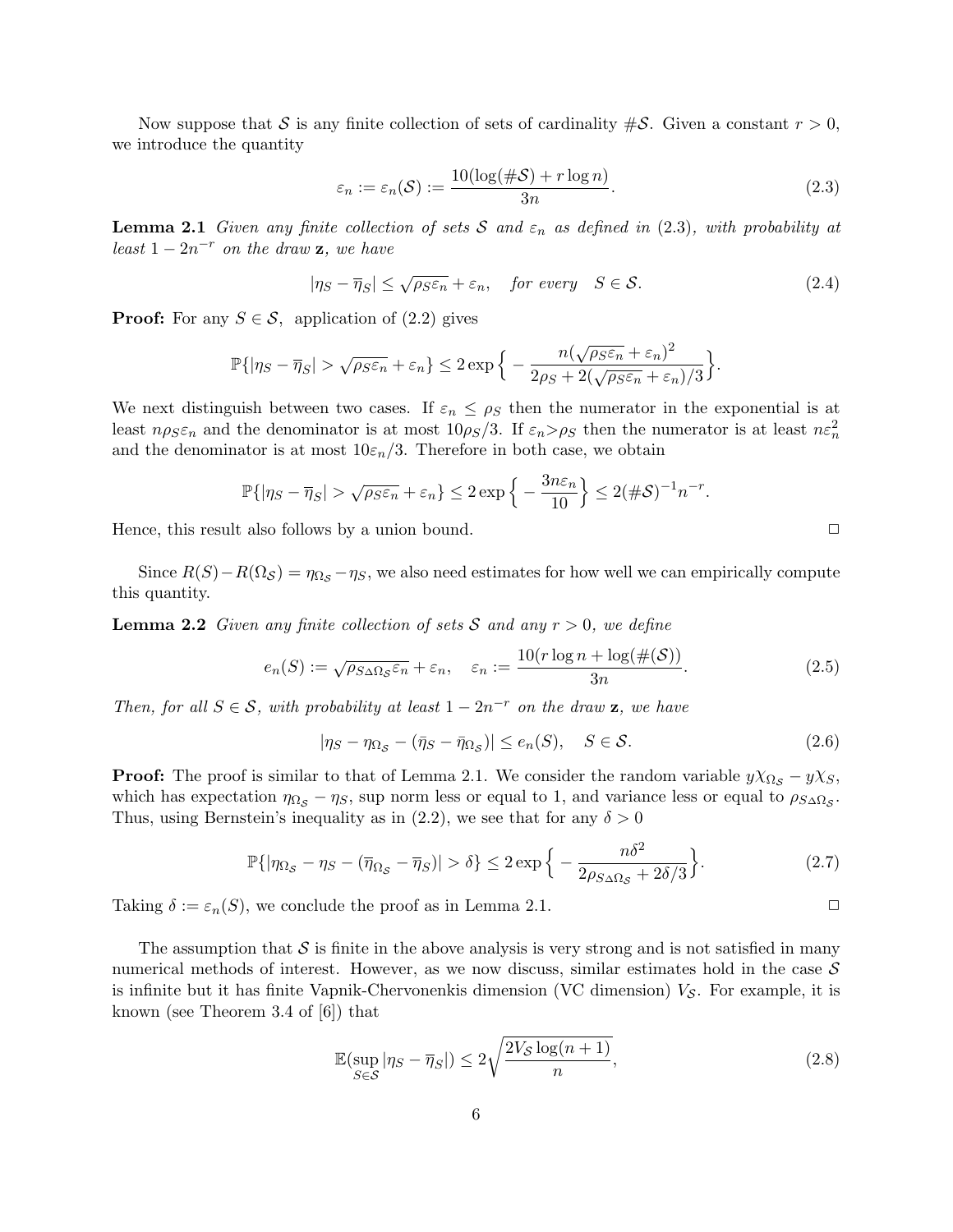where the expectation is taken over all draws of size  $n$ . Here we instead search for estimates in probability which include a dependence on  $\rho_s$ , similar to Lemma 2.1. We begin with two lemmas about VC dimension.

**Lemma 2.3** If S is a collection of  $\rho_X$  measurable subsets of X with VC dimension V, then for any measurable set  $\Omega$ , the collection of sets  $\Lambda := \{S \triangle \Omega : S \in \mathcal{S}\}\$  has VC dimension at most  $2V$ .

**Proof:** Suppose  $\{x_1, \ldots, x_m\}$ ,  $m > 2V$ , is a set of points that is shattered by  $\Lambda$ . If  $V + 1$  of these points are not in  $\Omega$ , then by relabeling, we can assume that  $x_1, \ldots, x_{V+1}$  are not in  $\Omega$ . For each  $I = \{i_1, \ldots, i_j\}, 1 \leq i_1 < i_2 < \cdots < i_j \leq V + 1$ , we know that there is a set  $S_I \Delta \Omega$  from  $\Lambda$  which contains the  $x_j, j \in I$ , and does not contain the  $x_j, j \notin I$ . It follows that  $S_I$  contains all  $x_j, j \in I$ , and does not contain any  $x_j$ ,  $j \notin I \cap \{x_1, \ldots, x_{V+1}\}.$  Hence,  $\{x_1, \ldots, x_{V+1}\}$  is shattered by S which is a contradiction and proves that the assumption  $m > 2V$  cannot hold in this case. On the other hand if  $V + 1$  of these points are in  $\Omega$ , by again relabeling, we can assume  $\{x_1, \ldots, x_{V+1}\}$  are all in Ω. For each  $I = \{i_1, \ldots, i_j\}$ ,  $1 \leq i_1 < i_2 < \cdots < i_j \leq V + 1$ , we know that there is a set  $S_I$ ∆Ω from  $\Lambda$  which contains the  $x_j, j \in I$ , and does not contain the  $x_j, j \notin I \cap \{x_1, \ldots, x_{V+1}\}.$  Thus, the points  $x_j, j \in \{1, ..., V + 1\} \setminus I$  are all in  $S_I$ . Since any set  $J \subset \{1, ..., V + 1\}$  is the complement of an  $I \subset \{1, \ldots, V+1\}$ , we again get that  $\{x_1, \ldots, x_{V+1}\}$  is shattered. This contradiction proves that there is no such set  $\{x_1, \ldots, x_m\}$  with  $m > 2V$  and confirms the assertion of the lemma.  $\Box$ 

The next lemma shows how well  $\bar{\rho}_S$  approximates  $\rho_S$  for sets in a collection S with finite VC dimension.

**Lemma 2.4** For any sufficiently large constant  $A > 0$  the following holds. If S is a collection of  $\rho_X$  measurable sets  $S \subset X$  with finite VC dimension  $V := V_S$ , and if

$$
e_n(S) := e_n(S, r) := \sqrt{\rho_S \varepsilon_n} + \varepsilon_n, \quad \varepsilon_n := \varepsilon_{n,r} := A \max\{r+1, V\} \frac{\log n}{n},\tag{2.9}
$$

where  $r > 0$  is arbitrary, then there is an absolute constant  $C_0$  such that for any  $n \geq 2$ , with probability at least  $1 - C_0 n^{-r}$  on the draw  $\mathbf{x} \in X^n$ , we have

$$
|\rho_S - \bar{\rho}_S| \le e_n(S), \quad S \in \mathcal{S}.
$$
\n(2.10)

**Proof:** For any given  $k = 1, \ldots, n$ , let  $S_k$  be the collection of all sets  $S \in S$  for which  $(k-1)\varepsilon_n <$  $\rho_S \leq k \varepsilon_n$ . Note that since  $\varepsilon_n \geq \frac{1}{n}$  $\frac{1}{n}$ , we have  $S = S_1 \cup ... \cup S_n$ . We now fix  $k \in \{1, ..., n\}$  and let  $\mu_{\mathcal{B}} \leq \kappa \varepsilon_n$ . Note that since  $\varepsilon_n \leq \frac{\pi}{n}$ <br> $\mu := \sqrt{k} \varepsilon_n$ . Observe that we have

$$
e_n(S) = \sqrt{\rho_S \varepsilon_n} + \varepsilon_n \ge (\sqrt{k-1} + 1)\varepsilon_n \ge \mu,
$$
\n(2.11)

and therefore

$$
\mathbb{P}\left\{\sup_{S\in\mathcal{S}_k}\left|\frac{1}{n}\sum_{i=1}^n\chi_S(x_i)-\rho_S\right|>e_n(S)\right\}\leq \mathbb{P}\left\{\sup_{S\in\mathcal{S}_k}\left|\frac{1}{n}\sum_{i=1}^n\chi_S(x_i)-\rho_S\right|>\mu\right\}.\tag{2.12}
$$

We now apply Talagrand's concentration inequality in the form given in Theorem 1.3 of [2] applied to the set of functions  $\mathcal{F} := \{ \chi_S - \rho_S : S \in \mathcal{S}_k \}.$  Each function  $f \in \mathcal{F}$  has mean zero and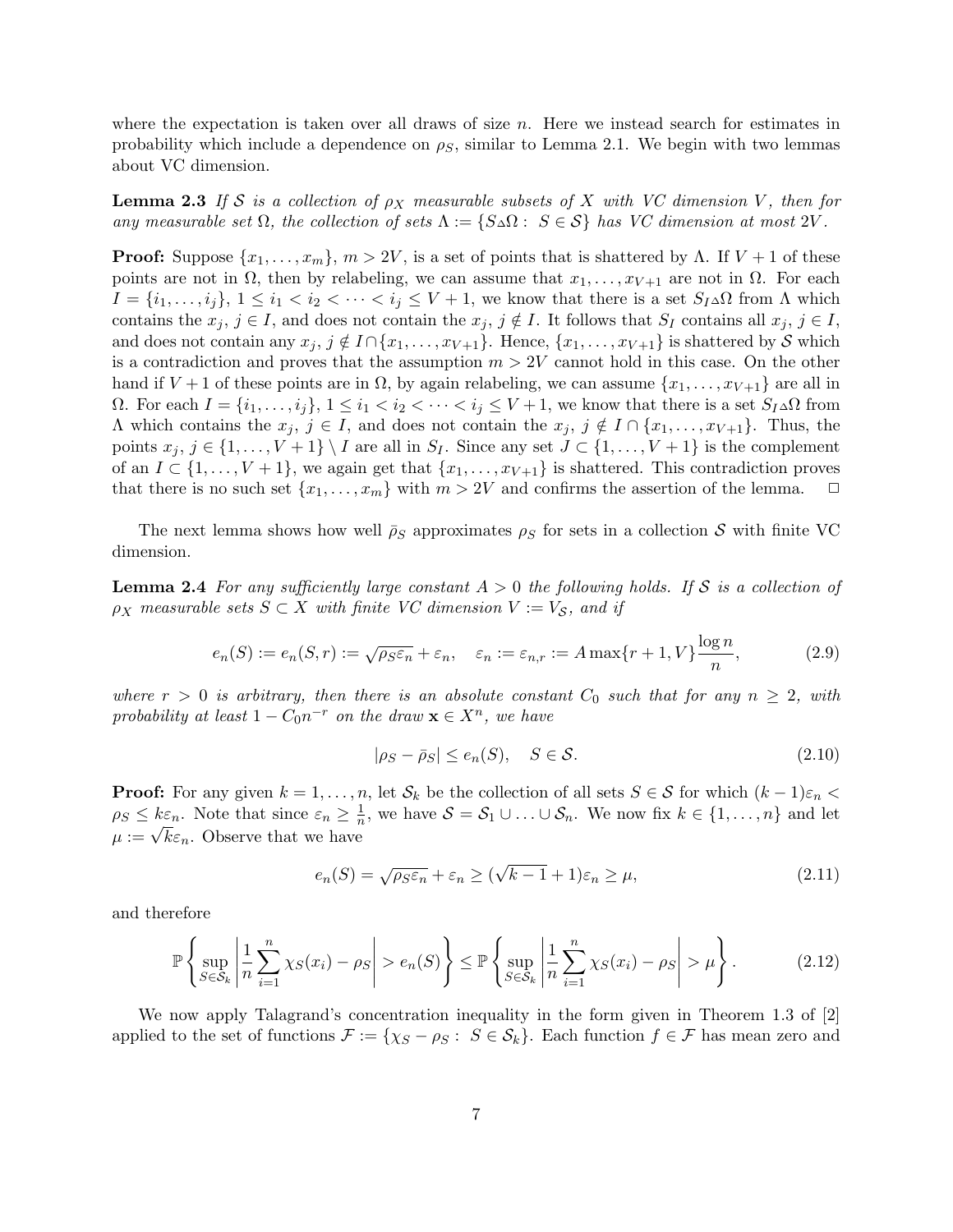$||f||_{L_{\infty}} \leq 1$ . Considered as random variables over  $(X, \rho_X)$ , they each have variance that does not exceed  $\rho_S \leq k \varepsilon_n$ . If we define the random variables

$$
Z(\mathbf{x}) := \sup_{S \in \mathcal{S}_k} \sum_{j=1}^n [\chi_S(x_j) - \rho_S], \quad \bar{Z}(\mathbf{x}) := \sup_{S \in \mathcal{S}_k} \Big| \sum_{j=1}^n [\chi_S(x_j) - \rho_S] \Big|, \quad \mathbf{x} \in X^n,
$$
 (2.13)

and their expectations  $\mathbb{E}(Z), \mathbb{E}(\bar{Z})$ , then according to the aforementioned Theorem 1.3, we have

$$
\mathbb{P}\{|\bar{Z} - \mathbb{E}(\bar{Z})| > t\} \le C_0 \exp\Big\{-c_0 t \log\Big(1 + \frac{t}{nk\varepsilon_n + \mathbb{E}(\bar{Z})}\Big)\Big\},\tag{2.14}
$$

where  $C_0$ ,  $c_0$  are absolute constants.

Next, we use an upper bound for  $\mathbb{E}(\bar{Z})$  provided in Lemma 6.4 of [12]. To state this inequality, we use the related random variables

$$
W^{+}(\mathbf{x}) := \frac{1}{n}Z(\mathbf{x}), \quad W^{-}(\mathbf{x}) := -\frac{1}{n}\inf_{S \in \mathcal{S}_k} \sum_{j=1}^{n} [\chi_S(x_j) - \rho_S].
$$

Lemma 6.4 of [12] says that there is an absolute constant  $C_1$  such that for

$$
\sigma = C_1 \max \left\{ \sqrt{k \varepsilon_n}, \sqrt{\frac{V \log n}{n}} \right\} = C_1 \sqrt{k \varepsilon_n},
$$

we have the bound

$$
\mathbb{E}(W^{\pm}) \le C_1 \sigma \sqrt{\frac{V \log n}{n}} = C_1^2 \sqrt{\frac{k \varepsilon_n V \log n}{n}}.
$$
\n(2.15)

Since  $\overline{Z} \leq n(W^+ + W^-)$ , this gives the bound

$$
\mathbb{E}(\bar{Z}) \le 2C_1^2 n \sqrt{\frac{k \varepsilon_n V \log n}{n}}.\tag{2.16}
$$

Therefore, returning to (2.14), we have for any  $t \geq 2\mathbb{E}(\bar{Z})$ 

$$
\mathbb{P}\{\bar{Z} > t\} \leq \mathbb{P}\{|\bar{Z} - E(\bar{Z})| > t/2\}
$$
\n
$$
\leq C_0 \exp\left\{-c_0 \frac{t}{2} \log \left(1 + \frac{t/2}{nk\varepsilon_n + 2C_1^2 n \sqrt{\frac{k\varepsilon_n V \log n}{n}}}\right)\right\}.
$$
\n(2.17)

We now take  $t = n\mu = n$  $\sqrt{k}\varepsilon_n$  and observe that  $t \geq 2\mathbb{E}(\bar{Z})$  holds whenever

$$
\sqrt{\varepsilon_n} \ge 4C_1^2 \sqrt{\frac{V \log n}{n}}.\tag{2.18}
$$

This is obviously true if the constant A in the definition of  $\epsilon_n$  is larger than 16 $C_1^4$ . With this stipulation on  $A$ , we can apply  $(2.17)$  and obtain

$$
\mathbb{P}\{\sup_{S \in \mathcal{S}_k} [\hat{\rho}_S - \rho_S] > \mu\} = \mathbb{P}\{\bar{Z} > n\mu\} \le \mathbb{P}\{\bar{Z} - \mathbb{E}(\bar{Z}) > n\mu/2\}
$$
  

$$
\le C_0 \exp\left\{ -(c_0 n\mu/2) \log \left( 1 + \frac{n\mu/2}{nk\varepsilon_n + 2C_1^2 n \sqrt{\frac{k\varepsilon_n V \log n}{n}} } \right) \right\}.
$$
(2.19)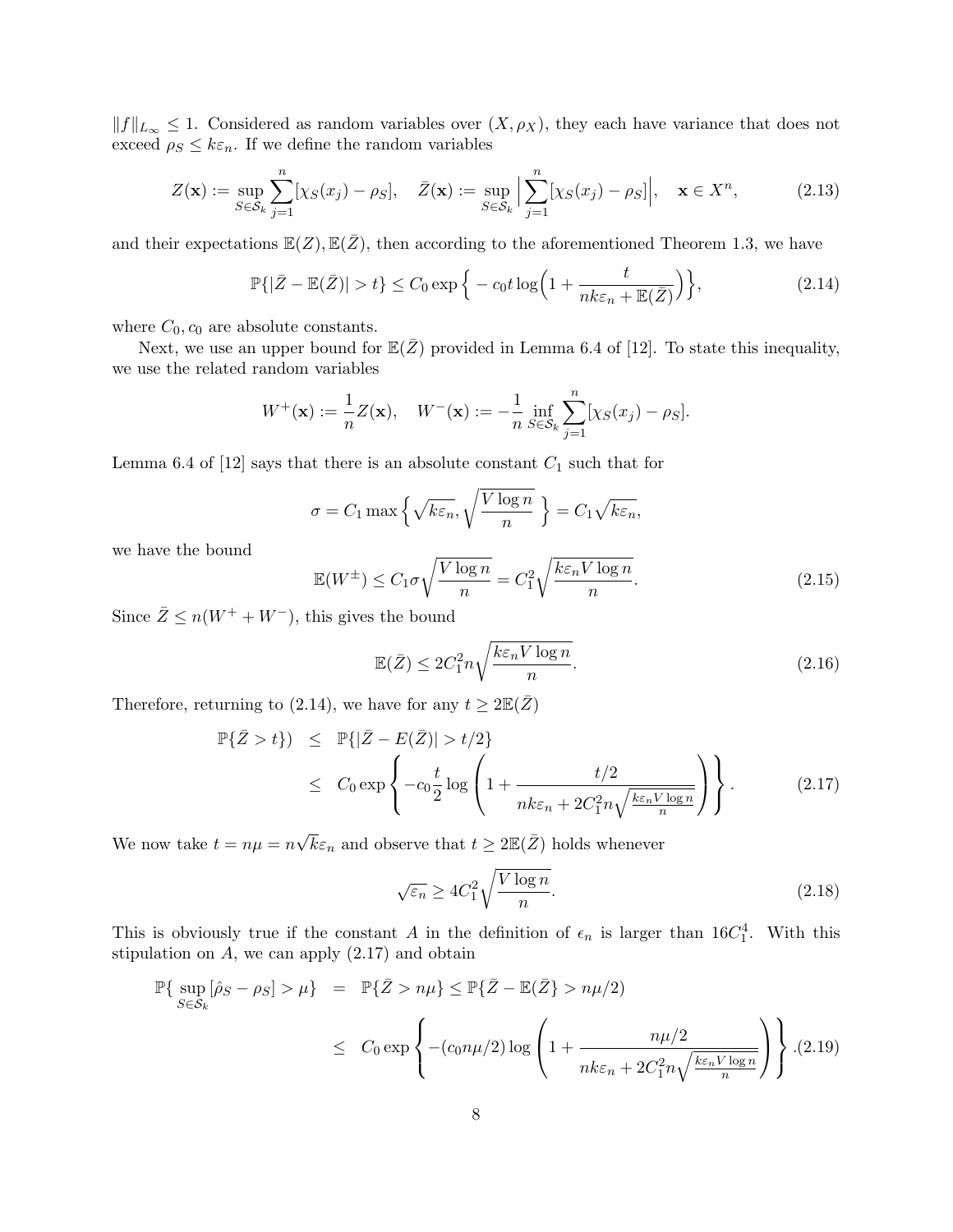The second term of the sum appearing in the denominator of the logarithm is smaller than the first because of (2.18). Therefore,

$$
\mathbb{P}\Big\{\sup_{S\in\mathcal{S}_k}[\hat{\rho}_S - \rho_S] > \mu\Big\} \le C_0 \exp\Big\{- (c_0 n\mu/2) \log\Big(1 + \frac{\mu}{4k\varepsilon_n}\Big)\Big\}
$$
  
\n
$$
\le C_0 \exp\Big\{-c_0 \frac{n\mu^2}{8k\varepsilon_n}\Big\}
$$
  
\n
$$
\le C_0 \exp\Big\{-c_0 \frac{n\varepsilon_n}{8}\Big\} \le C_0 n^{-r-1},
$$
 (2.20)

provided A is chosen larger than  $8/c<sub>0</sub>$  which is another stipulation we impose on A.

As we have already noted, every  $S \in \mathcal{S}$  is in one of the  $\mathcal{S}_k$ . Therefore, using (2.12) and a union bound over  $1 \leq k \leq n$ , we arrive at  $(2.10)$ .

**Theorem 2.5** For any sufficiently large constant  $A > 0$  the following holds. If S is a collection of  $\rho_X$  measurable sets  $S \subset X$  with finite VC dimension  $V := V_S$ , and if

$$
e_n(S) := \sqrt{\rho_{S\Delta\Omega_S} \varepsilon_n} + \varepsilon_n, \quad \varepsilon_n := A \max\{r+1, V\} \frac{\log n}{n},\tag{2.21}
$$

where  $r > 0$  is arbitrary, then there is an absolute constant  $C_0$  such that for any  $n \geq 2$ , with probability at least  $1 - C_0 n^{-r}$  on the draw  $\mathbf{z} \in \mathbb{Z}^n$ , we have

$$
|\eta_S - \eta_{\Omega_S} - (\bar{\eta}_S - \bar{\eta}_{\Omega_S})| \le e_n(S), \quad S \in \mathcal{S}.
$$
\n(2.22)

**Proof:** We know from Lemma 2.3 that the collection  $\tilde{S} := \{S \triangle \Omega_S : S \in S\}$  has VC dimension at most 2V. We define  $\tilde{\varepsilon}_n := A \max\{r+1, 2V\} \frac{\log n}{n}$  $\frac{g n}{n}$  and the corresponding  $\tilde{e}_n$ , given by (2.5). We now apply Lemma 2.4 for  $\tilde{S}$  which gives that there is a set  $E_0 \subset X^n$  with  $\rho^n(X) \leq C_1 n^{-\tilde{r}}$ , such that for any draw  $x$  outside of  $E_0$ , we have

$$
|\rho_{S\Delta\Omega_{\mathcal{S}}}-\bar{\rho}_{S\Delta\Omega_{\mathcal{S}}}| \leq \tilde{e}_n(S) \leq 2e_n(S), \ \ S \in \mathcal{S}.
$$

Since S has VC dimension at most V, the set of functions  $\mathcal{F} := \{\chi_S : S \in \mathcal{S}\}\$  satisfy  $V_{\mathcal{F}^+} \leq V$ where we follow the notation of [11]. In particular,  $V_{\mathcal{F}^+}$  is the VC dimension of the set of epigraphs of F. It follows from Lemma 9.2 and Theorem 9.4 of [11] that there is a cover  $f_1, \ldots, f_M, M \leq$  $C_2[n \log n]^V$  such that whenever  $S \in \mathcal{S}$ 

$$
\min_{1 \le j \le M} \|\chi_S - f_j\|_{L_1(\rho_X)} \le 1/n. \tag{2.24}
$$

It is easy to see that the  $f_j$  can each be chosen as  $f_j = \chi_{S_j}$  with  $S_j \in \mathcal{S}$  (perhaps at the expense of enlarging the constant  $C_2$ ). Let  $\Lambda := \{S_1, \ldots, S_M\}$ . Hence for each  $S \in \mathcal{S}$  there is an  $S_j \in \Lambda$  such that

$$
\rho_X(S \triangle S_j) \le 1/n. \tag{2.25}
$$

From Lemma 2.2 there is a set  $E_1 \subset Z^n$  with  $\rho^n(E_1) \leq 2n^{-\tilde{r}}$ , such that for any draw **z** outside of  $E_1$ , we have

$$
|\eta_{S_j} - \eta_{\Omega_{\mathcal{S}}} - (\bar{\eta}_{S_j} - \bar{\eta}_{\Omega_{\mathcal{S}}})| \le e_n(S_j), \quad j = 1, \dots, M,
$$
\n(2.26)

provided we choose the constant A larger than  $\frac{20}{3} \left(1 + \frac{\log C_2 + \log(\log n)}{\log n}\right)$  for all n which is a stipulation we impose.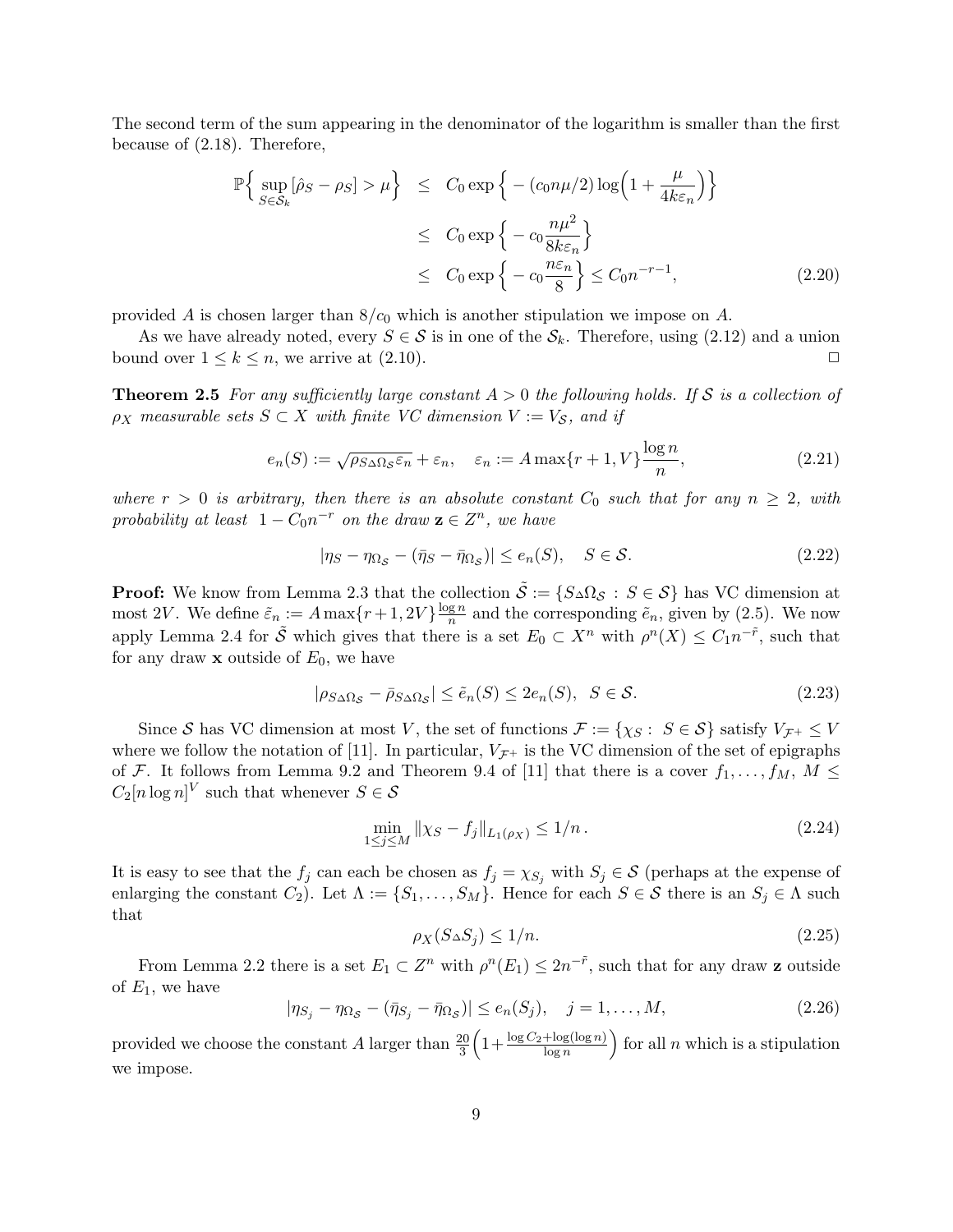We now define the set  $E \subset Z^n$  as the union of  $E_1$  with the set of all points **z** whose **x** component is in  $E_0$ . Then  $\rho^n(E) \le (2+C_1)n^{-\tilde{r}}$ . In going further, we consider any draw **z** not in E and verify that (2.22) holds for such a draw. Given any  $S \in \mathcal{S}$ , we choose j so that (2.25) is valid. For this j, we have

$$
\begin{aligned} |\eta_S - \eta_{\Omega_S} - (\bar{\eta}_S - \bar{\eta}_{\Omega_S})| &\leq | \eta_{S_j} - \eta_{\Omega_S} - (\bar{\eta}_{S_j} - \bar{\eta}_{\Omega_S})| + |\eta_S - \eta_{S_j}| + |\bar{\eta}_{S_j} - \bar{\eta}_S| \\ &\leq e_n(S_j) + \rho_X(S_j \triangle S) + |\bar{\eta}_{S_j} - \bar{\eta}_S| \\ &\leq 2e_n(S) + 1/n + |\bar{\eta}_{S_j} - \bar{\eta}_S| \\ &\leq 3e_n(S) + |\bar{\eta}_{S_j} - \bar{\eta}_S|. \end{aligned} \tag{2.27}
$$

Here, we have used (2.26) in the second inequality, and in the third and last inequalities the fact that  $\rho_{S_j \Delta \Omega_S} \leq \rho_{S \Delta \Omega_S} + 1/n$  and that  $e_n(S) \geq \varepsilon_n \geq \frac{1}{n}$  $\frac{1}{n}$ .

We are left with estimating the last term in (2.27). We have from (2.23) that

$$
\begin{aligned}\n|\bar{\eta}_{S_j} - \bar{\eta}_S| &\leq \bar{\rho}_{S_j \Delta S} \\
&\leq \left[ \bar{\rho}_{S_j \Delta S} - \rho_{S_j \Delta S} \right] + \rho_{S_j \Delta S} \\
&\leq 2e_n(S) + 1/n \leq 3e_n(S).\n\end{aligned} \tag{2.28}
$$

When this estimate is inserted back into (2.27) and the constant A found so far is replaced by 36A we obtain the Theorem.  $\Box$ 

### 3 A general estimate for variance in set estimators

We give in this section a general method for bounding the variance, whenever we have an empirical estimator  $\hat{\eta}_S$  for  $\eta_S$ , with a bound of the form

$$
|\eta_S - \eta_{\Omega_S} - (\hat{\eta}_S - \hat{\eta}_{\Omega_S})| \le e_n(S),\tag{3.1}
$$

for each set  $S \in \mathcal{S}$ . We have already proved such a bound for  $\overline{\eta}_S$ . We will also discuss similar bounds for plug-in estimators in §9. We develop our variance estimator assuming such a set valued function  $e_n$ .

To analyze the variance term in classifiers, we define the following modulus:

$$
\omega(\rho, e_n) := \sup \left\{ \int_{S \Delta \Omega_S} |\eta| \, : \, S \in \mathcal{S} \text{ and } \int_{S \Delta \Omega_S} |\eta| \le 3 e_n(S) \right\}. \tag{3.2}
$$

Notice that the second argument  $e_n$  is not a number but rather a set function. In the next section, we discuss this modulus in some detail and bring out its relation to other ideas used in classification, such as margin conditions. For now, we use it to prove the following theorem.

**Theorem 3.1** Suppose that for each  $S \in \mathcal{S}$ , we have that (3.1) holds with probability  $1 - \delta$ . Then with this same probability, we have

$$
R(\hat{\Omega}_{\mathcal{S}}) - R(\Omega_{\mathcal{S}}) \le \max\{\omega(\rho, e_n), a(\Omega^*, \mathcal{S})\}, \quad S \in \mathcal{S},
$$
\n(3.3)

with  $a(\Omega^*, \mathcal{S})$  given by (1.10).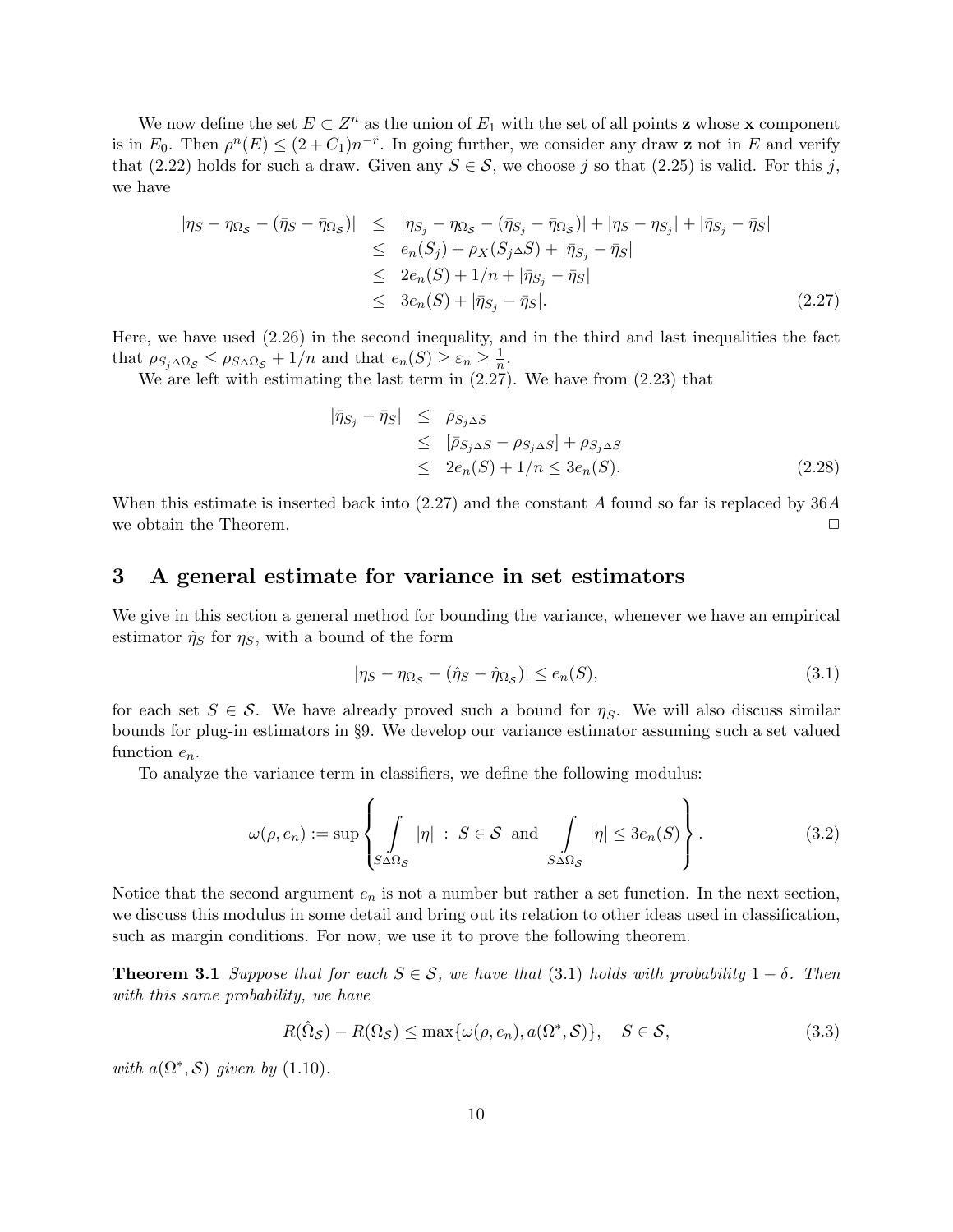**Proof:** We consider any data **z** such that  $(3.1)$  holds and prove that  $(3.3)$  holds for such **z**. Let  $S_0 := \Omega_{\mathcal{S}} \setminus \hat{\Omega}_{\mathcal{S}}$  and  $S_1 := \hat{\Omega}_{\mathcal{S}} \setminus \Omega_{\mathcal{S}}$  so that  $S_0 \cup S_1 = \hat{\Omega}_{\mathcal{S}} \Delta \Omega_{\mathcal{S}}$ . Notice that, in contrast to  $\Omega_{\mathcal{S}}$  and  $\hat{\Omega}_{\mathcal{S}}$ , the sets  $S_0, S_1$  are generally not in  $\mathcal{S}$ . We start from the equality

$$
R(\hat{\Omega}_{\mathcal{S}}) - R(\Omega_{\mathcal{S}}) = \eta_{\Omega_{\mathcal{S}}} - \eta_{\hat{\Omega}_{\mathcal{S}}} = \eta_{S_0} - \eta_{S_1}.
$$
\n(3.4)

We can assume that  $\eta_{S_0} - \eta_{S_1} > 0$  since otherwise we have nothing to prove. From the definition of  $\hat{\Omega}_{\mathcal{S}}$ , we know that

$$
\hat{\eta}_{\Omega_{\mathcal{S}}} - \hat{\eta}_{\hat{\Omega}_{\mathcal{S}}} \leq 0.
$$

Using this in conjunction with (3.1), we obtain

$$
\eta_{S_0} - \eta_{S_1} = \eta_{\Omega_{\mathcal{S}}} - \eta_{\hat{\Omega}_{\mathcal{S}}} \le e_n(\hat{\Omega}_{\mathcal{S}}). \tag{3.5}
$$

In going further, we introduce the following notation. Given a set  $S \subset X$ , we denote by  $S^+ := S \cap \Omega^*$ and  $S^- := S \cap (\Omega^*)^c$ . Thus,  $\eta \geq 0$  on  $S^+$  and  $\eta < 0$  on  $S^-$ . Also  $S = S^+ \cup S^-$  and  $S^+ \cap S^- = \emptyset$ . Hence we can write

$$
\eta_{S_0} - \eta_{S_1} = A - B, \quad A := \eta_{S_0^+} - \eta_{S_1^-}, \ B := \eta_{S_1^+} - \eta_{S_0^-}.\tag{3.6}
$$

Note that  $A, B \geq 0$ . We consider two cases.

**Case 1:** If  $A \leq 2B$ , then

$$
R(\widehat{\Omega}_{\mathcal{S}}) - R(\Omega_{\mathcal{S}}) = A - B \le B \le a(\Omega^*, \mathcal{S}),\tag{3.7}
$$

where we have used the fact that  $S_1^+ \subset \Omega^* \setminus \Omega_{\mathcal{S}}$  and  $S_0^- \subset \Omega_{\mathcal{S}} \setminus \Omega^*$ .

**Case 2:** If  $A > 2B$ , then, by (3.5) and (3.6),

$$
\int_{\hat{\Omega}_{\mathcal{S}} \Delta \Omega_{\mathcal{S}}} |\eta| = A + B \le 3A/2 \le 3(A - B) = 3(\eta_{S_0} - \eta_{S_1}) \le 3e_n(\hat{\Omega}_{\mathcal{S}}). \tag{3.8}
$$

This means that  $\hat{\Omega}_{\mathcal{S}}$  is one of the sets appearing in the definition of  $\omega(\rho, e_n)$  and (3.3) follows in this case from the fact that

$$
\eta_{S_0} - \eta_{S_1} = A - B \le \int_{\hat{\Omega}_{\mathcal{S}} \Delta \Omega_{\mathcal{S}}} |\eta| \le \omega(\rho, e_n).
$$

From Theorem 3.1, we immediately obtain the following corollary which describes the performance of the set selection method.

Corollary 3.2 Suppose that for each  $S \in \mathcal{S}$ , (3.1) holds with probability  $1 - \delta$ . Then with this same probability we have

$$
R(\hat{\Omega}_{\mathcal{S}}) - R(\Omega^*) \le \omega(\rho, e_n) + 2a(\Omega^*, \mathcal{S}).\tag{3.9}
$$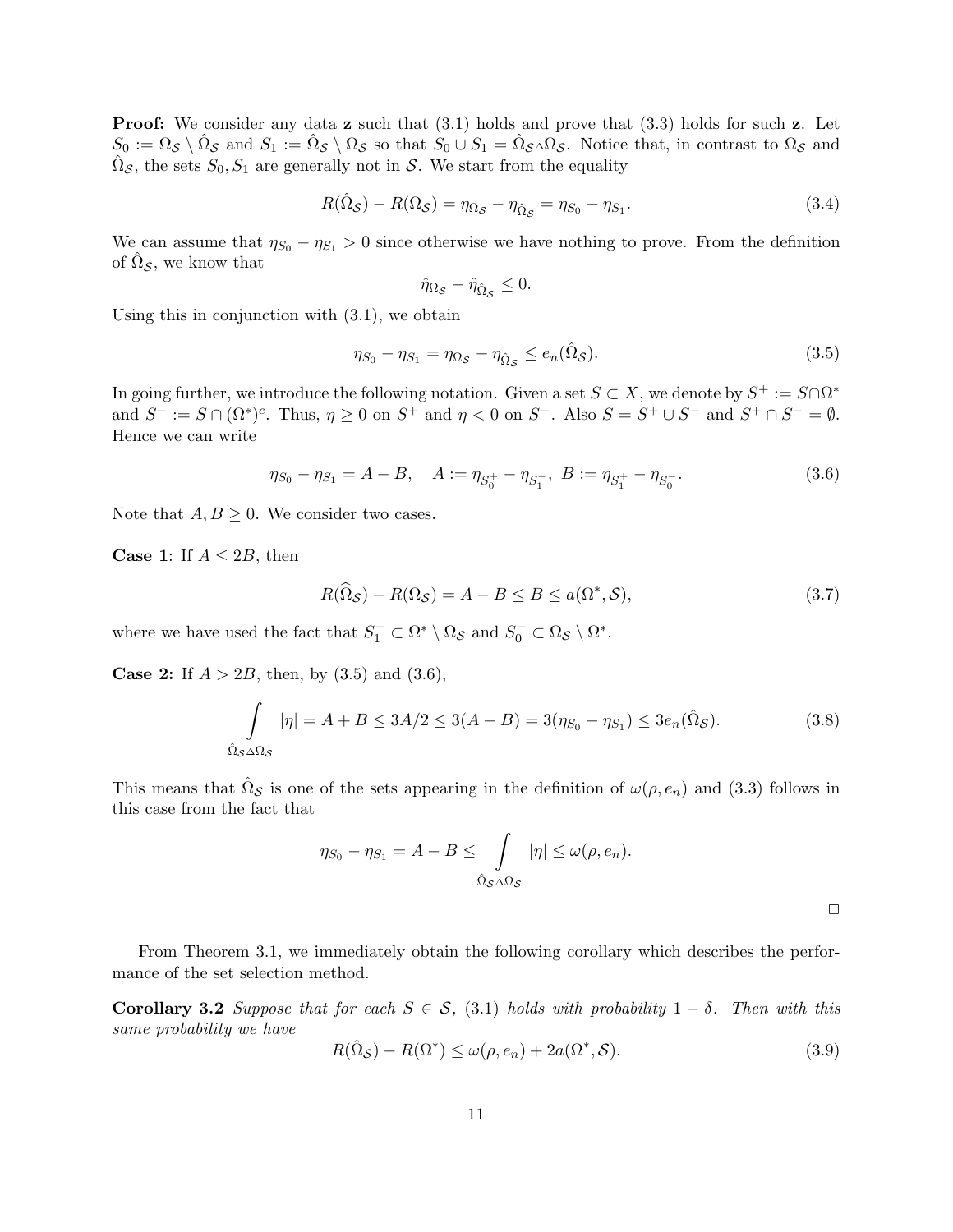**Proof:** We have  $R(\hat{\Omega}_{\mathcal{S}}) - R(\Omega^*) = R(\hat{\Omega}_{\mathcal{S}}) - R(\Omega_{\mathcal{S}}) + R(\Omega_{\mathcal{S}}) - R(\Omega^*)$ . The second term equals  $a(\Omega^*, \mathcal{S})$  and the first term is bounded by (3.3).

**Remark 3.3** We close this section with some remarks on how our results compare with others in the literature.

- (i) Theorem 3.1 can be applied to any classification method that is based on an estimation  $\hat{\eta}_S$  of  $\eta_S,$  once the bounds for  $|\eta_S-\eta_{\Omega_{\cal S}}-(\hat\eta_S-\hat\eta_{\Omega_{\cal S}})|$  in terms of  $e_n(S)$  have been established for all  $S \in \mathcal{S}$ . This determines  $\omega(\rho, e_n)$  and thereby gives a bound for the variance.
- (ii) The usual approach to obtaining bounds on the performance of classifiers is to assume at the outset that the underlying measure  $\rho$  satisfies a margin condition. Our approach is motivated by the desire to obtain bounds with no assumptions on  $\rho$ . This is accomplished by introducing the modulus  $\omega$ . As we discuss in the following section, a margin assumption allows one to obtain an improved bound on  $\omega$  and thereby recover existing results in the literature.
- (iii) Another point about our result is that we do not assume that the Bayes classifier  $\Omega^*$  lies in S. In some approaches, as discussed in the survey [6], one first bounds variance under this assumption, and then later removes this assumption with additional arguments that employ margin conditions.

## 4 Margin conditions

The modulus  $\omega$  introduced in the previous section is not transparent and, of course, depends on the set function  $e_n(S)$ . However, as we now show, for the types of  $e_n$  that naturally occur, the modulus is intimately connected with margin conditions. Margin assumptions are one of the primary ingredients in obtaining estimates on the performance of empirical classifiers. The following condition (sometimes referred to as the Tsybakov condition) requires that for any measurable set S, we have

$$
\rho_S \le C_\rho \Big(\int\limits_S |\eta|\Big)^\alpha\tag{4.1}
$$

for some constant  $C > 0$  and  $\alpha \in [0, 1]$ . This condition becomes more stringent as  $\alpha$  tends to 1 and is known as the Massart condition when  $\alpha = 1$ . The Massart condition means that for some  $A > 0$ , we have  $|\eta| > A$  almost everywhere. An equivalent form of (4.1) is that

$$
\rho_X\{x \in X: \ |\eta(x)| \le t\} \le \overline{C}_{\rho}t^q, \quad q := \frac{\alpha}{1-\alpha}, \quad 0 < t \le 1. \tag{4.2}
$$

In going further, we define  $\mathcal{M}^{\alpha}$  as the set of all measures  $\rho$  such that  $\rho_X$  satisfies (4.1) or equivalently (4.2) and we define

$$
|\rho|_{\mathcal{M}^{\alpha}} := \sup_{0 < t \le 1} t^{-\frac{\alpha}{1-\alpha}} \rho_X \{ x \in X : |\eta(x)| \le t \}. \tag{4.3}
$$

We want to bring out the connection between the modulus  $\omega$  and the condition (4.1). In the definition of  $\omega$  and its application to bounds on the variance, we assume that, we have an empirical estimator for which (3.1) holds with probability  $1 - \delta$ . Notice that this is only assumed to hold for sets  $S \in \mathcal{S}$  which is a distinction with (4.1). We shall make our comparison when  $e_n$  is of the form  $e_n(S) = \sqrt{\varepsilon_n \rho_S} + \varepsilon_n$  as in the results of §2.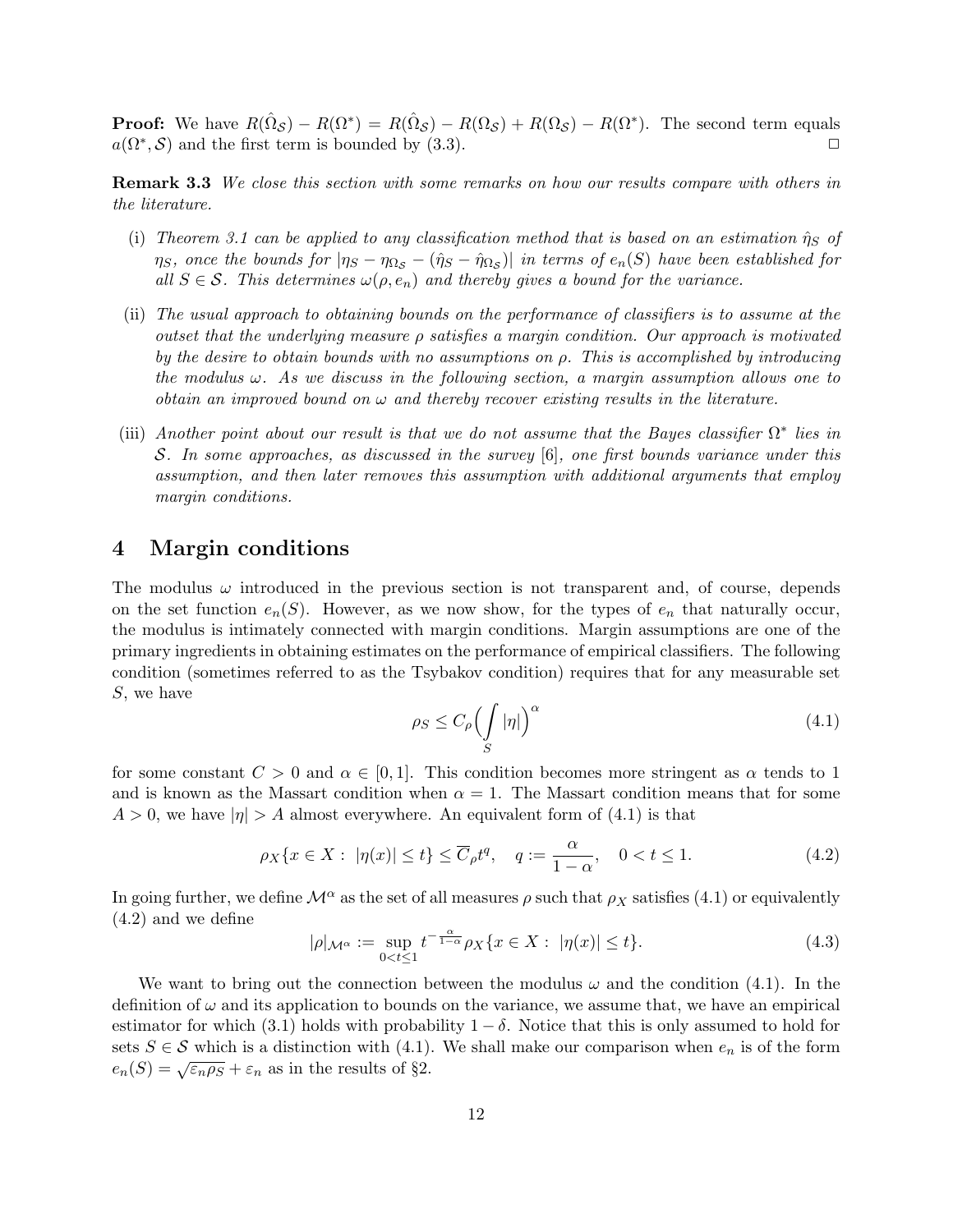We introduce the function

$$
\phi(\rho, t) := \sup_{\substack{\int_{S} |\eta| \le 3(t + \sqrt{t\rho S})}} \int_{S} |\eta|, \quad 0 < t \le 1,
$$
\n(4.4)

where now in this definition we allow arbitrary measurable sets  $S$  (not necessarily from  $S$ ). Under our assumption on the form of  $e_n$ , we have  $\omega(\rho, \varepsilon) \leq \phi(\rho, \varepsilon_n)$  and so the decay of  $\phi$  gives us a bound on the decay of  $\omega$ . We say that  $\rho$  satsifies the  $\phi$ -condition of order  $s > 0$  if

$$
\phi(\rho, t) \le C_0 t^s, \quad 0 < t \le 1. \tag{4.5}
$$

for some constants  $C_0$  and  $s > 0$ .

**Lemma 4.1** Suppose that  $\rho$  is a measure that satisfies (4.1) for a given value of  $\alpha \in [0,1]$ . Then p satisfies the  $\phi$ -condition (4.5) for  $s = \frac{1}{2-\alpha}$  with  $C_0$  depending only on  $C_\rho$  and  $\alpha$ . Conversely, if  $\rho$ satisfies the  $\phi$ -condition with  $s = \frac{1}{2-\alpha}$  and a constant  $C_0 > 0$ , then it satisfies (4.1) of order  $\alpha$  with the constant  $C_{\rho}$  depending only on s and  $C_0$ .

**Proof:** Suppose that  $\rho$  satisfies (4.1) for  $\alpha$  and constant  $C_{\rho}$ . To check that the  $\phi$ -condition is satisfied for  $s = \frac{1}{2-\alpha}$ , we let  $t \in (0,1]$  be fixed and let S be such that  $\int$ S  $|\eta| \leq 3(\sqrt{t\rho_S} + t)$ . From  $(4.1),$ 

$$
\rho_S \le C_\rho \Big(\int\limits_S |\eta|\Big)^\alpha \le C_\rho 3^\alpha (\sqrt{t\rho_S} + t)^\alpha. \tag{4.6}
$$

From this, one easily derives

$$
\rho_S \le M t^{\frac{\alpha}{2-\alpha}},\tag{4.7}
$$

with a constant M depending only on  $C_\rho$  and  $\alpha$ . To see this, suppose to the contrary that for some (arbitrarily large) constant M

$$
\rho_S > Mt^{\frac{\alpha}{2-\alpha}}.\tag{4.8}
$$

Rewriting (4.6) as

$$
\rho_S^{\frac{2-\alpha}{2\alpha}} \le C_\rho^{1/\alpha} 3(t^{1/2} + t\rho_S^{-1/2}),
$$

and using  $(4.8)$  to estimate  $\rho_S$  on both sides from below, we obtain

$$
M^{\frac{2-\alpha}{2\alpha}}t^{1/2}\leq C_{\rho}^{1/\alpha}3(t^{1/2}+M^{-1/2}t^{\frac{4-3\alpha}{4-2\alpha}}).
$$

Since  $0 < \alpha \leq 1$ , we have  $\frac{4-3\alpha}{4-2\alpha} \geq \frac{1}{2}$  $\frac{1}{2}$ , which yields

$$
t^{1/2} \le M^{-\frac{2-\alpha}{2\alpha}} C_{\rho}^{1/\alpha} 3(1 + M^{-1/2}) t^{1/2}.
$$

When M is chosen large enough, we have  $M^{-\frac{2-\alpha}{2\alpha}}C_{\rho}^{1/\alpha}3(1+M^{-1/2}) < 1$  which is a contradiction thereby proving (4.7).

It follows from (4.6) and (4.7) that

$$
\int_{S} |\eta| \le 3(t + \sqrt{t\rho_S}) \le 3(t + Mt^{\frac{1}{2-\alpha}}) \le C_0 t^{\frac{1}{2-\alpha}},
$$
\n(4.9)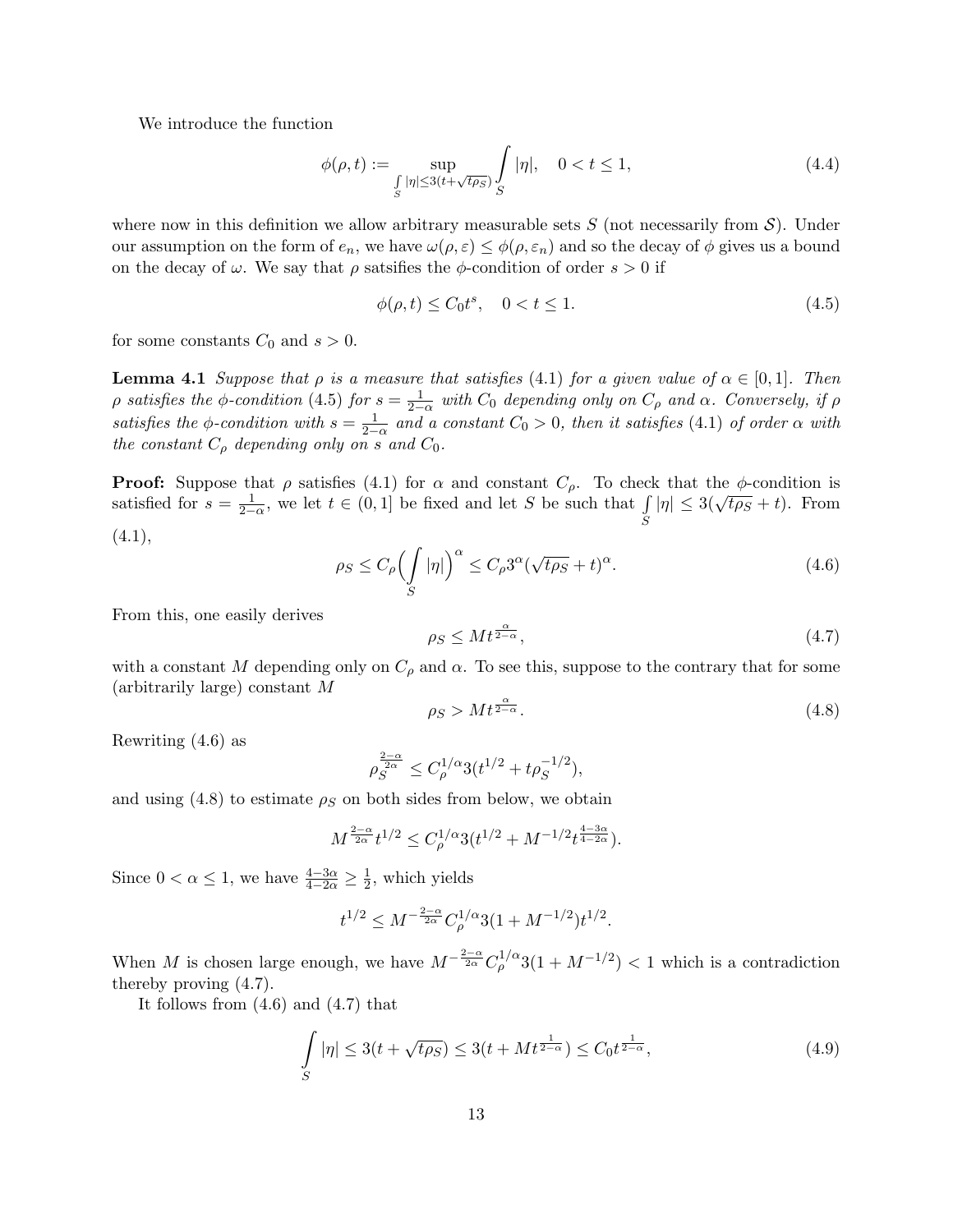where  $C_0$  depends on  $C_\rho$  and  $\alpha$ . Taking now a supremum over all such sets S gives

$$
\phi(\rho, t) \le C_0 t^s, \quad s = \frac{1}{2 - \alpha},\tag{4.10}
$$

which is the desired inequality.

We now prove the converse. Suppose that  $\rho$  satisfies the  $\phi$ -condition of order  $s = \frac{1}{2-\alpha}$  with constant  $C_0$ . We want to show that

$$
\rho_X\{x : |\eta(x)| \le y\} \le \overline{C}_{\rho}y^{\frac{\alpha}{1-\alpha}}, \quad 0 \le y \le 1,\tag{4.11}
$$

with  $\overline{C}_{\rho}$  depending only on s and  $C_0$ . As we noted in (4.2), this is equivalent to condition (4.1) of order  $\alpha$ . To prove (4.11), it is enough to prove

$$
\rho_X\{x : y/2 \le |\eta(x)| \le y\} \le \overline{C}'_p y^{\frac{\alpha}{1-\alpha}}, \quad 0 < y \le 1,\tag{4.12}
$$

since then (4.11) follows easily by a summation argument. We fix y and define  $S := \{x : y/2 \leq$  $|\eta(x)| \leq y$  and  $t := y^2 \rho_S \in (0, 1]$ . Then, we have

$$
\int_{S} |\eta| \le y \rho_S = \sqrt{t \rho_S}.
$$
\n(4.13)

This means that S is an admissible set in the definition of  $\phi(\rho, t)$  in (4.4). Hence from the  $\phi$ condition (4.5), we know

$$
y\rho_S/2 \le \int_S |\eta| \le \phi(\rho, t) \le C_0 t^s = C_0 (y^2 \rho_S)^s. \tag{4.14}
$$

In other words, we have

$$
\rho_S \le (2C_0)^{\frac{1}{1-s}} y^{\frac{2s-1}{1-s}} = (2C_0)^{\frac{1}{1-s}} y^{\frac{\alpha}{1-\alpha}},\tag{4.15}
$$

which completes the proof.  $\Box$ 

# 5 Bounds for the approximation error  $a(\Omega^*, \mathcal{S})$

The approximation error  $a(\Omega^*, \mathcal{S})$  depends on  $\rho$  and the richness of the collection S. A typical setting starts with a nested sequence  $(\mathcal{S}_m)_{m=1}^{\infty}$  of families of sets:  $\mathcal{S}_m \subset \mathcal{S}_{m+1}, m = 1, 2, \ldots$  The particular value of m and the collection  $\mathcal{S}_m$  that is used for a given draw of the data depends on n and properties of  $\rho$  (such as the smoothness of  $\eta$  and margin conditions) and is usually chosen through some form of model selection as discussed further. In order to analyze the performance of such classification algorithms, we would like to know conditions on  $\rho$  that govern the behavior of the approximation error as  $m \to \infty$ . We study results of this type in this section.

The error

$$
a_m(\rho) := a(\Omega^*, \mathcal{S}_m), \quad m = 1, 2, \dots,
$$
\n(5.1)

is monotonically decreasing and under very mild density assumptions tends to zero as  $m \to \infty$ . We define the approximation class  $\mathcal{A}^s = \mathcal{A}^s((\mathcal{S}_m))$  as the set of all  $\rho$  for which

$$
|\rho|_{\mathcal{A}^s} := \sup_{m \ge 1} m^s a_m(\rho) \tag{5.2}
$$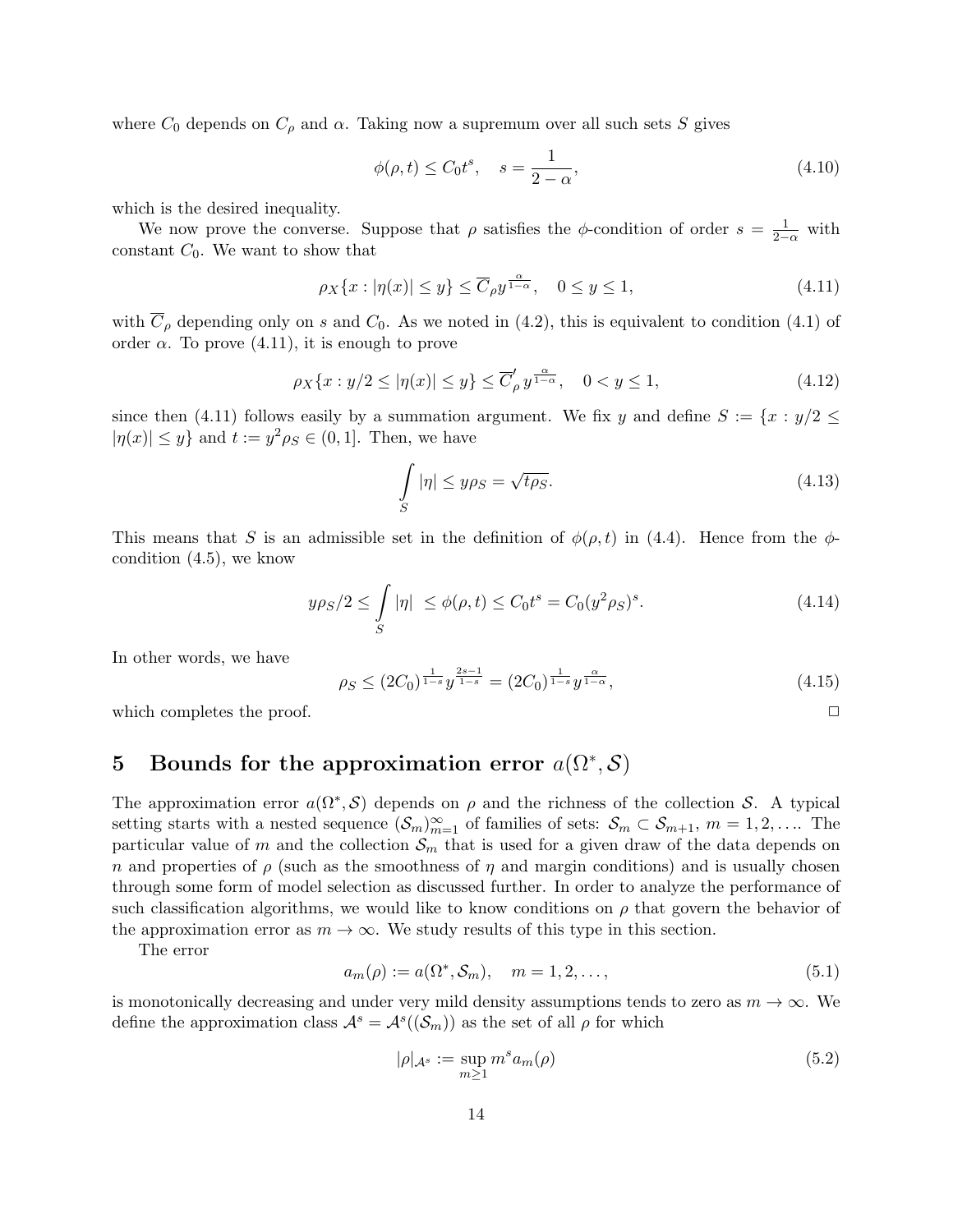is finite. Our goal is to understand what properties of  $\rho$  guarantee membership in  $\mathcal{A}^s$ . In this section, we give sufficient conditions for  $\rho$  to be in an approximation classes  $\mathcal{A}^s$  for both set estimators and plug in estimators. These conditions involve the smoothness (or approximability) of  $\eta$  and margin conditions.

We suppose that we have a monotone sequence  $(\mathcal{S}_m)_{m=1}^{\infty}$ , where each  $\mathcal{S}_m$  is a collections of sets. Given a measure  $\rho$ , it determines the regression function  $\eta$  and the Bayes set  $\Omega^* := \{x : \eta(x) > 0\}.$ We fix such a  $\rho$  and for each  $t \in \mathbb{R}$ , we define the level set  $\Omega(t) := \{x : \eta(x) \geq t\}$ . Notice that  $\Omega(t) \subset \Omega(t')$  if  $t \geq t'$ . Also,

$$
\{x:\ |\eta(x)| < t\} \subset \Omega(-t) \setminus \Omega(t) \subset \{x:\ |\eta(x)| \le t\}. \tag{5.3}
$$

For each  $m = 1, 2, \ldots$ , we define

$$
t_m := t_m(\rho, \mathcal{S}_m) := \inf\{t > 0: \text{ there exists } S \in \mathcal{S}_m \text{ such that } \Omega(t) \subset S \subset \Omega(-t)\}. \tag{5.4}
$$

For convenience, we assume that there is always an  $S_m^* \in \mathcal{S}_m$  such that  $\Omega(t_m) \subset S_m^* \subset \Omega(-t_m)$ . (If no such set exists then one replaces  $t_m$  by  $t_m + \varepsilon$  with  $\varepsilon > 0$  arbitrarily small and arrives at the same conclusion (5.6) given below). It follows that

$$
\Omega^* \Delta S_m^* \subset \Omega(-t_m) \setminus \Omega(t_m). \tag{5.5}
$$

If  $\rho$  satisfies the margin condition (4.2), then

$$
a_m(\rho) \le \int_{\Omega^* \Delta S_m^*} |\eta| \, d\rho_X \le \overline{C}_{\rho} t_m \cdot t_m^q = \overline{C}_{\rho} t_m^{q+1}.
$$

Thus, a sufficient condition for  $\rho$  to be in  $\mathcal{A}^s$  is that  $t_m^{q+1} \leq Cm^{-s}$ .

We next give a simple example of how (5.6) can be utilized. Here  $X = [0, 1]^d$ . Let  $\mathcal D$  be the collection of dyadic cubes Q contained in X, i.e., cubes  $Q \subset X$  of the form  $Q = 2^{-j}(k + [0, 1]^d)$ with  $k \in \mathbb{Z}^d$  and  $j \in \mathbb{Z}$ . Let  $\mathcal{D}_j$ ,  $j = 0, 1, \ldots$ , be the collection of dyadic cubes of sidelength  $2^{-j}$ . Let  $\mathcal{S}_{2^{dj}}$  be the collection of all sets of the form  $S_{\Lambda} = \bigcup_{Q \in \Lambda} Q$ , where  $\Lambda \subset \mathcal{D}_j$ . Notice that  $\#(\mathcal{D}_j) = 2^{jd}$ and  $\#(\mathcal{S}_{2^{dj}}) = 2^{2^{jd}}$ . We assume that  $\rho$  satisfies the two following properties:

• the regression function  $\eta$  is in the Lipschitz (or Hölder) space Lip  $\beta$  for some  $0 < \beta \leq 1$ , that is

$$
|\eta|_{\mathrm{Lip}\,\beta} := \sup\{|\eta(x) - \eta(\tilde{x})| \, |x - \tilde{x}|^{-\beta} \; : \; x, \tilde{x} \in X\} < \infty\,;
$$

•  $\rho$  satisfies the margin condition (4.2).

Then we claim that

$$
a_{2^{dj}}(\rho) \le (M 2^{-j\beta})^{q+1}, \quad j \ge 0,
$$
\n(5.7)

with  $M := 2^{-\beta} d^{\beta/2} |\eta|_{\text{Lip }\beta}$ . To prove this, we first note that when  $Q \in \mathcal{D}_j$ , and  $\xi_Q$  is the center of Q, then

$$
|\eta(x) - \eta(\xi_Q)| \le M 2^{-j\beta}.
$$
\n(5.8)

We define  $S_j \in \mathcal{S}_{2^{dj}}$  as the union of all  $Q \in \mathcal{D}_j$  for which  $\eta(\xi_Q) \geq 0$ . If  $t := M2^{-j\beta}$ , then we claim that

$$
\Omega(t) \subset S_j \subset \Omega(-t), \quad j \ge 0. \tag{5.9}
$$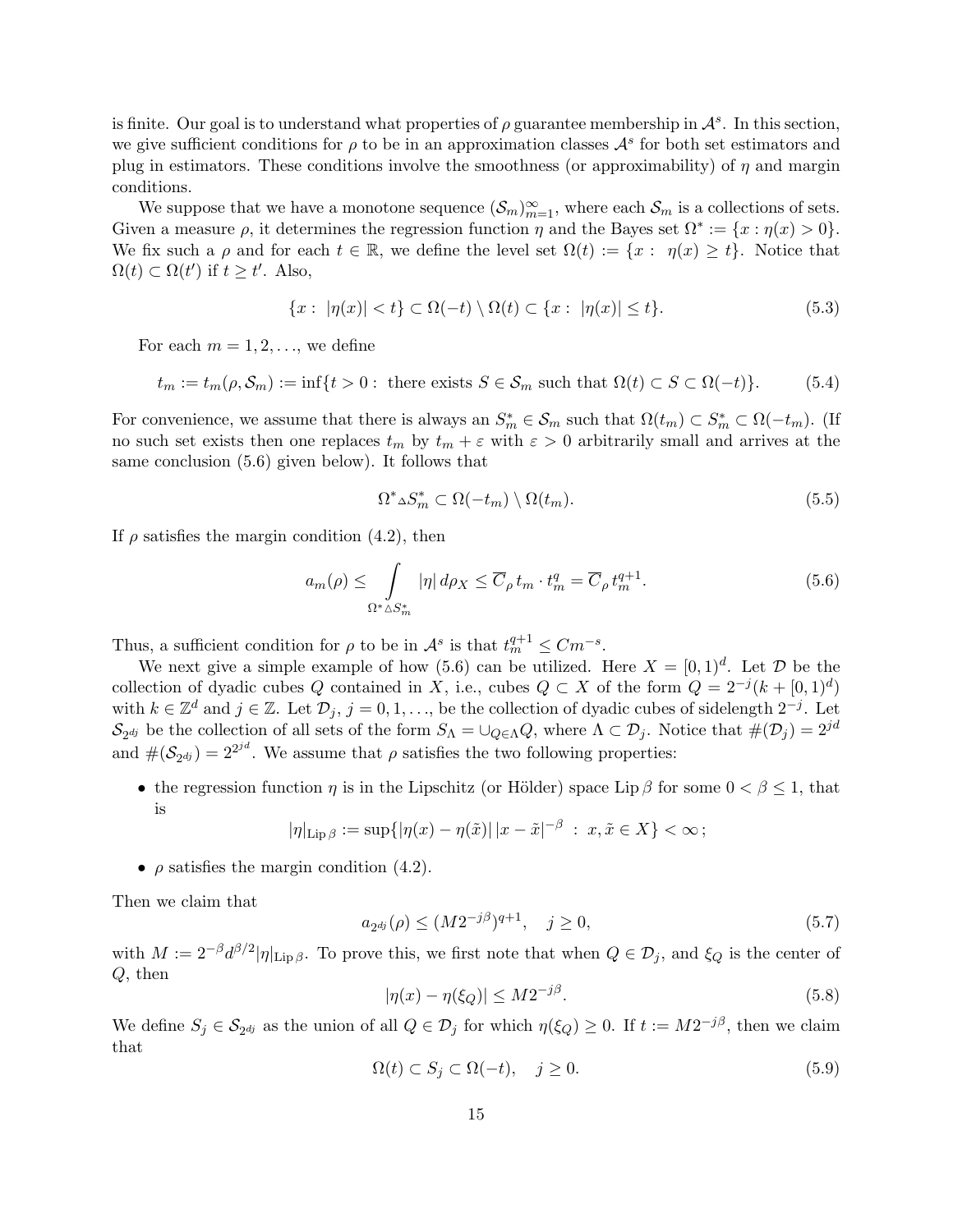For example, if  $x \in \Omega(t)$  then  $\eta(x) \geq t$ . So, if  $x \in Q$ , then  $\eta(\xi_Q) \geq 0$  and hence  $Q \subset S_i$ . Similarly, if  $x \in Q \subset S_j$  then  $\eta(\xi_Q) \geq 0$  and hence  $\eta(x) \geq -t$  for all  $x \in Q$  and this implies the right containment in (5.9).

This example shows that the margin condition  $(4.2)$  combined with Hölder smoothness of order β for the regression function η, implies that ρ belongs to the approximation class  $\mathcal{A}^s = \mathcal{A}^s((\mathcal{S}_{2^{dj}}))$ with  $s := \frac{\beta(q+1)}{d}$  $\frac{l+1}{d}$ .

It is well known that margin and smoothness conditions are coupled, in the sense that higher values of  $q$  force the regression function to have a sharper transition near the Bayes boundary, therefore putting restrictions on its smoothness. As an example, assume that  $\rho_X$  is bounded from below by the Lebesgue measure, i.e., there exists a constant  $c > 0$  such that for any  $S \in \mathcal{S}$ 

$$
\rho_X(S) \ge c|S| = c \int_S dx.
$$

In the most typical setting, the Bayes boundary  $\partial \Omega^*$  is a  $d-1$  dimensional surface of non-zero  $\mathcal{H}^{d-1}$  Hausdorff measure. If  $\eta \in \text{Lip }\beta$  with  $0 \leq \beta \leq 1$ , then  $|\eta(x)|$  is smaller than t at any point x which is at distance less than  $|\eta|_{\text{Lin}}^{1/\beta}$  $\lim_{\text{Lip}\beta} t^{1/\beta}$  from this boundary. It follows that

$$
\rho_X\{x \in X \ : |\eta(x)| \le t\} \ge c_0 t^{1/\beta},
$$

where  $c_0$  depends on  $\mathcal{H}^{d-1}(\partial\Omega^*)$  and  $|\eta|_{\mathrm{Lip}\,\beta}$ , showing that  $\beta q \leq 1$ . In such a case the approximation rate is therefore limited by  $s \leq \frac{1+\beta}{d}$  $\frac{+\beta}{d}$  .

As observed in [1] one can break this constraint either by considering pathological examples, such as regression functions that satisfy  $\mathcal{H}^{d-1}(\partial\Omega^*)=0$ , or by considering marginal measures  $\rho_X$ that vanish in the vicinity of the Bayes boundary. We show in §7 that this constraint can also be broken when the Lipschitz spaces Lip  $\beta$  are replaced by certain Besov spaces  $B_{\infty}^{\beta}(L_p)$  that govern the approximation rate when  $S_{2^{dj}}$  is replaced by a collection of adaptive partitions.

### 6 Risk performance and model selection

In this section, we combine our previous estimates for approximation error and variance bounds in order to obtain an estimate for risk performance of classification schemes.

Let us assume that we have a sequence  $(\mathcal{S}_m)_{m=1}^{\infty}$  of families  $\mathcal{S}_m$  of sets that are used to develop a binary classification algorithm. We suppose that for some constant  $C_0$ ,

$$
VC(\mathcal{S}_m) \le C_0 m, \ \ m \ge 1,\tag{6.1}
$$

and we denote by  $\overline{\Omega}_m$  the empirical risk minimization classifier picked in  $\mathcal{S}_m$  according to (1.11) with  $\hat{\eta}_S = \overline{\eta}_S$ . We have shown in Theorem 2.5 that such an estimator provides a bound (2.22) with

$$
e_n(S) = \sqrt{\rho_{S\Delta\Omega_{\mathcal{S}}}\varepsilon_n} + \varepsilon_n, \quad \varepsilon_n = C\,\frac{m\log n}{n}
$$

and C depending only on r. If  $\rho \in \mathcal{A}^s((\mathcal{S}_m))$ , for some  $s > 0$ , then according to Corollary 3.2, for any  $m \geq 1$ , we have with probability  $1 - n^{-r}$ ,

$$
R(\overline{\Omega}_m) - R(\Omega^*) \le \omega(\rho, e_n) + 2|\rho|_{\mathcal{A}^s} m^{-s}.
$$
\n(6.2)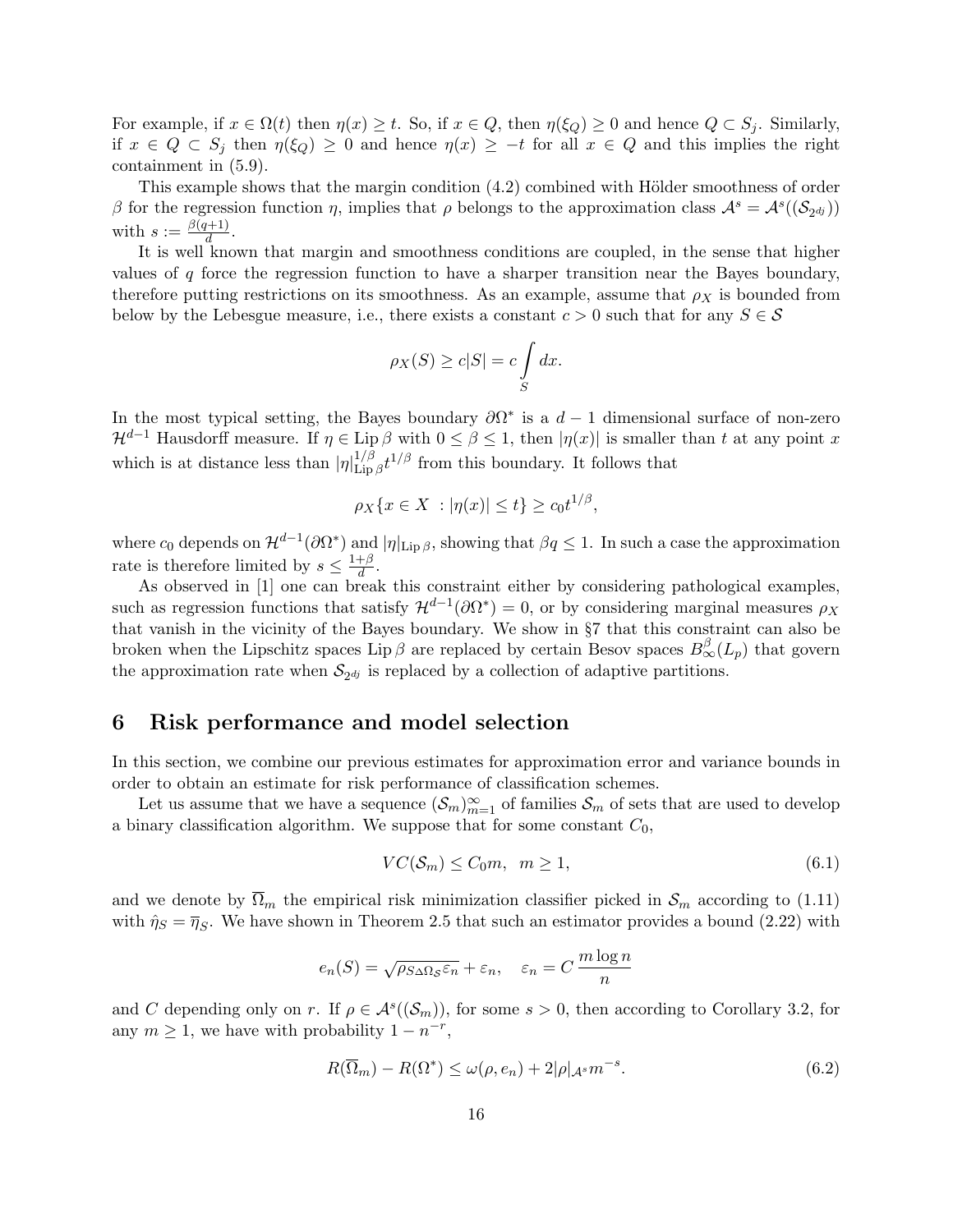If in addition  $\rho$  satisfies the margin condition of order  $\alpha > 0$ , then using Lemma 4.1 and the fact that  $\omega(\rho, e_n) \leq C\phi(\rho, \varepsilon_n) \leq C\varepsilon_n^{\frac{1}{2-\alpha}},$  we obtain

$$
R(\overline{\Omega}_m) - R(\Omega^*) \le C \left(\frac{m \log n}{n}\right)^{\frac{1}{2-\alpha}} + 2|\rho|_{\mathcal{A}^s} m^{-s},\tag{6.3}
$$

where C depends on  $|\rho|_{\mathcal{M}^{\alpha}}$ . If we balance the two terms appearing on the right in (6.3) by taking  $m = \left(\frac{n}{\log n}\right)^{\frac{1}{(2-\alpha)s+1}},$  we obtain that with probability  $1 - n^{-r}$ 

$$
R(\overline{\Omega}_m) - R(\Omega^*) \le C \left(\frac{\log n}{n}\right)^{\frac{s}{(2-\alpha)s+1}},\tag{6.4}
$$

where C depends on  $|\rho|_{\mathcal{M}^{\alpha}}$  and  $|\rho|_{A^{s}}$ . The best rates that one can obtain from the above estimate correspond to  $\alpha = 1$  (Massart's condition) and  $s \to \infty$  (the regression function  $\eta$  has arbitrarily high smoothness), and are limited by the so-called fast rate  $\mathcal{O}(\frac{\log n}{n})$  $\frac{\lg n}{n}$ ).

To obtain the bound (6.4), we need to know both s and  $\alpha$  in order to make the optimal choice of m and  $\mathcal{S}_m$ . Of course, these values are not known to us and to circumvent this, as is usually done, we employ a form of model selection.

Let us assume that  $\rho \in \mathcal{A}^s$  and that  $\rho$  also satisfies the margin condition (4.1) where both  $\alpha$ and s are unknown to us. For notational convenience, we assume that n is even, i.e.  $n = 2\overline{n}$ . Given the draw **z**, we divide **z** into two independent sets **z'** and **z''** of equal size  $\overline{n}$ . For each  $1 \le m \le \overline{n}$ , we let  $\overline{\Omega}_m$  be defined by (1.11) with  $S = S_m$  and **z** replaced by **z'**. We know that for each m,  $\overline{\Omega}_m$  satisfies (6.3) with n replaced by  $\overline{n}$  with probability at least  $1 - \overline{n}^{-r}$ . Thus, with probability  $1 - cn^{-r+1}$ , we have

$$
\int_{\overline{\Omega}_m \Delta \Omega^*} |\eta| d\rho_X = R(\overline{\Omega}_m) - R(\Omega^*) \le C \Big( m^{-s} + \Big( \frac{m \log n}{n} \Big)^{\frac{1}{2-\alpha}} \Big), \quad m = 1, \dots, \overline{n}.
$$
 (6.5)

We now let  $\overline{S} := {\overline{\Omega_1}, \ldots, \overline{\Omega_n}}$  and let  $\overline{\Omega}_{m^*}$  be the set chosen from  $\overline{S}$  by (1.11) when using  $\mathbf{z}''$ . It follows from (6.5) that

$$
a(\Omega^*, \overline{S}) = \min_{1 \le m \le \overline{n}} \int_{\overline{\Omega}_m \Delta \Omega^*} |\eta| d\rho_X \le C \min_{1 \le m \le k} \left\{ m^{-s} + \left( \frac{m \log n}{n} \right)^{\frac{1}{2-\alpha}} \right\}.
$$
 (6.6)

Since  $\#(\overline{\mathcal{S}}) = \overline{n} = n/2$ , we have that  $\varepsilon_n \leq C \frac{\log n}{n}$  $\frac{gn}{n}$  in (2.3) when using S. Hence, from Corollary 3.2, we have

$$
R(\overline{\Omega}_{m^*}) - R(\Omega^*) \le 2a(\Omega^*, \overline{\mathcal{S}}) + C\left(\frac{\log n}{n}\right)^{\frac{1}{2-\alpha}} \le C \min_{1 \le m \le \overline{n}} \left\{ m^{-s} + \left(\frac{m \log n}{n}\right)^{\frac{1}{2-\alpha}} \right\} + C\left(\frac{\log n}{n}\right)^{\frac{1}{2-\alpha}}.
$$

In estimating the minimum, we choose m that balances the two terms and obtain

$$
R(\overline{\Omega}_{m^*}) - R(\Omega^*) \le C \Big(\frac{\log n}{n}\Big)^{\frac{s}{(2-\alpha)s+1}} + C \Big(\frac{\log n}{n}\Big)^{\frac{1}{2-\alpha}} \le C \Big(\frac{\log n}{n}\Big)^{\frac{s}{(2-\alpha)s+1}}.\tag{6.7}
$$

Thus, we obtain the same estimate as if we knew  $\alpha$  and s.

**Remark 6.1** Note that we have done our model selection without using a penalty term. The use of a penalty term would have forced us to know the value of  $\alpha$  in (4.1).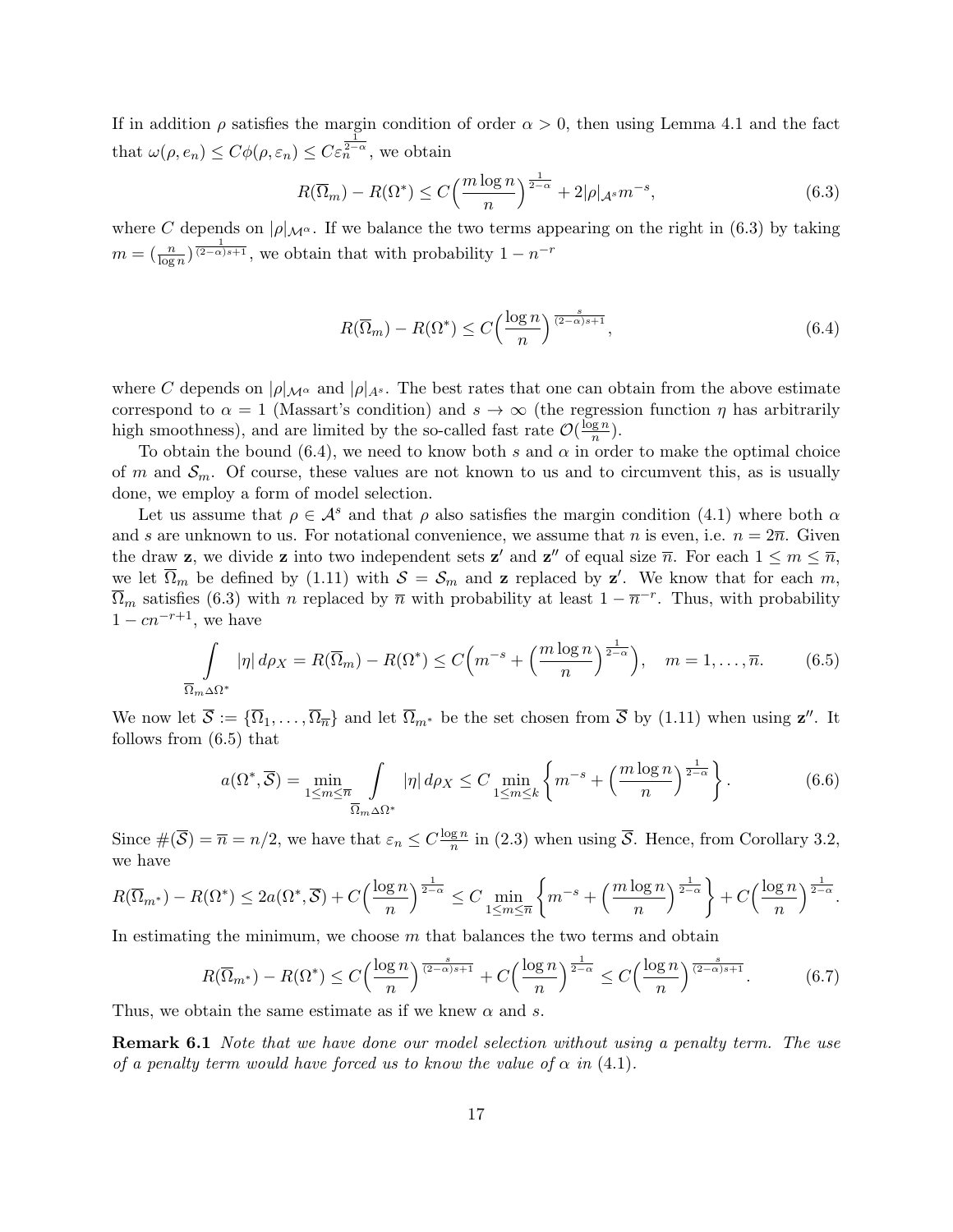### 7 Classification using tree based adaptive partitioning

We now turn to the main objective of this paper which is the construction and analysis of concrete algorithms for classification. One of the most natural ways to try to capture  $\Omega^*$  is through adaptive partitioning. Indeed, such partitioning methods have the flexibility to give fine scale approximation near the boundary of  $\Omega^*$  but remain coarse away from the boundary. We now give two examples. The first is based on simple dyadic tree partitioning, while the second adds wedge ornation on the leaves of the tree to enhance risk performance. For simplicity of presentation, we only consider dyadic partitioning on the specific domain  $X = [0, 1)^d$ , even though our analysis covers far greater generality.

#### Algorithm I: dyadic tree partitioning

We recall the dyadic cubes  $\mathcal D$  introduced in §5. These cubes organize themselves into a tree with root X. Each  $Q \in \mathcal{D}_j$  has  $2^d$  children which are its dyadic subcubes from  $\mathcal{D}_{j+1}$ . A finite subtree 7 of D is a finite collection of cubes with the property that the root X is in  $\mathcal T$  and whenever  $Q \in \mathcal T$ its parent is also in  $\mathcal T$ . We say a tree is *complete* if, whenever  $Q$  is in  $\mathcal T$ , then all of its siblings are also in T. The set  $\mathcal{L}(\mathcal{T})$  of leaves of such a tree T consists of all the cubes  $Q \in \mathcal{T}$  such that no child of  $Q$  is in  $\mathcal T$ . The set of all such leaves of a complete tree forms a partition of X.

Any finite complete tree is the result of a finite number of successive cube refinements. We denote by  $\mathfrak{T}_m$  the collection of all complete trees  $\mathcal T$  that can be obtained using m refinements. Any such tree  $\mathcal{T} \in \mathfrak{T}_m$  has  $(2^d - 1)m + 1$  leaves. We can bound the number of trees in  $\mathcal{T} \in \mathfrak{T}_m$ by assigning a bitstream that encodes, i.e. precisely determines,  $\mathcal{T}$  as follows. Let  $\mathcal{T} \in \mathfrak{T}_m$ . We order the children of X lexicographically and assign a one to every child which it is refined in  $\mathcal T$ and a zero otherwise. We now consider the next generation of cubes (i.e. the grandchildren of  $X$ ) in  $\mathcal{T}$ . We know these grandchildren from the bits already assigned. We arrange the grandchildren lexicographically and again assign them a one if they are refined in  $\mathcal T$  and a zero otherwise. We continue in this way and receive a bitstream which exactly determines  $\mathcal T$ . Since  $\mathcal T$ , has exactly  $2<sup>d</sup>m + 1$  cubes, every such bitstream has length  $2<sup>d</sup>m$  and has a one in exactly  $m - 1$  positions. Hence, we have

$$
\#(\mathfrak{T}_m) \le \binom{2^d m}{m-1} \le \frac{(2^d m)^m}{(m-1)!} \le e^m 2^{dm}.\tag{7.1}
$$

For each  $\mathcal{T} \in \mathfrak{T}_m$  and any  $\Lambda \subset \mathcal{L}(\mathcal{T})$ , we define  $S = S_\Lambda := \emptyset$ Q∈Λ Q. We denote by  $S_m$  the

collection of all such sets S that can be obtained from a  $\mathcal{T} \in \mathfrak{T}_m$  and some choice of  $\Lambda$ . Once  $\mathcal{T}$  is chosen there are  $2^{\#(\mathcal{L}(\mathcal{T}))} \leq 2^{2^d m}$  choices for  $\Lambda$ . Hence

$$
\#(\mathcal{S}_m) \le a^m \tag{7.2}
$$

with  $a := e2^{d+2^d}$ .

Given our draw z, we use the set estimator and model selection over  $(\mathcal{S}_m)_{m>1}$  as described in the previous section. We discuss the numerical implementation of this algorithm in §8. This results in a set  $\Omega(\mathbf{z})$  and we have the following theorem for its performance.

**Theorem 7.1** (i) For any  $r > 0$ , there is a constant  $c > 0$  such that the following holds. If  $\rho \in \mathcal{A}^s$ , s > 0, and  $\rho$  satisfies the margin condition (4.1), then with probability greater than  $1 - cn^{-r+1}$ , we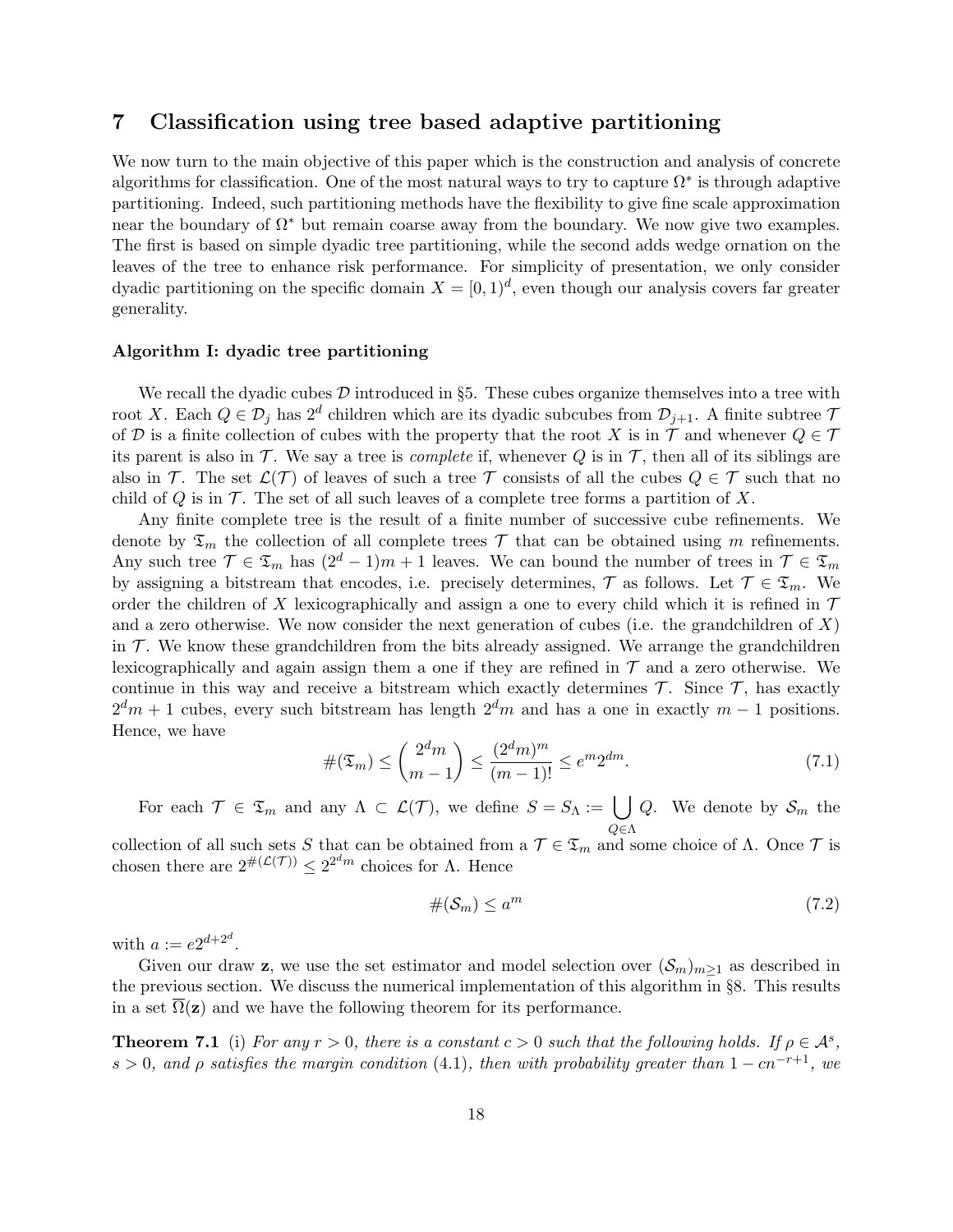have

$$
R(\overline{\Omega}(\mathbf{z})) - R(\Omega^*) \le C \left(\frac{\log n}{n}\right)^{\frac{s}{(2-\alpha)s+1}}\tag{7.3}
$$

with C depending only on d, r,  $|\rho|_{\mathcal{A}^s}$  and the constant in (4.1). (ii) If  $\eta \in B^{\beta}_{\infty}(L_p(X))$  with  $0 < \beta \leq 1$  and  $p > d/\beta$  and if  $\rho$  satisfies the margin condition (4.1), then with probability greater than  $1 - cn^{-r+1}$ , we have

$$
R(\overline{\Omega}(\mathbf{z})) - R(\Omega^*) \le C \left(\frac{\log n}{n}\right)^{\frac{\beta}{(2-\alpha)\beta + d(1-\alpha)}},\tag{7.4}
$$

with C depending only on d, r,  $|\eta|_{B_{\infty}^{\beta}(L_p(X))}$  and the constant in (4.2).

**Proof:** Since  $log(\#(\mathcal{S}_m)) \leq C_0 m$  where  $C_0$  depends only on d, we have that  $R(\Omega(\mathbf{z})) - R(\Omega^*)$  is bounded by the right side of (6.7) which proves (i). We can derive (ii) from (i) if we prove that the assumptions on  $\rho$  in (ii) imply that  $\rho \in \mathcal{A}^s$ ,  $s = \frac{\beta}{(1-\alpha)d} = \frac{(q+1)\beta}{d}$  $\frac{(-1)\beta}{d}$ . To see that this is the case, we consider the approximation of  $\eta$  by piecewise constants subordinate to partitions  $\mathcal{L}(\mathcal{T})$ ,  $\mathcal{T} \in \mathfrak{T}_m$ . It is known (see [9]) that the Besov space assumption on  $\eta$  implies that there is a tree  $\mathcal{T}_m$ and piecewise constant  $\eta_m$  on  $\mathcal{L}(\mathcal{T}_m)$  that satisfies  $\|\eta - \eta_m\|_{L_\infty} \leq \delta_m = C_1 |\eta|_{B^{\beta}_{\infty}(L_p)} m^{-\beta/d}$  with  $C_1$ depending on p,  $\beta$ , and d. Let  $\Lambda := \{Q \in \mathcal{L}(\mathcal{T}_m) : \eta_m(x) > 0, x \in Q\}$  and  $\Omega_m := \bigcup Q$ . Then  $Q \in \Lambda_m$  $Q^* \subset \{x : |n(x)| < \delta \}$ 

$$
\Omega_m \in \mathcal{S}_m
$$
 and  $\Omega_m \Delta \Omega^* \subset \{x : |\eta(x)| \le \delta_m\}$  and so

$$
a_m(\rho) \leq \int\limits_{\Omega_m \Delta\Omega^*} |\eta| \, d\rho_X \leq \overline{C}_{\rho} \delta_m^{q+1} \leq \overline{C}_{\rho} \Big( C_1 |\eta|_{B^{\beta}_{\infty}(L_p)} \Big)^{q+1} m^{-s},\tag{7.5}
$$

as desired.  $\Box$ 

### Algorithm II: higher order methods via decorated trees

We want to remove the restriction  $\beta \leq 1$  that appears in Theorem 7.1 by enhancing the family of sets  $\mathcal{S}_m$  of the previous section. This enhancement can be accomplished by choosing, for each  $Q \in \mathcal{L}(\mathcal{T})$ , a subcell of Q obtained by a hyperplane cut (henceforth called an H-cell) and then taking a union of such subcells. To describe this, we note that, given a dyadic cube  $Q$ , any  $d-1$ dimensional hyperplane H partitions  $Q$  into at most two disjoint sets  $Q_0^H$  and  $Q_1^H$  which are the intersections of Q with the two open half spaces generated by the hyperplane cut. By convention we include  $Q \cap H$  in  $Q_0^H$ . Given a tree  $\mathcal{T} \in \mathfrak{T}_m$ , we denote by  $\zeta_{\mathcal{T}}$  any mapping that assigns to each  $Q \in \mathcal{L}(\mathcal{T})$  an H-cell  $\zeta_{\mathcal{T}}(Q)$ . Given such a collection  $\{\zeta_{\mathcal{T}}(Q)\}_{Q \in \mathcal{L}(\mathcal{T})}$ , we define

$$
S:=S(\mathcal{T},\zeta):=\bigcup_{Q\in\mathcal{L}(\mathcal{T})}\zeta_{\mathcal{T}}(Q).
$$

For any given tree  $\mathcal{T}$ , we let  $\mathcal{S}_{\mathcal{T}}$  be the collection of all such sets that result from arbitrary choices of  $\zeta$ . For any  $m \geq 1$ , we define

$$
\mathcal{S}_m := \bigcup_{\mathcal{T} \in \mathfrak{T}_m} \mathcal{S}_{\mathcal{T}}.\tag{7.6}
$$

Thus, any such  $S \in \mathcal{S}_m$  is the union of H-cells of the  $Q \in \mathcal{L}(T)$ , with one H-cell chosen for each  $Q \in \mathcal{L}(\mathcal{T})$ . Clearly  $\mathcal{S}_m$  is infinite, however, the following lemma shows that  $\mathcal{S}_m$  has finite VC dimension.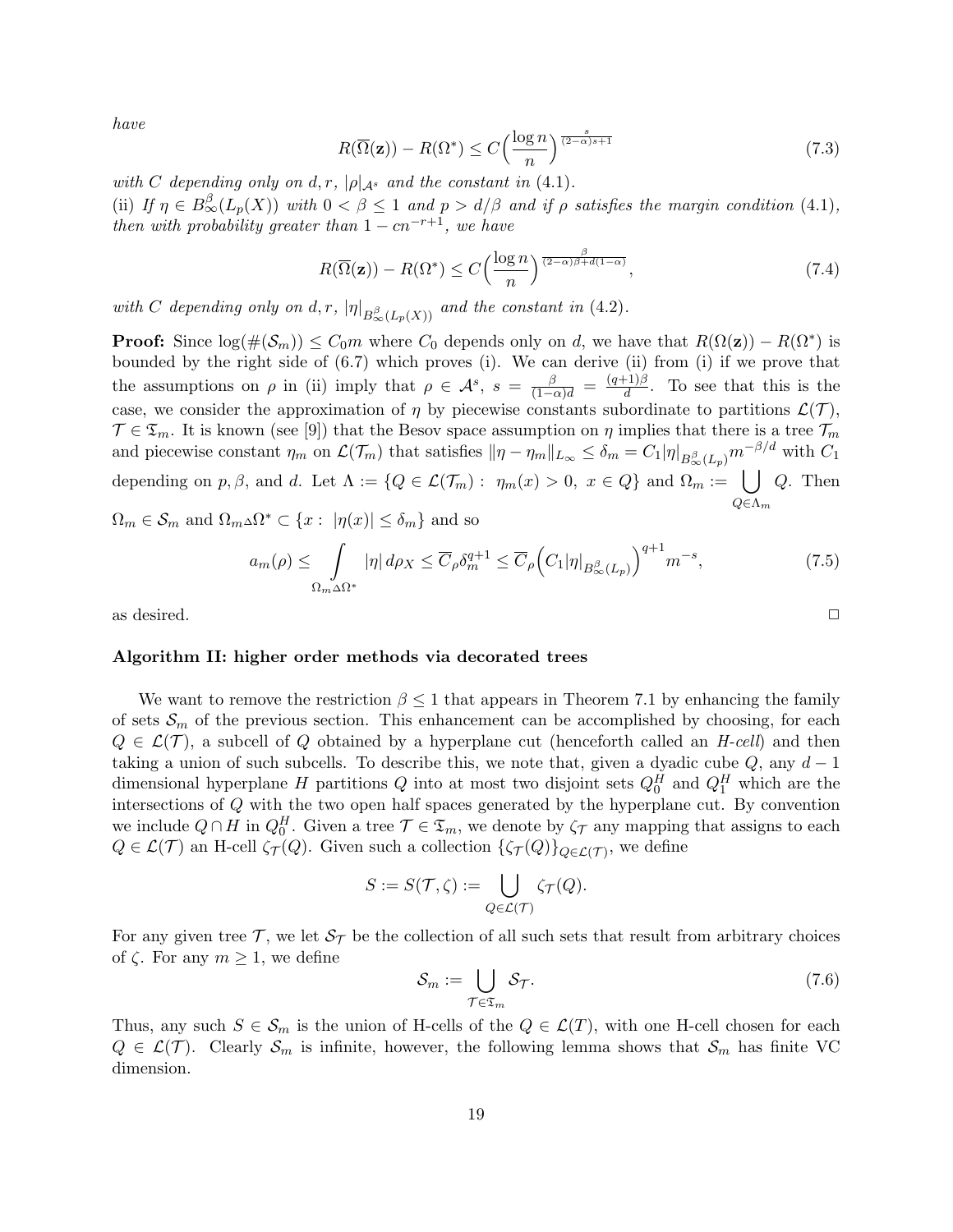**Lemma 7.2** If  $\Gamma_1, \ldots, \Gamma_N$  are each collections of sets from X with VC dimension  $\leq k$ , then the collection  $\Gamma := \bigcup_{i=1}^N \Gamma_i$  has VC dimension not greater than  $\max\{8 \log N, 4k\}.$ 

**Proof:** We follow the notation of Section 9.4 in [11]. Let us consider any set of points  $p_1, \ldots, p_L$ from X. Then, from Theorem 9.2 in [11], the shattering number of  $\Gamma$  for this set of point satisfies

$$
s(\Gamma_j, \{p_1, \ldots, p_L\}) \leq \sum_{i=0}^k {L \choose i} =: \Phi(k, L)
$$

and therefore

$$
s(\Gamma, \{p_1, \ldots, p_L\}) \leq N\Phi(k, L).
$$

By Hoeffding's inequality, if  $k \le L/2$  we have  $2^{-L}\Phi(k, L) \le \exp(-2L\delta^2)$  with  $\delta := \frac{1}{2} - \frac{k}{L}$  $\frac{k}{L}$ . It follows that if  $L > \max\{8 \log N, 4k\}$ , we have

$$
s(\Gamma, \{p_1, \dots, p_L\}) < 2^L N \exp(-L/8) < 2^L,
$$

which shows that  $VC(\Gamma) \leq \max\{8 \log N, 4k\}.$ 

We apply Lemma 7.2 with the role of the  $\Gamma_j$  being played by the collection  $\mathcal{S}_{\mathcal{T}}$ ,  $\mathcal{T} \in \mathfrak{T}_m$ . As shown in (7.1), we have  $N = \#(\mathfrak{T}_m) \leq e^{m} 2^{dm}$ . We note next that the VC dimension of each  $\mathcal{S}_{\mathcal{T}}$  is given by

$$
\operatorname{VC}(\mathcal{S}_{\mathcal{T}}) = (d+1)\#(\mathcal{L}(\mathcal{T})) \le (d+1)2^d m. \tag{7.7}
$$

In fact, given  $\mathcal T$  placing  $d+1$  points in every  $Q \in \mathcal L(\mathcal T)$  shows that  $(d+1) \#(\mathcal L(\mathcal T))$  points can be shattered since  $d+1$  points can be shattered by hyperplanes in  $\mathbb{R}^d$ . No matter how one distributes more than  $(d+1)$ # $(\mathcal{L}(\mathcal{T}))$  points in X, at least one  $Q \in \mathcal{L}(\mathcal{T})$  contains more than  $d+1$  points. These points can no longer be shattered by a hyperplane which confirms (7.7). Lemma 7.2 now says that

$$
\text{VC}(\mathcal{S}_m) \le \max\{8(d+2)m, 4(d+1)2^dm\} = C_d m,\tag{7.8}
$$

where  $C_d := \max\{8(d+2), 4(d+1)2^d\}.$ 

Given our draw **z**, we use the set estimator and model selection as described in §6 with  $\mathcal{S}_m$  now given by (7.6). This results in a set  $\Omega(z)$  and we have the following theorem for the performance of this estimator.

**Theorem 7.3** (i) For any  $r > 0$ , there is a constant  $c > 0$  such that the following holds. If  $\rho \in \mathcal{A}^s$ , s > 0, and  $\rho$  satisfies the margin condition (4.1), then with probability greater than  $1 - cn^{-r+1}$ , we have

$$
R(\overline{\Omega}(\mathbf{z})) - R(\Omega^*) \le C \left(\frac{\log n}{n}\right)^{\frac{s}{(2-\alpha)s+1}} \tag{7.9}
$$

with C depending only on d, r,  $|\rho|_{\mathcal{A}^s}$  and the constant in (4.1). (ii) If  $\eta \in B^{\beta}_{\infty}(L_p(X))$  with  $0 < \beta \leq 2$  and  $p > d/\beta$  and if  $\rho$  satisfies the margin condition (4.1), then with probability greater than  $1 - cn^{-r+1}$ , we have

$$
R(\overline{\Omega}(\mathbf{z})) - R(\Omega^*) \le C \left(\frac{\log n}{n}\right)^{\frac{\beta}{(2-\alpha)\beta + d(1-\alpha)}},\tag{7.10}
$$

with C depending only on d, r,  $|\eta|_{B_{\infty}^{\beta}(L_p(X))}$  and the constant in (4.1).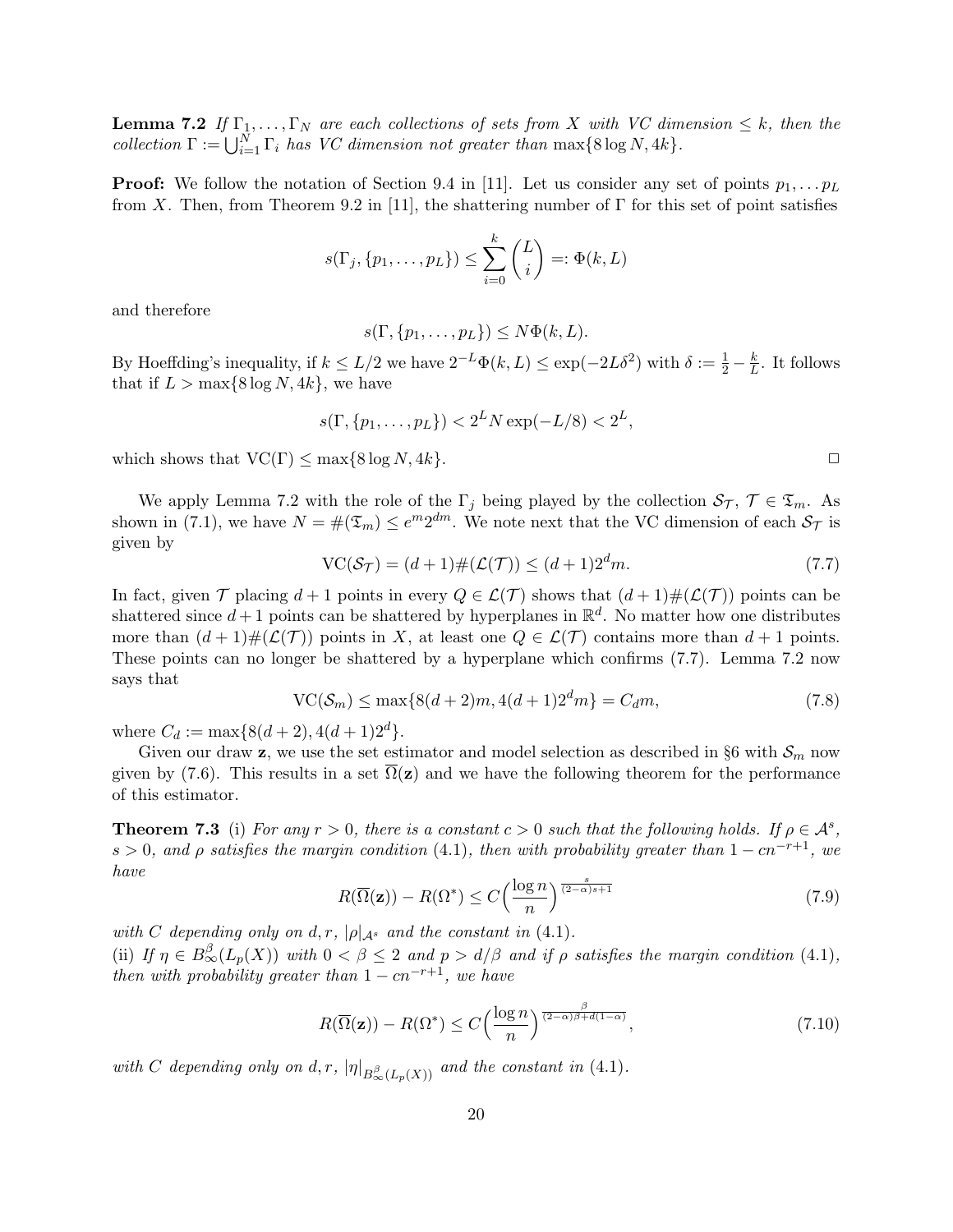**Proof:** In view of (7.8) we can invoke Theorem 2.5 with  $\varepsilon_n = Cm \log n/n$ , where C depends on d and r, to conclude that  $e_n(S) = \sqrt{\rho_{S\Delta\Omega_{\mathcal{S}_m}}\varepsilon_n} + \varepsilon_n$  satisfies (2.22) and hence is an admissible set function for the modulus  $(3.2)$ . Now (i) follows now from  $(6.7)$ .

To derive (ii) from (i), we prove that the assumptions on  $\rho$  in (ii) imply that  $\rho \in \mathcal{A}^s$ ,  $s =$  $\frac{\beta}{(1-\alpha)d} = \frac{(q+1)\beta}{d}$  $\frac{d^{-(1)}P}{d}$ , for  $\beta \in (0,2]$ . To see that this is the case, we consider the approximation of  $\eta$  by piecewise linear functions subordinate to partitions  $\mathcal{L}(\mathcal{T}), \mathcal{T} \in \mathfrak{T}_m$ . It is known (see [8]) that the Besov space assumption on  $\eta$  implies that there is a tree  $\mathcal{T}_m$  and a piecewise linear function  $\eta_m$  on  $\mathcal{L}(\mathcal{T}_m)$  that satisfies  $\|\eta - \eta_m\|_{L_{\infty}} \leq \delta_m = C_1|\eta|_{B^{\beta}(L_p(X))}m^{-\beta/d}$ . Now for any cube Q consider the H-cell mapping  $\zeta_{\mathcal{T}}(Q) := \{x \in Q : \eta_m(x) \geq 0\}.$  Then

$$
\Omega_m := \bigcup_{Q \in \mathcal{L}(\mathcal{T})} \zeta_{\mathcal{T}}(Q)
$$

is in  $\mathcal{S}_m$  and  $\Omega_m \Delta \Omega^* \subset \{x : |\eta(x)| \leq \delta_m\}$  so that

$$
a_m(\rho) \leq \int\limits_{\Omega_m \Delta\Omega^*} |\eta| \, d\rho_X \leq \overline{C}_{\rho} \delta_m^{q+1} \leq \overline{C}_{\rho} \Big(C_1 |\eta|_{B_\infty^\beta(L_p)}\Big)^{q+1} m^{-s},\tag{7.11}
$$

as desired.  $\Box$ 

**Remark 7.4** It is in theory possible to further extend the range of  $\beta$  by considering more general decorated trees, where for each considered cube  $Q$ , we use an algebraic surface A of degree  $k > 1$ instead of a hyperplane H that corresponds to the case  $k = 1$ . The resulting families  $S_m$  consist of level sets of piecewise polynomials of degree k on adaptive partitions obtained by m splits. From this one easily shows that the corresponding VC dimension is again controlled by  $m$  (with multiplicative constants now depending both on d and k) and that (7.10) now holds for all  $0 < \beta \leq k+1$ . However, the practical implementation of such higher order classifiers appears to be difficult.

We have seen in §5 that the approximation rate for non-adaptive partitioning is also given by  $s = \frac{\beta(q+1)}{d}$  $\frac{d+1}{d}$ , but with  $\beta$  denoting the smoothness of  $\eta$  in the sense of the Lipschitz space Lip  $\beta$ . The results established in this section show that the same approximation rate is obtained under the weaker constraint that  $\eta \in B^{\beta}_{\infty}(L_p)$  with  $p > d/\beta$  if we use adaptive partitioning.

We also observed in §5 that the Hölder smoothness  $\beta$  and the parameter q in the margin condition are coupled, for example by the restriction  $\beta q \leq 1$  when  $\rho_X$  is bounded from below by the Lebesgue measure. Replacing the Lipschitz space Lip  $\beta$  by a Besov space  $B_{\infty}^{\beta}(L_p)$  with  $p > d/\beta$ allows us to relax the above constraint. As a simple example consider the case where  $\rho_X$  is the Lebesgue measure and

$$
\eta(x) = \eta(x_1, \dots, x_d) = \text{sign}(x_1 - 1/2)|x_1 - 1/2|^{\gamma},
$$

for some  $0 < \gamma \leq 1$ , so that  $\Omega^* = \{x \in X : x_1 > 1/2\}$  and the margin condition (4.2) holds with q up to 1/ $\gamma$ . Then, one checks that  $\eta \in B^{\beta}_{\infty}(L_p)$  for  $\beta$  and p such that  $\beta \leq \gamma + 1/p$ . The constraint  $1/p < \beta/d$  may then be rewritten as  $\beta(1-1/d) < \gamma$  or equivalently

$$
q\beta(1-1/d) < 1,
$$

which is an improvement over  $q\beta \leq 1$ .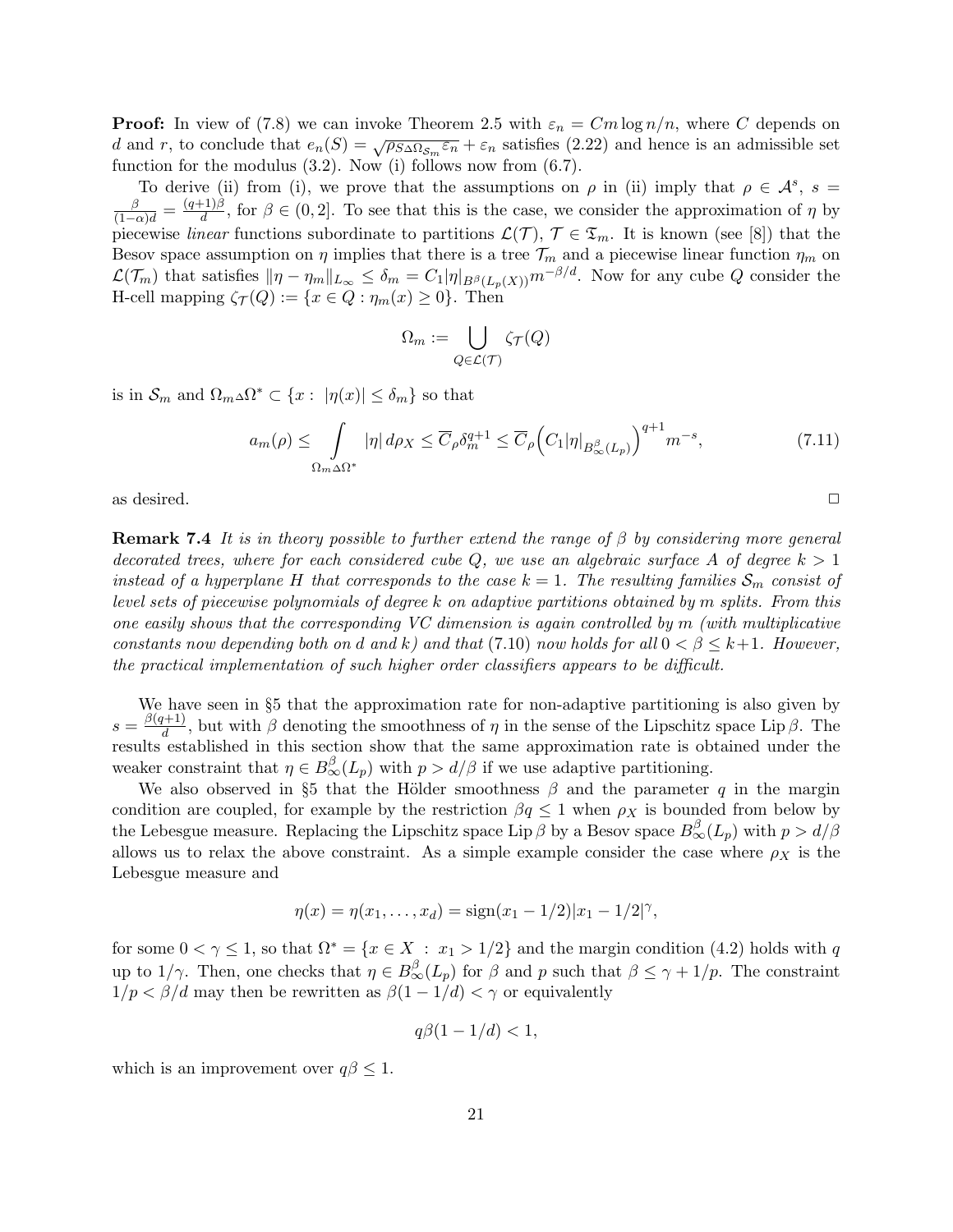### 8 Numerical Implementation

The results we have presented thus far on adaptive partitioning do not constitute a numerical algorithm since we have not discussed how one would find the sets  $\overline{\Omega}_m \in \mathcal{S}_m$  given in (1.11) and used in the model selection. We discuss this issue next.

Given the draw z, we consider the collection of all dyadic cubes in  $\mathcal{D}_0 \cup \cdots \cup \mathcal{D}_{\overline{n}}$  with  $\overline{n} = n/2$ which contain an  $x_i$ ,  $i = 1, \ldots, \overline{n}$ . These cubes form a tree  $\mathcal{T}'(\mathbf{z})$  which we call the *occupancy* tree. Adding to all such cubes their siblings, we obtain a complete tree  $\mathcal{T}(\mathbf{z})$  whose leaves form a partition of X.

Let us first discuss the implementation of Algorithm I. For each complete subtree  $\mathcal{T} \subset \mathcal{T}(\mathbf{z})$  we define

$$
\gamma_{\mathcal{T}} := \sum_{Q \in \mathcal{L}(\mathcal{T})} \max(\overline{\eta}_Q, 0),\tag{8.1}
$$

which we call the *energy* in T. The set estimator  $\overline{\Omega}_m$  corresponds to a complete tree  $\overline{\mathcal{T}}_m \in \mathfrak{T}_m$ which maximizes the above energy. Note that several different trees may attain the maximum. Since only the values  $m = 1, \ldots, \overline{n}$  are considered in the model selection procedure, and since there is no gain in subdividing a non-occupied cube, a maximizing tree is always a subtree of  $\mathcal{T}(\mathbf{z})$ .

Further, for each cube  $Q \in \mathcal{T}(\mathbf{z})$ , we denote by  $\mathfrak{T}_m(Q)$  the collection of all complete trees  $\mathcal{T}$ with root Q obtained using at most m subdivisions and being contained in  $\mathcal{T}(\mathbf{z})$ . We then define

$$
\gamma_{Q,m} = \max_{\mathcal{T} \in \mathfrak{T}_m(Q)} \gamma_{\mathcal{T}}.\tag{8.2}
$$

Again, this maximum may be attained by several trees in  $\mathfrak{T}_m(Q)$ . In fact, if for instance for a maximizer  $\mathcal{T} \in \mathfrak{T}_m(Q)$ ,  $\overline{\eta}_R > 0$  holds for all  $R \in \mathcal{C}(R') \subset \mathcal{L}(\mathcal{T})$ , the children of some parent node  $R' \in \mathcal{T}$ , then the subtree  $\tilde{\mathcal{T}}$  of  $\mathcal{T}$  obtained by removing  $\mathcal{C}(R')$  from  $\mathcal{T}$ , has the same energy. We denote by  $\mathcal{T}(Q,m)$  any tree in  $\mathfrak{T}_m(Q)$  that attains the maximum  $\gamma_{Q,m}$ . By convention, we set

$$
\mathcal{T}(Q,m) = \emptyset,\tag{8.3}
$$

when  $Q$  is not occupied. With this notation, we define

$$
\overline{\mathcal{T}}_m := \mathcal{T}(X, m) \quad \text{and} \quad \overline{\Omega}_m := \bigcup_{Q \in \mathcal{L}(\overline{\mathcal{T}}_m)} \{Q : \overline{\eta}_Q > 0\},\tag{8.4}
$$

to be used in the model selection discussed earlier.

We now describe how to implement the maximization that gives  $\overline{\mathcal{T}}_m$  and therefore  $\overline{\Omega}_m$ . Notice that  $\overline{\eta}_Q = \gamma_{Q,m} = 0$  and  $\mathcal{T}(Q,m)$  is empty when Q is not occupied and therefore these values are available to us for free. Thus, the computational work in this implementation is solely determined by the occupied cubes that form  $\mathcal{T}'(\mathbf{z})$ . For  $l = 0, \ldots, \overline{n}$ , we define

$$
\mathcal{U}_l := \mathcal{T}'(\mathbf{z}) \cap \mathcal{D}_{\overline{n}-l},\tag{8.5}
$$

the set of occupied cubes of resolution level  $\overline{n} - l$ . Notice that  $\mathcal{U}_0 = \mathcal{L}(\mathcal{T}'(\mathbf{z}))$ . We work from the leaves of  $\mathcal{T}'(\mathbf{z})$  towards the root, in a manner similar to CART optimal pruning (see [7]), according to the following steps:

•  $l = 0$ : We compute for each  $Q \in \mathcal{U}_0$  the quantities  $\overline{\eta}_Q$  and define  $\gamma_{Q,0} := \max\{0,\overline{\eta}_Q\},\$  $\mathcal{T}(Q, 0) := \{Q\}.$  This requires at most  $\overline{n}$  arithmetic operations.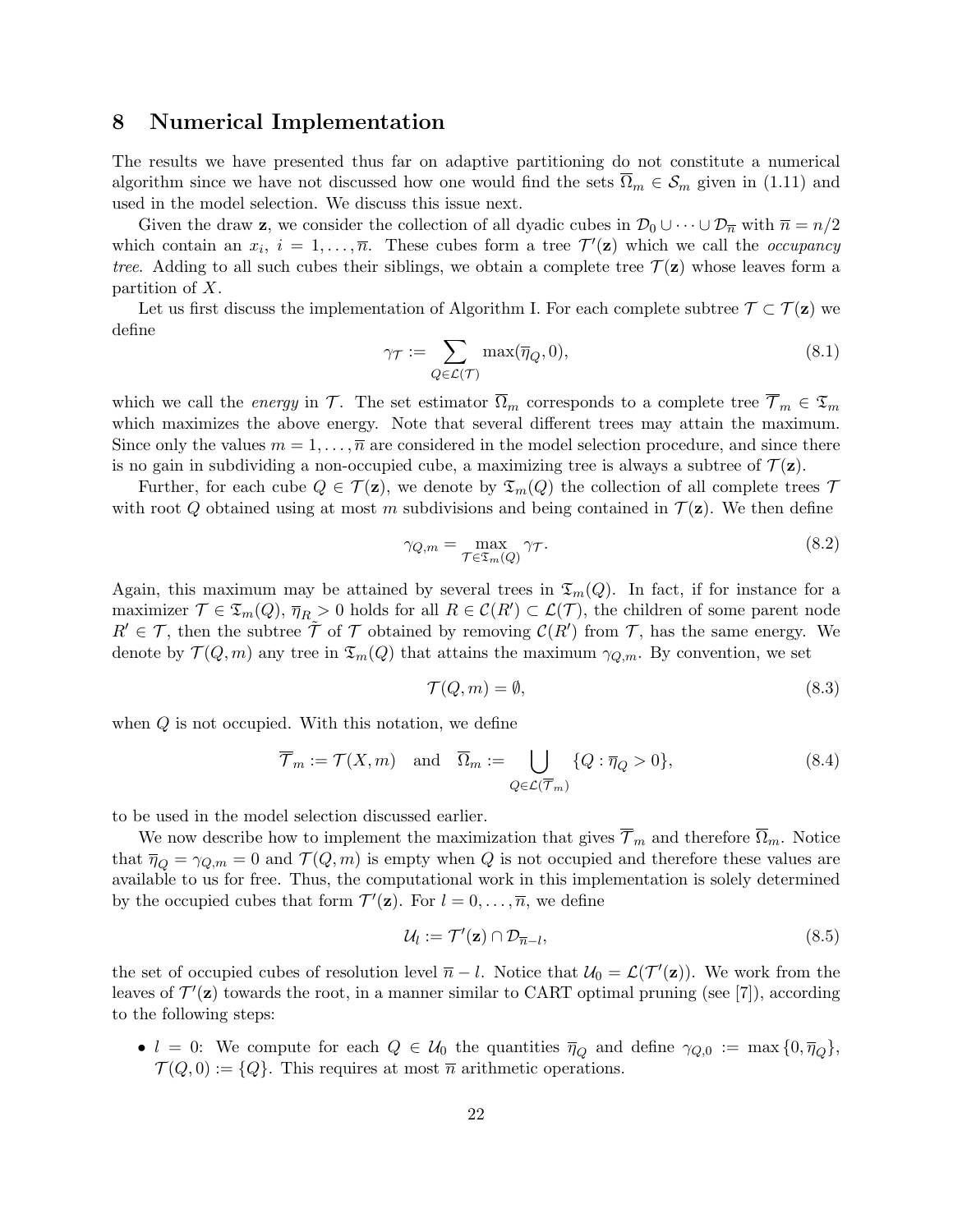• for  $l = 1, ..., \overline{n}$ : Suppose we have already determined the quantities  $\gamma_{Q,j}$  and  $\overline{\eta}_Q$ , as well as the trees  $\mathcal{T}(Q, j)$ , for all  $Q \in \mathcal{U}_{l-1}$  and  $0 \leq j \leq l-1$ . Recall that  $\mathcal{T}(Q, j)$  is a complete subtree. Now for all  $0 \leq j \leq l$  and all cubes  $Q \in \mathcal{U}_l$ , we compute

$$
(\ell_j^*(R))_{R \in \mathcal{C}'(Q)} := \operatorname{argmax} \left\{ \sum_{R \in \mathcal{C}'(Q)} \gamma_{R,\ell'(R)} : \sum_{R \in \mathcal{C}'(Q)} \ell'(R) = j \right\},\tag{8.6}
$$

where  $\mathcal{C}'(Q) := \mathcal{C}(Q) \cap \mathcal{T}'(\mathbf{z})$  denotes the set of occupied children of Q. Notice that the above argmax may not be unique, in which case we can pick any maximizer. We obviously have for each  $Q \in \mathcal{U}_l$  and any  $1 \leq j \leq l$ ,

$$
\gamma_{Q,j} = \sum_{R \in \mathcal{C}'(Q)} \gamma_{R,\ell_{j-1}^*(R)}, \quad \mathcal{T}(Q,j) = \{Q\} \cup \left(\bigcup_{R \in \mathcal{C}'(Q)} \mathcal{T}(R,\ell_{j-1}^*(R))\right) \cup (\mathcal{C}(Q) \setminus \mathcal{C}'(Q)).
$$
 (8.7)

For  $j = 0$ , we compute the  $\overline{\eta}_Q$  for all  $Q \in \mathcal{U}_l$  by summing the  $\overline{\eta}_R$  for  $R \in \mathcal{C}'(Q)$  and define  $\gamma_{Q,0} = \max\{0,\overline{\eta}_Q\}$  and  $\mathcal{T}(Q,0) = \{Q\}.$ 

• At the final step  $l = \overline{n}$ , the set  $\mathcal{U}_{\overline{n}}$  consists only of the root X and we have computed  $\mathcal{T}(X,m)$ for  $m = 0, \ldots, \overline{n}$ . This provides the estimators  $\overline{\Omega}_m$  for  $m = 0, \ldots, \overline{n}$ .

To estimate the complexity of the algorithm, we need to bound for each  $l \in \{1, \ldots, \overline{n}\}\)$  the number of computations required by  $(8.6)$  and  $(8.7)$ . With proper organization, the argmax in (8.6) can be found using at most  $\mathcal{O}(\#(C'(Q))l^2)$  operations. We can execute (8.7) with the same order of computation. The total complexity over all levels is therefore at most  $\mathcal{O}(n^4)$  (a finer analysis can reduce it to  $\mathcal{O}(n^3)$ ). Also each optimal tree  $\mathcal{T}(Q,m)$  can be recorded with at most dm bits. It should be noted that the complexity with respect to the data size  $n$  is independent of the spatial dimension d which only enters when encoding the optimal trees  $\mathcal{T}(X,m)$ .

We turn now to the implementation of Algorithm II. We denote by  $\mathcal H$  the set of all  $d-1$ dimensional hyperplanes. Using the notations therein, for any subtree  $\mathcal T$  of  $\mathcal T(\mathbf{z})$  and any  $Q \in \mathcal L(\mathcal T)$ , the energy is now defined as

$$
\gamma_{\mathcal{T}} := \sum_{Q \in \mathcal{L}(\mathcal{T})} \max_{H \in \mathcal{H}, i=0,1} \max\{0, \overline{\eta}_{Q_i^H}\}.
$$
\n(8.8)

The set estimator  $\overline{\Omega}_m$  corresponds to a tree  $\overline{\mathcal{T}}_m \in \mathfrak{T}_m$  which maximizes the above energy. Similar to the previous discussion, we define

$$
\gamma_{Q,0} := \max_{H \in \mathcal{H}, i=0,1} \max\{0, \overline{\eta}_{Q_i^H}\}\n\tag{8.9}
$$

and define as before  $\gamma_{Q,m}$  and  $\mathcal{T}(Q,m)$  by (8.2) and (8.4).

The procedure of determining the trees  $\mathcal{T}(X,m)$  for  $m=0,\ldots,k$  is then, in principle, the same as above, however with a significant distinction due to the search for a "best" hyperplane  $H = H<sub>Q</sub>$ that attains the maximum in (8.9). Since a cube  $Q$  contains a finite number  $n_Q$  of data, the search can be reduced to  $\binom{n_Q}{d}$  hyperplanes and the cost of computing  $\gamma_{Q,0}$  is therefore bounded by  $n_Q^d$ . In addition the search of  $H_Q$  needs to be performed on every cube  $Q \in \mathcal{T}(\mathbf{z})$ , so that a crude global bound for this cost is given by  $n^{d+2}$ . This additional cost is affordable for small d but becomes prohibitive in high dimension. An alternate strategy is to to rely on more affordable classifiers to produce an affine (or even higher order algebraic) decision boundary on each Q. Examples are plug-in classifiers that are based on estimation of  $\eta$  on  $Q$  by a polynomial.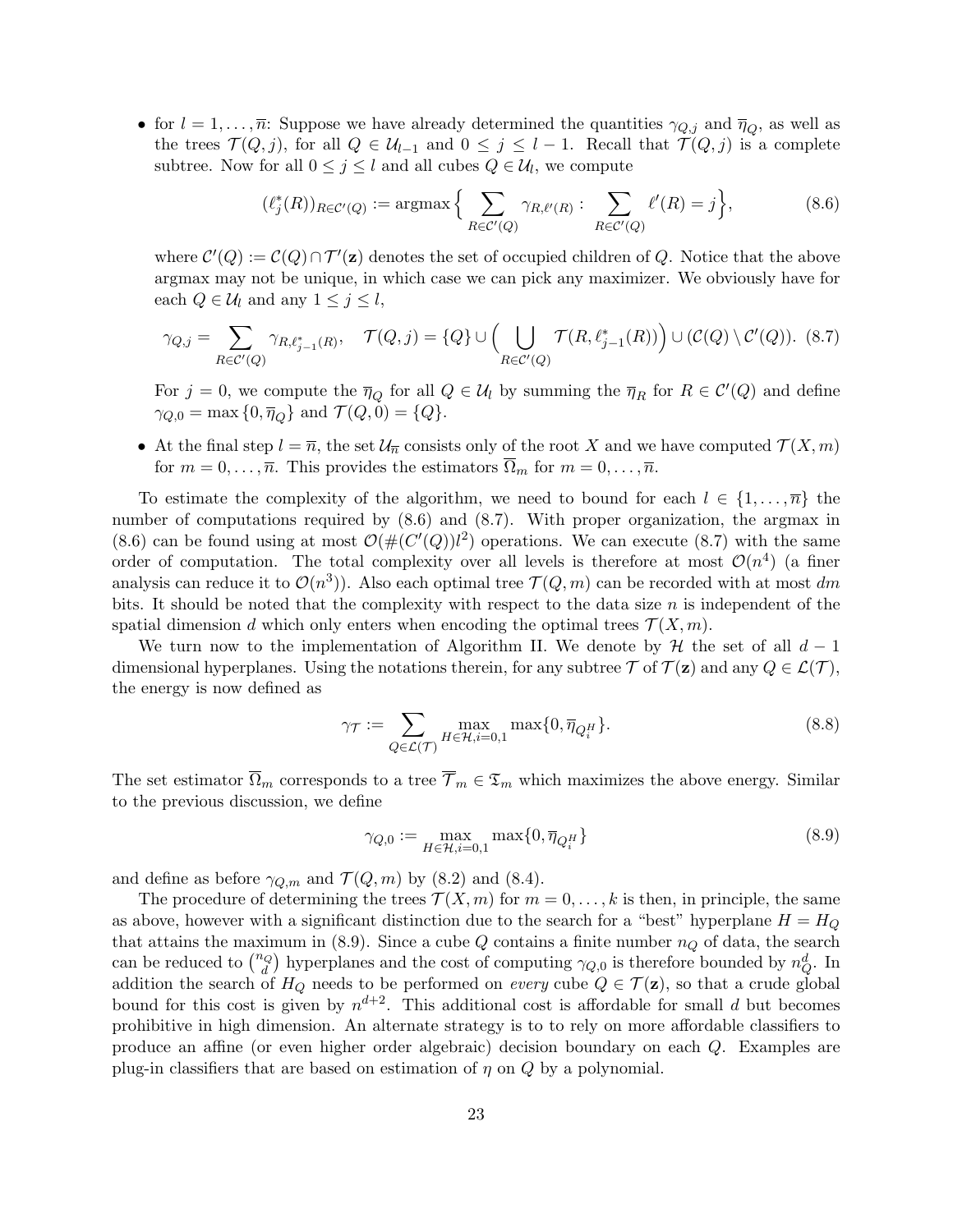### 9 Plug-in classifiers

While, the main interest of this paper is in set estimators, it is useful to make some comments on plug-in estimators to help frame the results we have presented. Let  $(V_m)_{m\geq 1}$  be a nested sequence of linear or nonlinear spaces with  $V_m$  of VC dimension at most m by which we mean the set of all epigraphs of the functions  $g \in V_m$  has VC dimension at most m. A plug-in method uses the draw **z** to find an approximation  $\tilde{\eta}_m \in V_m$  to  $\eta$  for each  $1 \leq m \leq n$  and then uses model selection to choose m, thereby given an approximation  $\tilde{\eta} := \tilde{\eta}_m$  to  $\eta$ . Typically, each  $\tilde{\eta}_m$  is obtained by empirical least squares minimization over  $V_m$ , followed by a truncation. The classifier is then defined as

$$
\tilde{\Omega} := \{ x : \tilde{\eta}(x) \ge 0 \}. \tag{9.1}
$$

Let us first observe that the set  $\tilde{\Omega}$ , can also be viewed as obtained as an empirical set estimator. For each  $\rho_X$ -measurable function g on X, we define  $S_g = \{x \in X : g(x) \ge 0\}$  and then define the collection of sets  $\mathcal{S}_m := \{S_g : g \in V_m\}$  which have VC dimension at most m. If we define the set estimator

$$
\tilde{\eta}_S := \int\limits_S \tilde{\eta} d\rho_X \tag{9.2}
$$

for each measurable S, then

$$
\eta_{\tilde{\Omega}} = \max_{S \in \mathcal{S}} \tilde{\eta}_S. \tag{9.3}
$$

Said, in other words,  $\tilde{\Omega} = \Omega_{\mathcal{S}}$  for this family  $\mathcal S$  of sets. Thus, plug-in estimators can always be viewed as set estimators and are therefore included in the analysis we give below.

The estimator  $\tilde{\eta}_S$ , defined in (9.2) is a way to approximate  $\eta_S$  and it satisfies

$$
|\eta_S - \eta_{\tilde{\Omega}} - \tilde{\eta}_S + \tilde{\eta}_{\tilde{\Omega}}| = \left| \int_{S \setminus \tilde{\Omega}} [\eta - \tilde{\eta}] d\rho_X - \int_{\tilde{\Omega} \setminus S} [\eta - \tilde{\eta}] d\rho_X \right|
$$
  

$$
\leq \int_{S \Delta \tilde{\Omega}} |\eta - \tilde{\eta}| d\rho_X \leq \rho_{S \Delta \tilde{\Omega}}^{1/p'} \|\eta - \tilde{\eta}\|_{L_p(S \Delta \tilde{\Omega}, \rho_X)},
$$
(9.4)

for all measurable sets S. If we want this estimator to fall into the general theory we have developed, then we need to ensure that

 $\|\eta - \tilde{\eta}\|_{L_n(\rho_X)} \leq \varepsilon_n$  with high probability on the draw z, (9.5)

for some sequence  $(\varepsilon_n)$  tending to zero. When this is the case, (3.1) holds for

$$
e_n(S) := \rho_{S \Delta \hat{\Omega}}^{1/p'} \varepsilon_n,\tag{9.6}
$$

and our general theory, via the modulus  $\omega$ , can be applied to derive risk bounds for plug-in estimators.

There is, however, a more direct route to proving risk bounds for plug-in estimators which begins by observing that

$$
R(\tilde{\Omega}) - R(\Omega^*) = \int_{\tilde{\Omega}\Delta\Omega^*} |\eta| \leq \int_{\tilde{\Omega}\Delta\Omega^*} |\eta - \tilde{\eta}| d\rho_X \leq \rho_X(\tilde{\Omega}\Delta\Omega^*)^{1/p'} \|\eta - \tilde{\eta}\|_{L_p(\rho_X)} \leq \|\eta - \tilde{\eta}\|_{L_p(\rho_X)}. (9.7)
$$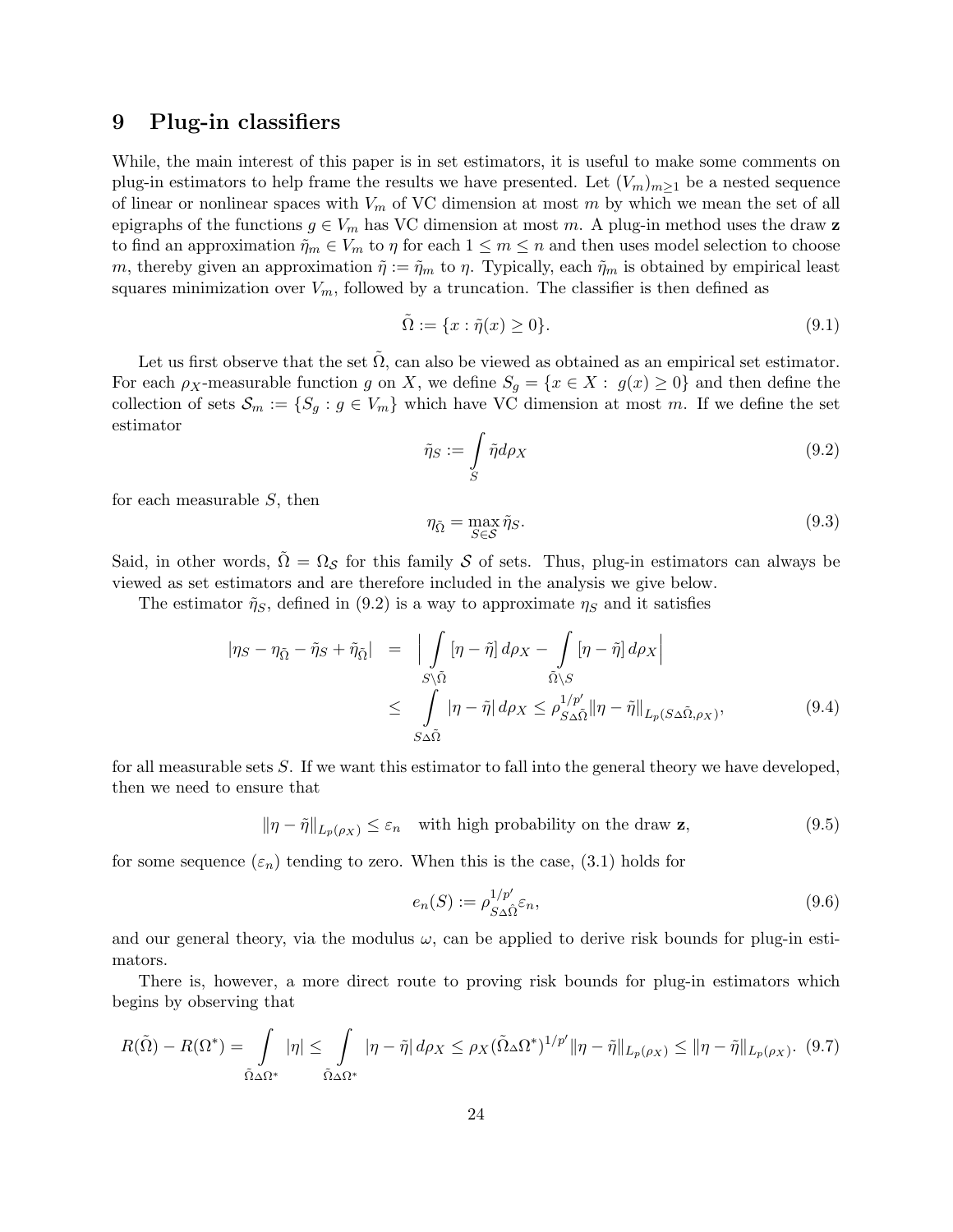Hence, whenever (9.5) holds, we have with high probability on the draw z that

$$
R(\tilde{\Omega}) - R(\Omega^*) \le \varepsilon_n. \tag{9.8}
$$

This can be improved if we assume in addition the margin condition (4.2). Indeed, again assuming  $(9.5)$ , we have with high probability for all  $t > 0$ ,

$$
t^p \rho_X \{x : |\tilde{\eta}(x) - \eta(x)| > t\} \le \int_{\Omega} |\eta - \tilde{\eta}|^p \, d\rho_X \le \varepsilon_n^p. \tag{9.9}
$$

Next note that

$$
\{x:\ \tilde{\eta}(x)\geq 0\ \text{and}\ \eta(x)<0\}\subset\{x:|\eta(x)|\leq t\}\cup\{x:|\tilde{\eta}(x)-\eta(x)|>t\}.\tag{9.10}
$$

Since a similar containment holds for the set  $\{x: \tilde{\eta}(x) < 0 \text{ and } \eta(x) \ge 0\}$ , we infer from (4.2) and (9.9) that

$$
\rho_X(\tilde{\Omega}_\Delta \Omega^*) \le \overline{C}_\rho t^q + t^{-p} \varepsilon_n^p. \tag{9.11}
$$

If we take  $t = \varepsilon_n^{\frac{p}{p+q}}$ , we arrive at the estimate

$$
\rho_X(\tilde{\Omega}\Delta\Omega^*) \le \overline{C} \varepsilon_n^{\frac{pq}{p+q}}.
$$
\n(9.12)

When this is injected into (9.7), we arrive at the risk bound

$$
R(\tilde{\Omega}) - R(\Omega^*) \le \rho_X(\tilde{\Omega}\Delta\Omega^*)^{1/p'} \|\eta - \tilde{\eta}\|_{L_p(\rho_X)} \le \varepsilon_n^{\frac{1+q}{1+q/p}}.
$$
\n(9.13)

Given our goal of obtaining risk estimates that hold with high probability on the draw z, the critical question is when do we have plug-in estimators for which (9.5) is valid. We confine our discussion to the two most important cases  $p = 2$  and  $p = \infty$ .

The case  $p = 2$ : Deriving  $L_2(\rho_X)$  estimates for the empirical approximation of  $\eta$  is particularly well studied. The usual theory for regression (see e.g. [11]) proceeds as follows. For each  $1 \leq m \leq n$ , we find the best empirical least squares fit  $\tilde{\eta}_m$  from V to the data **z**. We then define  $\tilde{\eta} := T_M \tilde{\eta}$ , where  $T_M$  is the truncation operator  $T_M z := \text{sign}\, z \min\{|z|, M\}$  and M is an a priori bound for  $\|\eta\|_{L_{\infty}}$  (in our case  $M = 1$ ). One then uses model selection to find the appropriate choice of m and thereby proves that  $\tilde{\eta} := T_m \tilde{\eta}_m$  satisfies

$$
\mathbb{E}(\|\eta - \tilde{\eta}\|_{L_2(\rho_X)}) \le \varepsilon_n,\tag{9.14}
$$

where  $\varepsilon_n$  depends on the smoothness assumption on  $\eta$  and the particular approximation method. This does not satisfy our goals since we want results that hold with high probability rather than just in expectation. In fact, it is known that, *for general measures*, the above approach to defining  $\tilde{\eta}$  will not give (9.5) (see [3]). However, some significant results are known in certain special cases. We will only discuss the case of approximation by piecewise polynomials as reported in [5] and its followups  $|3, 4|$ .

One case, where one can obtain results like  $(9.14)$  that hold with high probability is when V is a space of *piecewise constants* on  $X = [0, 1]^d$  (see [5]). In this case, the plug-in estimator gives sets to approximate  $\Omega^*$  similar to our Algorithm 1. There are two types of piecewise constant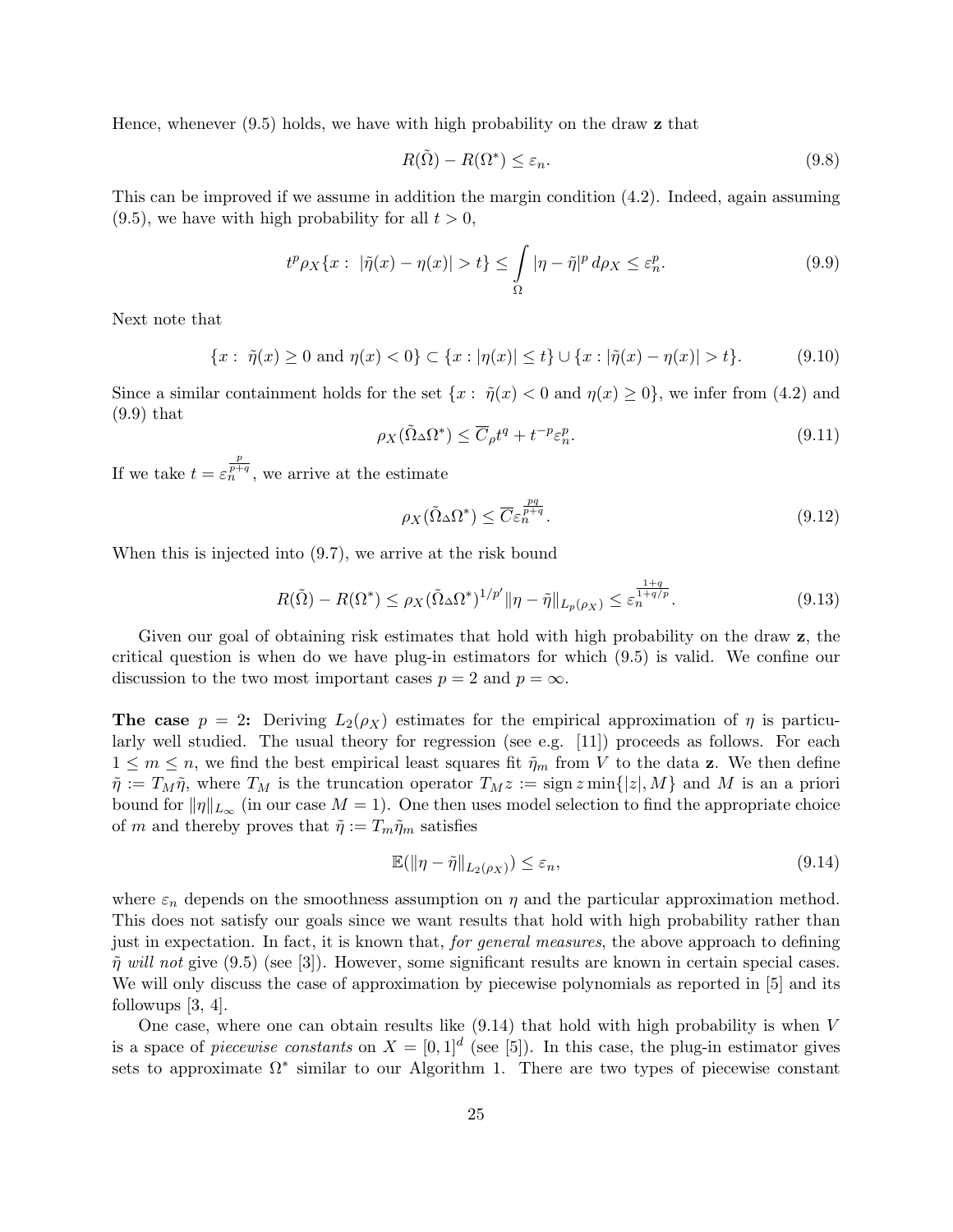approximation. In linear approximation, one fixes a hierarchy of partitions  $\mathcal{P}_m$  - typically with uniform spacing and then uses the linear spaces  $V_m$  of piecewise constant functions which are subordinate to the partition  $P_m$ . In this case, one can use empirical least squares to generate the function  $\tilde{\eta}$ . The critical issue is what value should be chosen for m given the draw **z** of n points. If it is known that  $\eta \in \text{Lip } \beta$ , then the best choice of m is  $m \sim n^{\frac{d}{2\beta+d}}$ . With this choice, one can prove that with high probability on the draw z, we have

$$
\|\eta - \tilde{\eta}\|_{L_2(\rho_X)} \le C \left(\frac{\log n}{n}\right)^{\frac{\beta}{2\beta + d}},\tag{9.15}
$$

provided  $0 < \beta \leq 1$ . This result holds with no additional assumptions on the measure  $\rho_X$ . We can obtain this same result without knowledge of  $\beta$  by using model selection. When this is used in (9.13), we obtain the risk estimate

$$
R(\tilde{\Omega}) - R(\Omega^*) \le C \left(\frac{\log n}{n}\right)^{\frac{\beta}{(2-\alpha)\beta + d(1-\alpha/2)}}.
$$
\n(9.16)

Note that (9.16) is always worse than the corresponding estimate given in (7.5) even though both use a similar family of sets to approximate  $\Omega^*$ .

The second (nonlinear) form of piecewise constant approximation is to utilize adaptive partitioning results. Then, the space  $V_m$  consists of all piecewise constants which are subordinate to an allowable partition into at most  $m$  cells. The allowable partitions are the same as in our tree decompositions of §7. In this case, one can prove that with high probability the result (9.15) holds but now under the weaker assumption that  $\eta$  is in a Besov like space (depending on the measure  $\rho_X$ ). One arrives at (9.16) for the risk estimate but now under the weaker Besov assumption. Again, (9.16) is worse than the corresponding bound given in (7.5).

If one considers piecewise polynomial approximation of order r (degree  $r - 1$ ) then bounds for the empirical least squares approximation are only known to hold with high probability when one imposes severe restrictions on the measure  $\rho_X$  (roughly speaking it should be equivalent to Lebesgue measure). Thus, it does not seem possible to obtain results comparable to our Algorithm 2 from this approach.

**The case**  $p = \infty$ : This case has been the subject of recent interest. For example, in Lemma 3.1 of [1], the authors consider regression functions  $\eta$  and approximation methods which take the data **z** and generate an  $\tilde{\eta}$  from a linear space V chosen from the sequence  $(V_m)$  for which the following holds: for almost all  $x \in X$ ,

$$
\mathbb{P}\{|\eta(x) - \tilde{\eta}(x)| \ge \delta\} \le C_0 e^{-a_n \delta^2}.
$$
\n(9.17)

Here  $(a_n)$  is a sequence which is typically of the form  $a_n = C_1 n^{\gamma}$  for some  $\gamma > 0$  which depends on the smoothness of  $\eta$ . The authors of [1] go on to prove certain risk bounds when using  $\tilde{\eta}$  as a plug-in classifier. On the surface, it seems that the condition (9.17) is a weaker assumption than requiring that (9.5) holds for  $p = \infty$ . However, we will now see this is not the case, at least when standard approximation methods are employed.

For simplicity, let us assume that the spaces  $V_m$  are linear and  $\dim(V_m) = m$ . We want to show that (9.17) actually implies (9.4) when using standard approximation spaces  $V_m$ . To see this, we recall that standard approximation spaces, and, in particular, the spaces used in [1] satisfiy what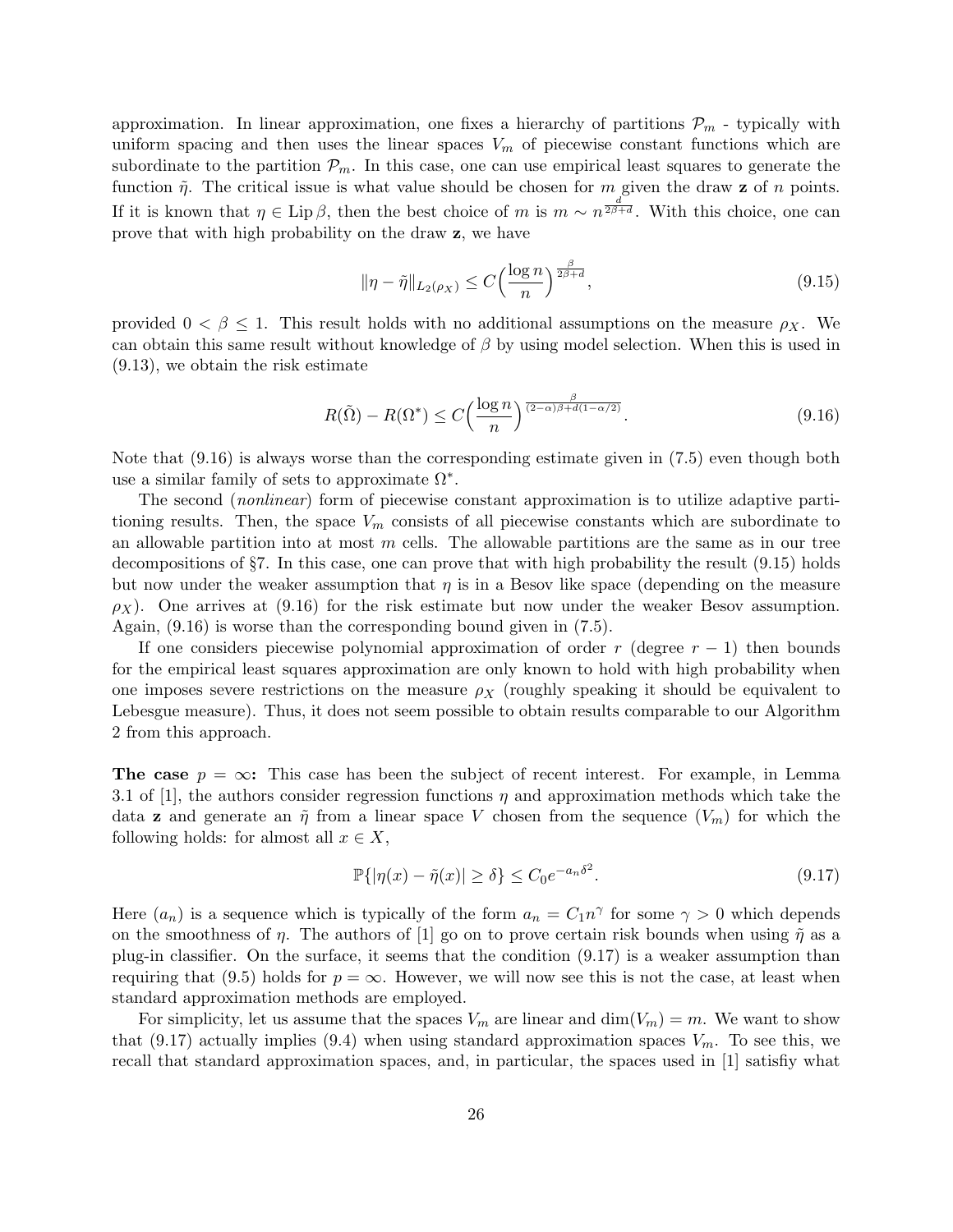are called *Bernstein inequalities* (which should be distinguished from the Bernstein's inequality about the concentration of measure). In the setting of current interest, this inequality would say that all functions  $g \in V_m$  satisfy

$$
||g||_{\text{Lip}\,\beta} \le C_B m^{\frac{\beta}{d}} ||g||_{L_{\infty}(X)}, \quad g \in V_m,\tag{9.18}
$$

with  $C_B$  an absolute constant. If (9.18) holds for a value  $\beta_0$ , then it is known to hold for smaller values  $\beta < \beta_0$  as well.

**Lemma 9.1** Suppose that (9.17) holds for functions  $\eta \in \text{Lip}\,\beta$  with  $a_n = C_1 n^{\frac{2\beta}{2\beta+d}}$  by choosing  $\tilde{\eta}$ from a linear space  $V_m$  of dimension  $m = \lceil n^{\frac{d}{2\beta+d}} \rceil$  which satisfies the Bernstein inequality for  $\beta$ with constant  $C_B$ . Then, for any  $r > 0$ ,  $\tilde{\eta}$  also satisfies

$$
\|\eta - \tilde{\eta}\|_{L_{\infty}(\rho_X)} \le C_r (1 + |\eta|_{\text{Lip}\,\beta}) n^{-\frac{\beta}{2\beta + d}} \sqrt{\log n}
$$
\n(9.19)

with probability  $\geq 1 - C_r n^{-r}$  on the draw **z**.

**Proof:** We first take a set  $X_0 \subset X$  with  $\#(X_0) \leq C(\beta, d) m^2$  such that

$$
dist(x, X_0) \le (2C_B)^{-1/\beta} m^{-2/d}, \quad x \in X.
$$

For any  $g \in V_m$  and any  $x \in X$  and the point  $x_0 \in X_0$  closest to x, we have

$$
|g(x)| \le |g(x) - g(x_0)| + |g(x_0)|
$$
  
\n
$$
\le |g||_{C\beta}|x - x_0|^{\beta} + ||g||_{L_{\infty}(X_0)}
$$
  
\n
$$
\le C_B m^{\beta/d} ||g||_{L_{\infty}(X)} (2C_B)^{-1} m^{-\beta/d} + ||g||_{L_{\infty}(X_0)}
$$
  
\n
$$
\le (1/2) ||g||_{L_{\infty}(X)} + ||g||_{L_{\infty}(X_0)},
$$
\n(9.20)

where we have used Bernstein's inequality in the third inequality. From (9.20), we find

$$
||g||_{L_{\infty}(X)} \le 2||g||_{L_{\infty}(X_0)}, \quad g \in V_m.
$$
\n(9.21)

We now take

$$
\delta := Am^{-\beta/d}\sqrt{\log n} \le An^{-\frac{\beta}{2\beta+d}}\sqrt{\log n},
$$

with the constant  $A \geq 1$  to be chosen in a moment. Then, the condition (9.17) gives that

$$
|\eta(x_0) - \tilde{\eta}(x_0)| \le \delta, \quad x_0 \in X_0 \tag{9.22}
$$

holds with probability  $\geq 1 - C \#(X_0) e^{-a_n \delta^2} \geq 1 - C n^{-r}$  provided the constant A is chosen large enough. We fix such an  $A$ , and in going further, we consider only draws  $\bf{z}$  for which (9.22) is valid. Then, for any  $x \in X$  and a point  $x_0 \in X_0$  closest to x, we have from Bernstein's inequality

$$
|\eta(x) - \tilde{\eta}(x)| \leq |\eta(x) - \eta(x_0)| + |\eta(x_0) - \tilde{\eta}(x_0)| + |\tilde{\eta}(x_0) - \tilde{\eta}(x)|
$$
  
\n
$$
\leq \|\eta\|_{\text{Lip}\,\beta}|x - x_0|^{\beta} + \delta + \|\tilde{\eta}\|_{\text{Lip}\,\beta}|x - x_0|^{\beta},
$$
  
\n
$$
\leq \|\eta\|_{\text{Lip}\,\beta}m^{-2\beta/d} + \delta + C_B\|\tilde{\eta}\|_{L_{\infty}(X)}m^{\beta/d}(2C_B)^{-1}m^{-2\beta/d}
$$
  
\n
$$
\leq {\|\eta\|_{\text{Lip}\,\beta} + 1 + (1/2)\|\tilde{\eta}\|_{L_{\infty}(X)}}\delta
$$
  
\n
$$
\leq {\|\eta\|_{\text{Lip}\,\beta} + 1 + \|\tilde{\eta}\|_{L_{\infty}(X_0)}}\delta
$$
  
\n
$$
\leq {\|\eta\|_{\text{Lip}\,\beta} + 1 + \|\eta\|_{L_{\infty}(X)}} + \delta \delta.
$$
  
\n(9.23)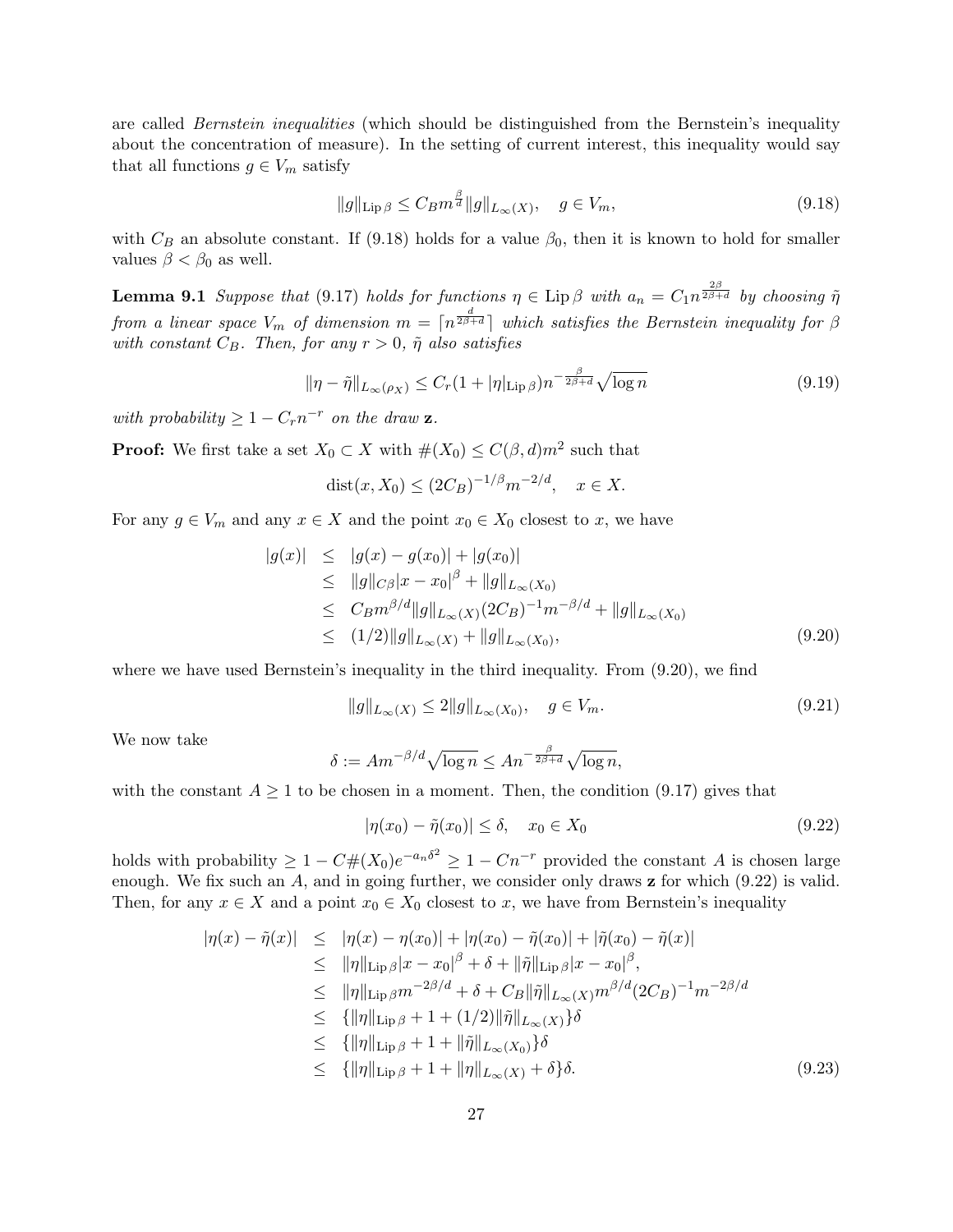Since  $\|\eta\|_{L_{\infty}(X)} \leq 1$ , this completes the proof.  $\square$ 

Let us now compare the risk estimates obtained from the starting point of  $(9.17)$  with those given in this paper. A first point is that the risk bounds in [1] are in expectation while the results of this paper are with high probability. Also, the results in §7 are based on nonlinear methods and hence apply to the wider Besov classes in place of Lipschitz spaces considered in [1]. Perhaps the biggest distinction is that our results apply to arbitrary messures  $\rho_X$ , whereas those in [1] require that  $\rho_X$  is equivalent to Lebesgue measure on its support. Thus, the representative result in [1] is that when  $\rho_X$  is Lebesgue measure and  $\eta$  is a Lip  $\beta$  function, then whenever the margin condition  $(4.2)$  holds

$$
\mathbb{E}(R(\tilde{\Omega}) - R(\Omega^*)) \le Cn^{-\frac{\beta(q+1)}{2\beta+d}} = Cn^{-\frac{\beta}{(2\beta+d)(1-\alpha)}}.
$$
\n(9.24)

Note, that  $\beta$  and q cannot be chosen independently in this case.

On the other hand, in Theorem 7.3, we obtain with high probability the bound

$$
R(\hat{\Omega}(\mathbf{z})) - R(\Omega^*) \le C \left(\frac{\log n}{n}\right)^{\frac{\beta}{(2-\alpha)\beta + d(1-\alpha)}} = C \left(\frac{\log n}{n}\right)^{\frac{\beta}{(2\beta+d)(1-\alpha)+\beta\alpha}},\tag{9.25}
$$

This estimate is worse than (9.24) because it applies to arbitrary measures and does not take advantage of the fact that the underlying measure is Lebesgue. However, if one assumes at the outset that  $\rho_X$  is equivalent to Lebesgue measure then the bounds we obtain for set estimators can be improved. Let us consider a uniform partition  $\mathcal{Q}_m$  of  $[0,1]^d$  into cubes of side length  $1/m$  and consider the collection  $\mathcal{S}_m$  of all sets  $S = \begin{bmatrix} 1 \end{bmatrix}$ Q∈Λ Q where  $\Lambda$  is an arbitrary subset of  $\mathcal{Q}$ . The sequence

 $(\mathcal{S}_m)$  is the linear analogue of the sets used in Algorithm I.

For simplicity, we assume  $\rho_X$  is Lebesgue measure and show that we can improve Lemma 2.2 by using  $e_n(S) := \rho_S$ √  $\overline{\overline{\epsilon}_n}$  where  $\overline{\overline{\epsilon}}_n = \frac{8(r+1)dm(1+\log n)}{3n}$  $\frac{m(1+\log n)}{3n}$ . Indeed, from Bernstein's inequality, we have

$$
\mathbb{P}\{|\eta_S - \hat{\eta}_S| > e_n(S)\} \le 2 \exp\left\{-\frac{3n\rho_S \bar{\epsilon}_m}{8}\right\} = 2 \exp\left\{- (r+1)m\rho_S(1+\log n)\right\}.
$$
 (9.26)

Now, for any  $S \in \mathcal{S}_m$ , we have  $\rho_S = \frac{k}{m}$  $\frac{k}{m}$  for some integer  $1 \leq k \leq m$  and the number of such sets  $S \in \mathcal{S}_m$  is  $\binom{m^d}{k} \leq \left(\frac{em^d}{k}\right)^d$  $(\frac{m^d}{k})^k$ . Therefore, using (9.26) and a union bound shows that  $|\eta_S - \overline{\eta}_S| \leq e_n(S)$ with probability greater than  $1 - 2 \sum_{k=1}^{m} n^{-(r+1)dk} \left( \frac{e m^d}{k} \right)$  $\left(\frac{m^d}{k}\right)^k \geq 1 - cn^{-r}.$ 

If we now use  $e_n(S) = \varepsilon_n \rho_S$  in the definition of  $\omega(\rho, e_n)$  we obtain a new bound for the variance. To understand this bound and its relationship to margin conditions, leads us to consider

$$
\phi'(\rho, t) := \sup_{\substack{\int |n| \le 3t \rho_S}} \int_{S} |\eta| d\rho_X. \tag{9.27}
$$

Indeed,  $\omega(\rho, e_n) = \phi'(\rho, \overline{\varepsilon}_n)$ . The followng lemma relates  $\phi'$  to a margin relation.

Lemma 9.2 For any  $0 < t < 1$ ,

$$
\phi'(\rho, t) \le 6t\rho_X\{x: 0 < |\eta(x)| \le 6t\}.
$$
\n(9.28)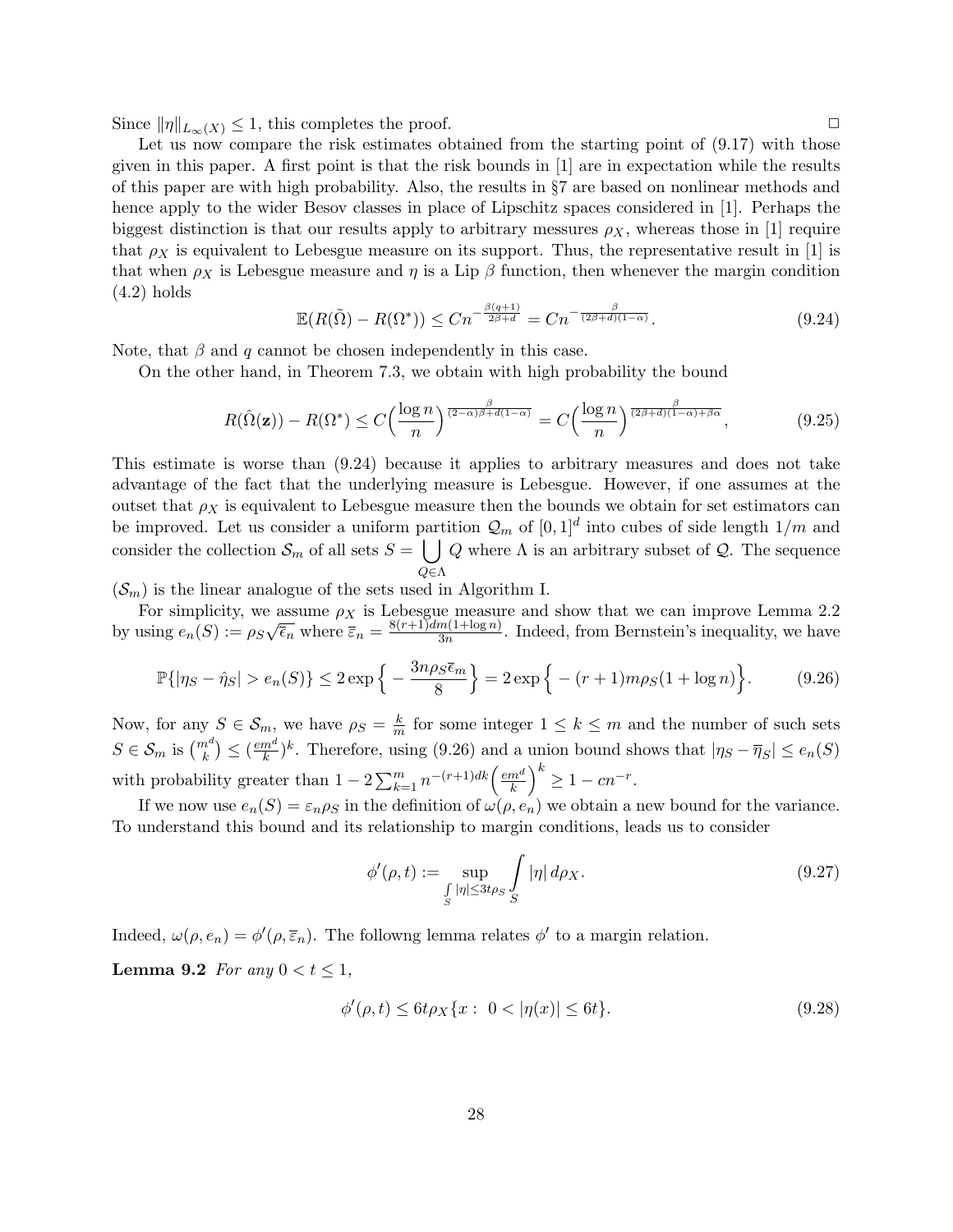**Proof:** Let S be any set for which  $\int$ S  $|\eta| d\rho_X \leq 3t\rho_S$  and define  $S_0 := \{x \in S : 0 < |\eta(x)| \leq 6t\}$ and  $S_1 := \{x \in S : 6t < |\eta(x)|\}.$  Then,

$$
6t\rho_{S_1} \leq \int\limits_S |\eta| d\rho_X \leq 3t\rho_S \leq 3t[\rho_{S_0} + \rho_{S_1}].
$$

Hence,  $\rho_{S_1} \leq \rho_{S_0}$  and  $\rho_S \leq 2\rho_{S_0}$ . It follows that

$$
\int_{S} |\eta| d\rho X \le 3t\rho S \le 6t\rho S_0 \le 6t\rho X \{x : 0 < |\eta(x)| \le 6t\}.
$$

If we take a supremum over all such S, we arrive at  $(9.28)$ .

Thus, using the set  $\mathcal{S}_m$  in Theorem 3.1, gives the following estimate when  $\eta \in \text{Lip}\beta$  and  $\rho$ satisfies the margin condition (4.2)

$$
R(\hat{\Omega}_{\mathcal{S}_m} - R(\Omega^*) \le \max\{\omega(\rho_m, (e_n)), a_m(\rho)\} \le C \max\left\{(m^{-\frac{\beta}{d}})^{q+1}, \left(\frac{m(1+\log n)}{n}\right)^{q+1}\right\}.
$$
 (9.29)

If we choose  $m = n^{\frac{d}{2\beta+d}}$  to balance the two terms in (9.29), we obtain

$$
R(\hat{\Omega}_{\mathcal{S}_m}) - R(\Omega^*) \le C \left(\frac{\log n}{n}\right)^{\frac{\beta(q+1)}{2\beta+d}}.\tag{9.30}
$$

Since  $q + 1 = 1/(1 - \alpha)$  with  $\alpha$  the parameter in (4.1), we have the same estimate as (9.24).

Acknowledment: The authors wish to thank Stephane Gaiffas for various valuable suggestions and references.

### References

- [1] J.-Y. Audibert and A.N. Tsybakov, Fast learning rates for plug-in classifiers, Ann. Statistics 35 (2007), 608-633.
- [2] P. Bartlett and S. Mendelson, Empirical minimization, Prob. Theory and Related Fields 135 (2003), 311-334.
- [3] P. Binev, A, Cohen, W. Dahmen, and R. DeVore, Universal algorithms for learning theory, part II: piecewise polynomials, Constructive Approximation,  $26(2007)$  127–152.
- [4] P. Binev, A, Cohen, W. Dahmen, and R. DeVore, Universal Piecewise Polynomial Estimators for Machine Learning, in Curves and Surface Design, Proceedings of the Avignon Conference (2006), (A. Cohen, J.L. Merrien, L. Shumaker, Eds.), Nashboro Press, 2007, 48–78.
- [5] P. Binev, A. Cohen, W. Dahmen, and R. DeVore, V. Temlyakov, Universal algorithms for learning theory, part I: piecewise constant functions, J. Machine Learning, 6 (2005) 1297–1321.